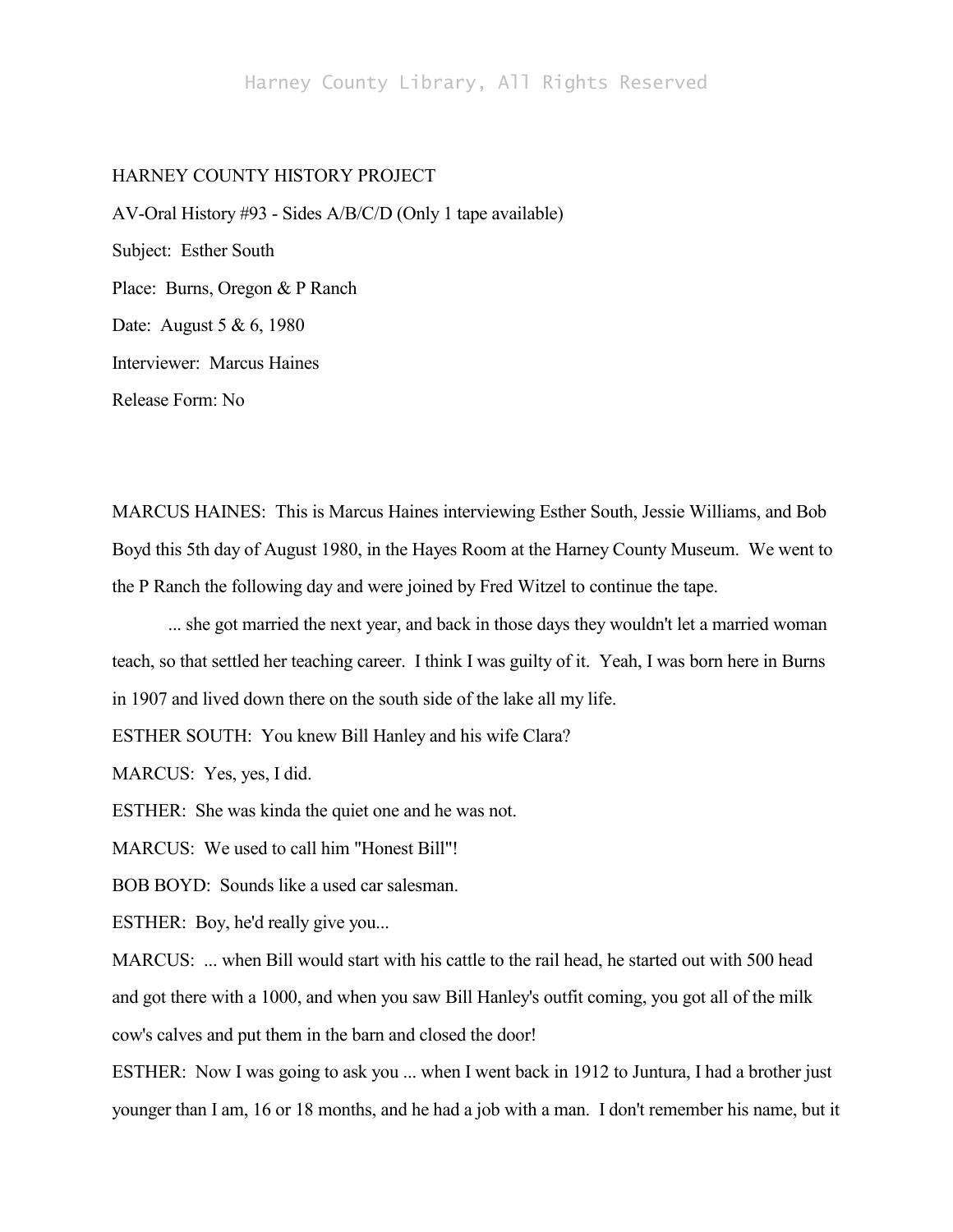was driving cattle and they went to Burns, and they went ... where did Burns people ship their cattle from to market?

MARCUS: Well, they went to Vale.

ESTHER: That's what I thought.

MARCUS: Yes, they went to Vale, and then sometimes they went to Baker. The railroad was starting up there then in the 1912 period ... and of course, then Bill Hanley had a ranch up there at Juntura too, to sell his cattle.

ESTHER: He didn't have any ranch there.

MARCUS: He acquired one later then.

ESTHER: Well, he didn't have any ranch when I was there, because my brother was working for ... I can't remember this fellow's name; I don't know that I ever knew it. But when I got there, my brother had got there sooner than I did, about six months sooner, and so he had a job. And then ... my other brother got a job at Hoffman's, a merchandise store, and so when Mother, Father, and myself --- Father met us in Vale with a buckboard and an extra horse for me. I hadn't been on a horse in years, and we went to Juntura. And I met my brother two days later and he was riding horses with this man ... my brother was working for him. And in that write-up, I said that he went to Burns for cattle, and I didn't know what he did with them.

MARCUS: Well, that could well of been. Yes.

ESTHER: Took them to Vale? I would have thought it would have been Ontario then. It's only four miles apart, I guess.

MARCUS: Sixteen miles. Of course, they had siding along and I suppose they had places to load, I don't know, between there and Harper. You see, Harper is 23 miles this side of Vale, and that was the big PLS Company --- PLS Company had a big ranch there, Henry Miller.

ESTHER: Lux and Miller?

MARCUS: Yeah, Miller and Lux. Yes.

ESTHER: I knew it must have been, but I can't ask my brother because that brother died. I didn't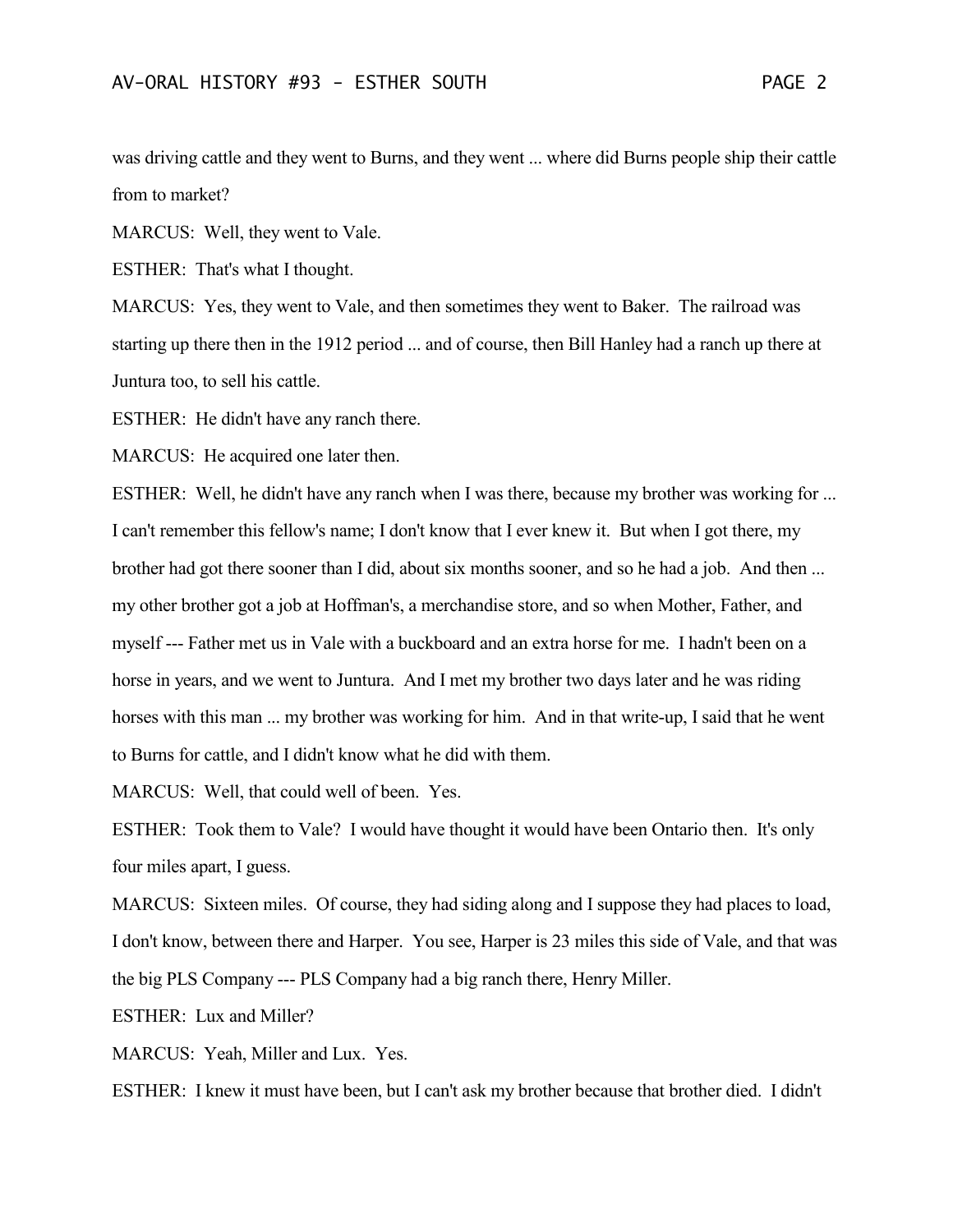know.

MARCUS: Well, a lot of those old timers there in the Juntura country there at that time ... the name of Allen; they were old timers there.

JESSIE WILLIAMS: Well, there was Billy Jones there.

MARCUS: ... Yeah, Jones. The Jones family was there. Descendants of them are down there yet... ESTHER: My younger brother worked for old Mr. Hoffman in the merchandise store there ... for four or five years.

MARCUS: Can you remember the Narrows?

ESTHER: Just by name...

MARCUS: You don't remember when they were up there ... you see my uncle started a store up there in 1892.

ESTHER: Oh, wait a minute, I wasn't born until 1892.

MARCUS: Yeah, I know, but that was when the store was started, and he died in 1916 and left an estate of \$360,000. And he had all the accounts of Bill Hanley. I have copies of the various ranches. He had Pete French's accounts at the time he was killed, and all the ranches. He had a great memory. Now this fella that's going with us tomorrow (Fred Witzel) talks a great deal about Charlie Haines because he moved to Narrows in 1911. He was born here in the Burns country, but they moved out there in 1911, and stayed there a little while, and Fred started buckarooing like kids did. He said that somebody would be going to the Narrows, and someone (else) would say, "Would you tell Charlie Haines to send me a pair of boots, and a shirt, and a new pair of overalls." And he (Fred) said, "They'd fit."

ESTHER: My brother had his boots made because he had a very narrow foot --- in San Francisco. MARCUS: Well, before we get going here a little bit, why don't you identify yourself so we know who you are, and we won't get the story mixed up? Tell us a little of your early history.

ESTHER: Like when I was born and where, and who...

MARCUS: Yeah, your parent's name and your present name.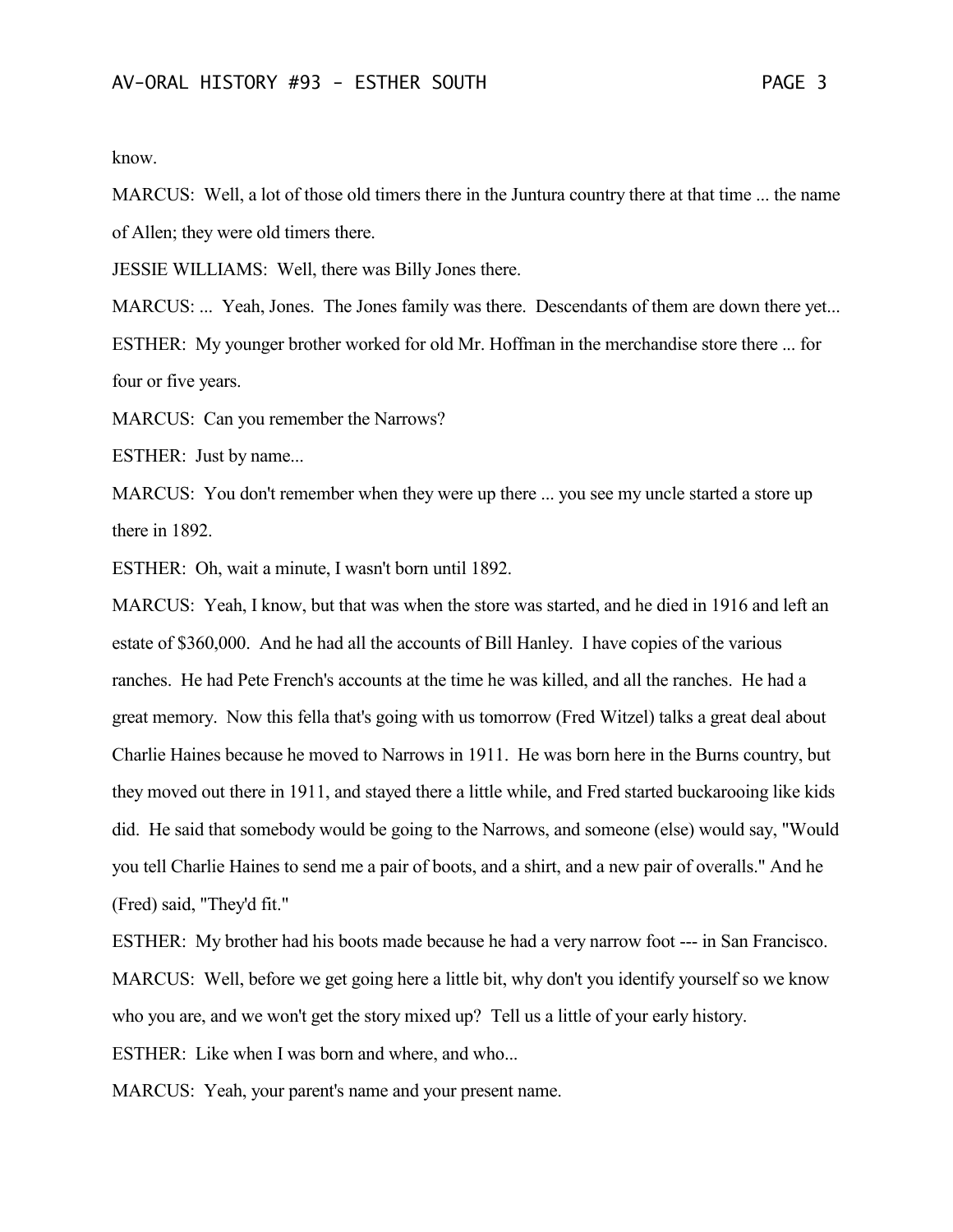ESTHER: It's the same because I never married.

MARCUS: Oh, you never married?

ESTHER: So that's easy. But I'm the daughter of John South --- Esther South, daughter of John

South, friend and manager for many years of P Ranch. How's that?

MARCUS: Very good.

ESTHER: Turn 'er on!

MARCUS: It's on! (Laughter) It's on. You're talking right along.

ESTHER: I didn't know that.

MARCUS: We've plugged it in all right. Well, these stories, you know, you just can't pass them up ... Your name is Esther South ... and you were born?

ESTHER: I was born December 15, 1892.

MARCUS: Yes, I was telling somebody on the phone the other morning you were born in '92. I was sure of that. And then at the time of Pete French's death then, your father was called upon to take over the management...

ESTHER: My father was managing the San Francisco horse market during the time Peter French was sending horses to --- I think I should go back to --- and tell that when my mother and father were married in Minnesota, they went out to San Francisco. They were married in December 1891. They went out to San Francisco and stayed a few weeks and went up to the P Ranch on a honeymoon. And Peter French, who had quarters on the ranch there --- a three-room cottage --- and Peter French turned it over to my mother and father and he went to one of the bunkhouses all the time they were there. And when I was --- they were expecting me, I was their first child. Father said he didn't want me to be born out there; it was too far from the doctors and everything. So, he told Peter French he was going back to San Francisco. And Peter French said, "Well if you have to go, okay, but you might as well run the horse market then if you're gonna be there."

So, Father and Mother went to San Francisco early, oh, about the middle of 1892 and stayed there until I was five or six years old, and I had two brothers at that time. And then when Peter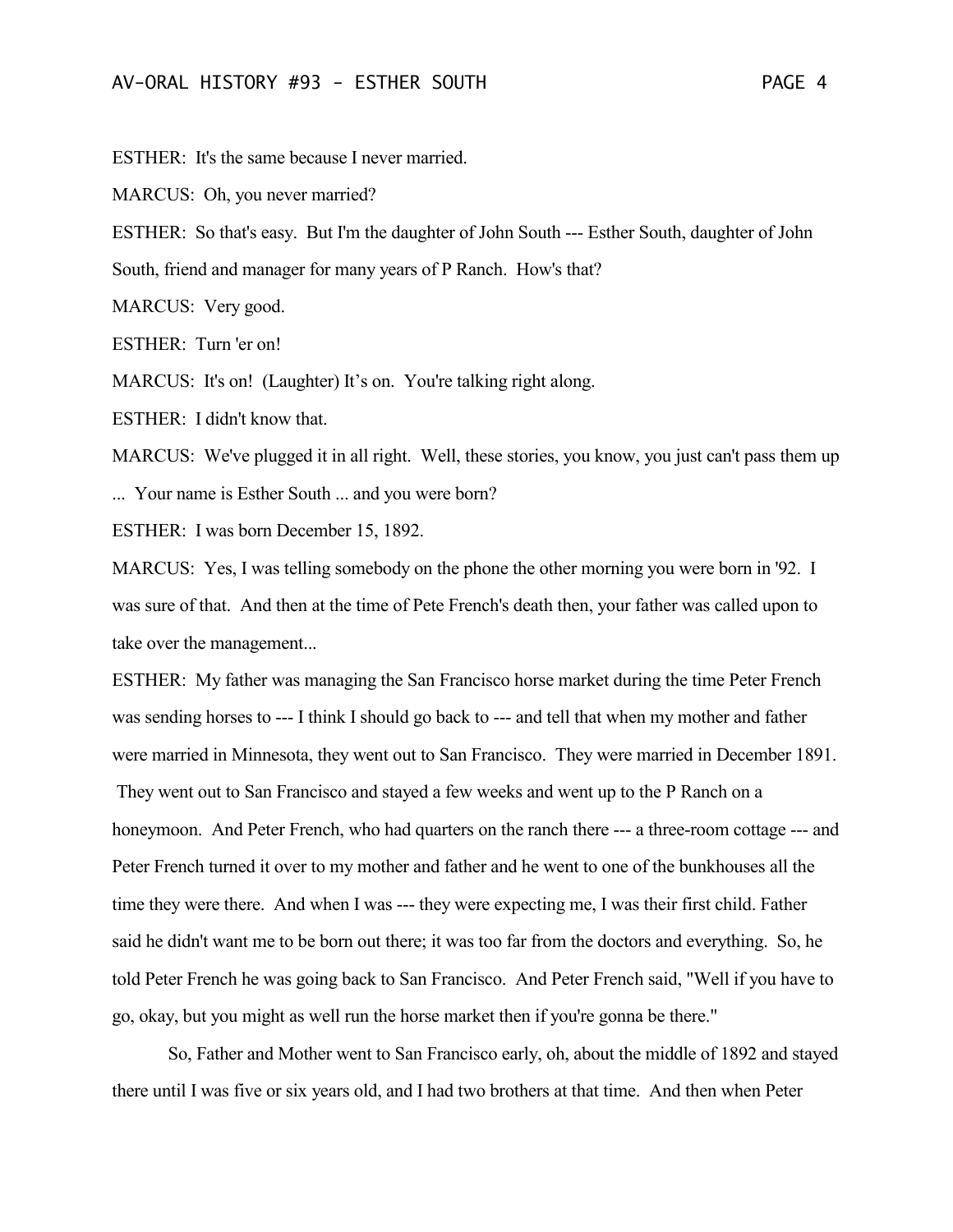French was shot and killed, the Glenn Livestock took over and sent for my father. And he said, "Well, I can't go out to that ranch. I've got three children and a wife, and nothing on that ranch but that three-room house of Peter French's." And the Company said, "We'll build a place for you if you come right away." So, Father went out to the ranch, and they built the house. It was known later on as the white house. The little three-room house of Peter French's in the center, and they built two stories on each side. And in the fall of ... what year was Peter French killed in ... it was '97 wasn't it?

MARCUS: Yes.

ESTHER: The fall of '98 we all went --- the house was finished by that time --- and we were there for four years.

MARCUS: Oh yes.

ESTHER: And that time my father was manager of the ranch under the aegis of --- what's that Frank ...

MARCUS: No, I don't remember either. He was a bookkeeper ...

ESTHER: No, he was the ...

MARCUS: Oh yes, he was the attorney, that's right.

ESTHER: And it was his Company and they used to come out to the ranch quite often and stay with us. We lived there for four years and went back to Berkeley.

MARCUS: Well, you were 9 or 10 years old then when you went back, weren't you? Did they have a school for you, Esther?

ESTHER: No, my mother taught us.

MARCUS: Taught you there at the house?

ESTHER: She sent to Minnesota for schoolbooks and for all the grades and things, but she didn't teach us any mathematics! I didn't know how to add two and two. I went into the fourth in Berkeley, but I had to make it up later on. But Mother taught us every morning upstairs in the bedroom, which had a big fireplace.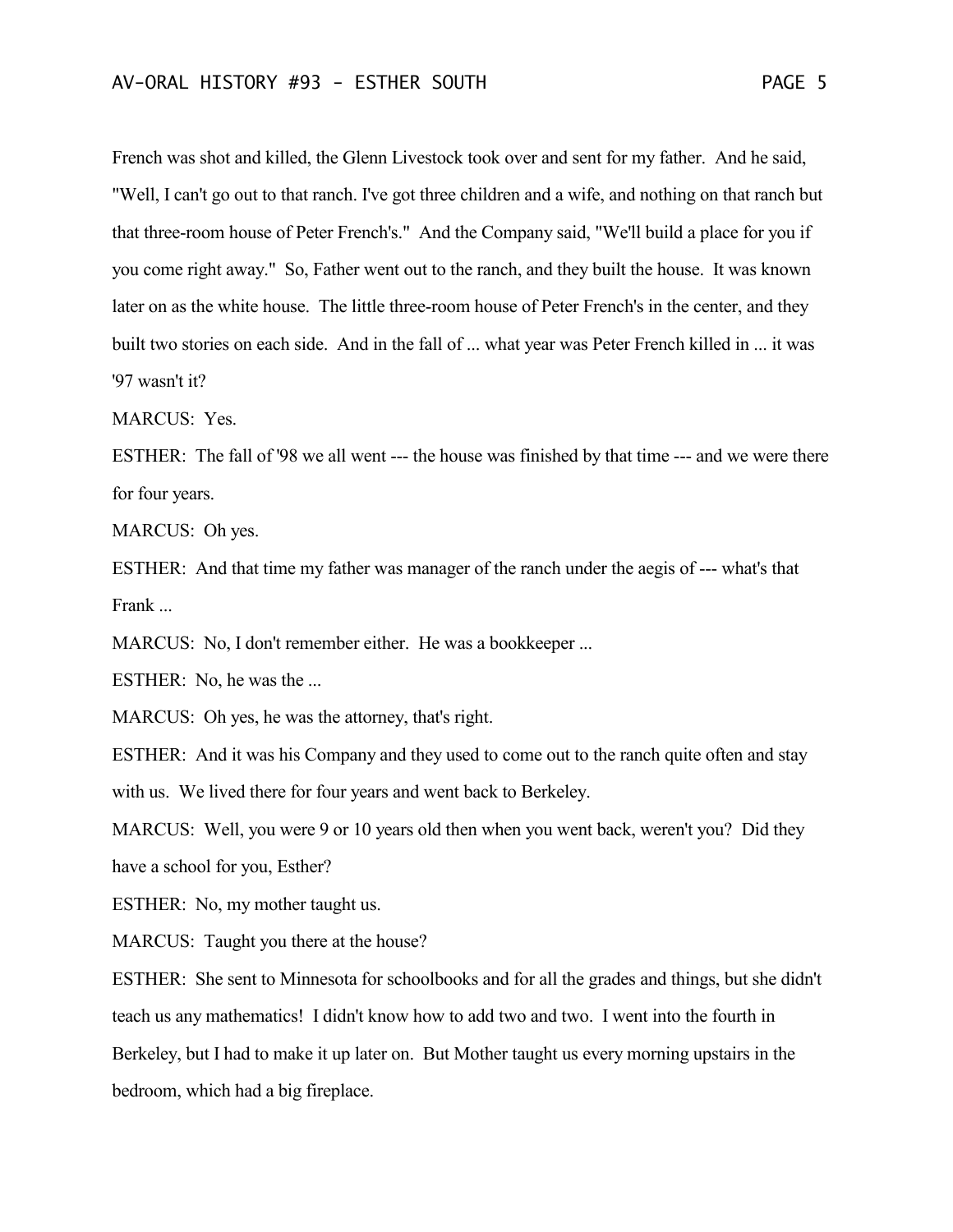MARCUS: You had a big fireplace in the upstairs bedroom? You did?

ESTHER: Some would say it was just one big chimney left. There was a fireplace down below, I know, and in the living room and a fireplace up there in Mother and Father's bedroom. It was a big bedroom. I don't know how many bedrooms there were up there. There must have been three up there --- there must have been four, because we had a hired girl that came from San Francisco with us. And the Chinaman on the ranch --- he was the cook. His name was Gow. Pigtail Chinaman, too. And he did all of our --- our woman did the cooking for us, except Gow did all the meat and the bread. And I understand --- and we liked him very much. He was very nice. But he would threaten us with a big knife, but we didn't pay any attention.

MARCUS: His bark was worse than his bite?

ESTHER: He used to use kinda strong language and Mother used to say to him, "Oh Gow, you mustn't use language like that, or you'll go to the hot place." And he would say, "Well I'll pack sage-brush."

MARCUS: He'll do what?

ESTHER: He'll pack sagebrush then.

MARCUS: Oh, he'll pack sagebrush.

ESTHER: If he got to the hot place after he died! They say he only stayed six months after we left. He was too lonesome for the children.

MARCUS: Now you knew Tebo ...

ESTHER: Oh, Tebo. He took all of we three children on. He looked out for us. He was a great man; he was a darling. All the cowboys were marvelous to us, and they were so polite. I remember one, Mr. Johnson, they called him Mr. Johnson. And there was also Shorty Cooper...

MARCUS: I remember Shorty Cooper.

ESTHER: They tell a story about him. He was in a saloon one time and some man said, "Why you little squirt, I could wipe up the floor with you." And Shorty Cooper put his hand on his gun and said, "You could, but I wouldn't let ya!"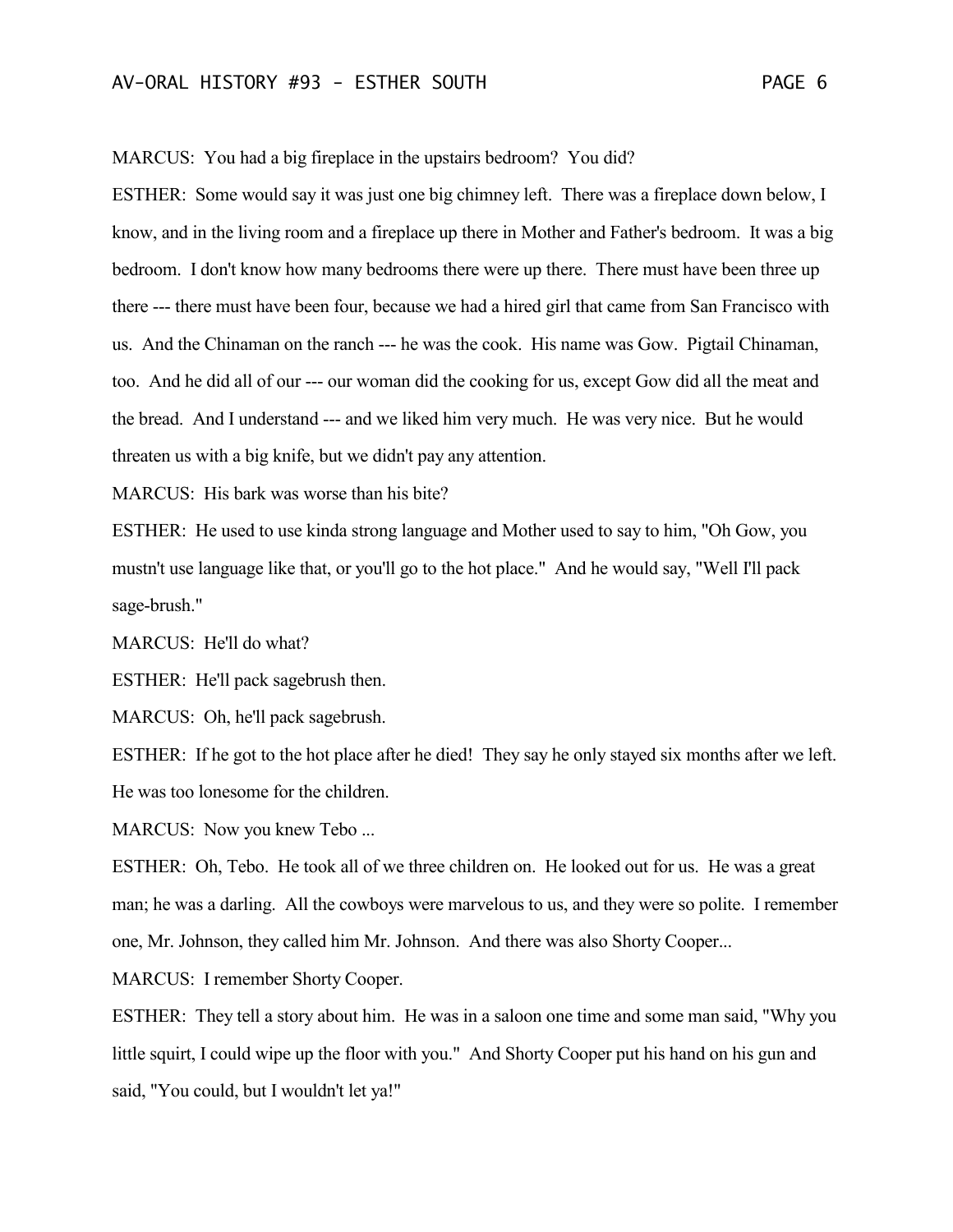The river ran in front of the house and there was a ford there. But just before you got to the ford, there was kind of a deep place. And I thought it would be a very good idea to walk that deep spot on horseback, because the horse could swim across. But Tebo --- I had gotten out of sight of Tebo --- and of course, I had gone off several times and the horse would go out of sight, and the water hit me about this deep. It was kinda dangerous because some horses won't take anybody on their backs.

MARCUS: No, they go right to the bottom with ya.

ESTHER: They go to the bottom, and then they try to climb on top of you.

MARCUS: They want to ride you out of there.

ESTHER: So, when Tebo saw me come up out of the other side he immediately got a hold of me and gave me a spanking and sent me home.

MARCUS: Oh, he did, did he?

ESTHER: Oh yes.

MARCUS: He dried out part of ya right there.

ESTHER: That he did. Took his shoe to me. Oh dear! So many interesting things that happened then.

MARCUS: Well Chino was a buckaroo boss at that time too, wasn't he? Chino Berdugo?

ESTHER: Yeah, Berdugo. Yes, I have a picture of Chino here.

MARCUS: He wasn't as outgoing as ---

ESTHER: Well, they were different. They were both Mexican. But Tebo ... no Chino --- it's here somewhere --- here it is (shows picture) --- Toby, my youngest brother. I remember the round barn

... Fred was in charge. His name was Fred, but he had come to the ranch hunting for a job, and

Father said the only job was a man to milk. He says, "Oh, I can't milk, my wrists are too sore."

MARCUS: Wrists sore already! (Laughter)

ESTHER: But he took care of the round barn. And he had a manure truck, we called it a chariot, we children, because one side was open and the other three were not, and there was a hitch in the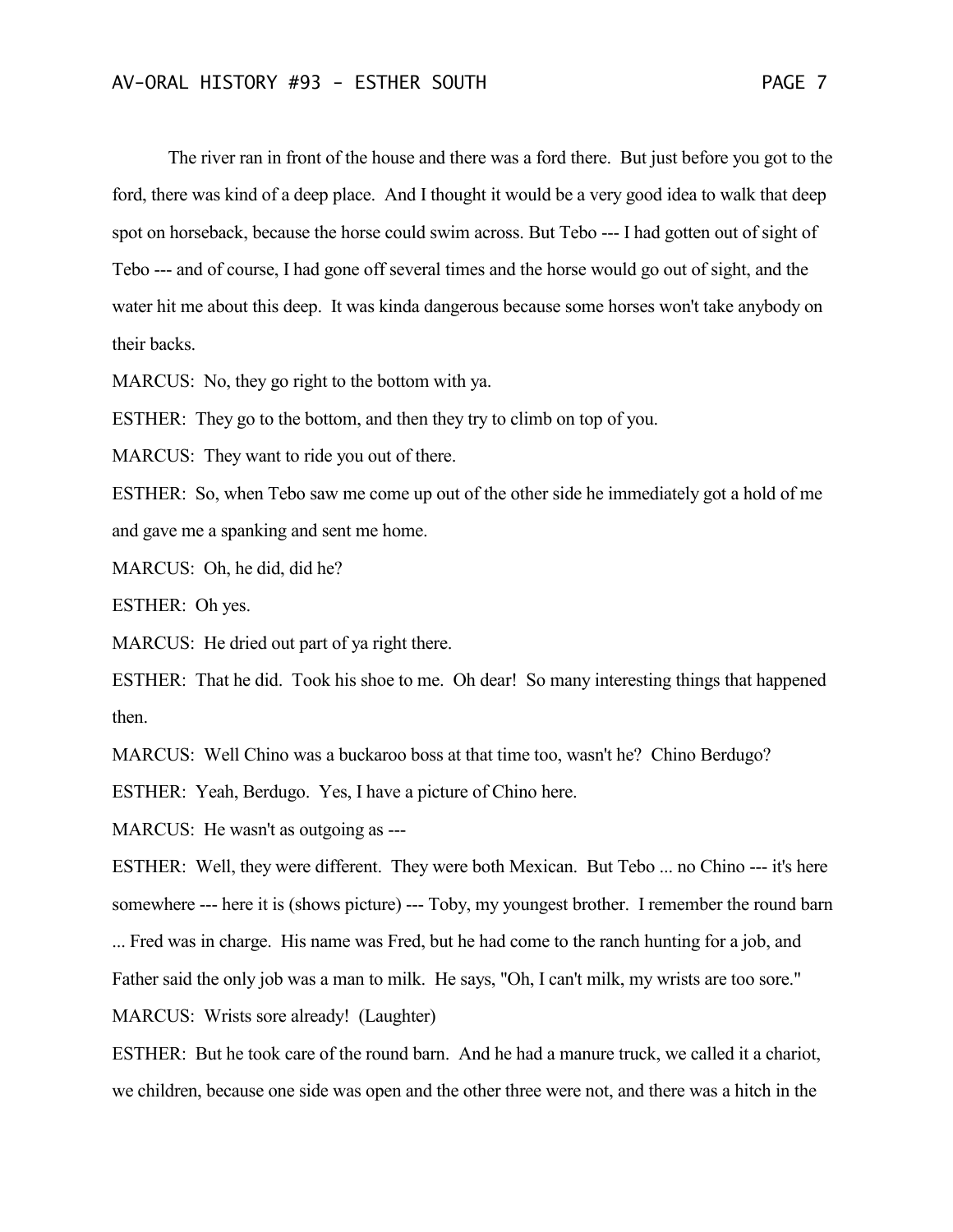front. It could be released and then the bottom and back would drop down so it could empty the manure. We called it a chariot.

MARCUS: Was that a cart affair? Did it have four wheels?

ESTHER: No, just two wheels. Two-wheel cart, I just remembered. It was shaped like a chariot. Mother used to read to us, and it was shaped like a chariot.

I thought sure there was a well in the middle of that thing (round barn) that they could feed the horses.

MARCUS: Well, there could have been. You know, Fred Witzel will know tomorrow, because he buckarooed there.

ESTHER: But how could they have a well there, and have a big post in the center where the horses could move around it?

MARCUS: Well, it could be a pitcher pump, and just pumped it by hand --- and just watered with a bucket too.

ESTHER: Yeah, most things were done by bucket.

MARCUS: Yeah, everything was done by hand. Do you remember who was the blacksmith at that time?

ESTHER: No --- we had --- no, I don't remember. The fascinating place for my brother and myself, the older one and me ...

MARCUS: The blacksmith shop?

ESTHER: Oh, yes. The blacksmith shop, the kids just loved it.

MARCUS: Kids just stand there bug-eyed.

ESTHER: Oh, my gracious. But then it was not too near a house. It was kind of a ways out ...

MARCUS: Yeah, it was on up the river, you'll recall.

ESTHER: I just know it was quite a little ways out.

MARCUS: Yeah, I'll tell you a little bit about my experiences here. Charlie Ward, who was the buckaroo boss for Hanley when he was running the operation there for Corbett, married my sister.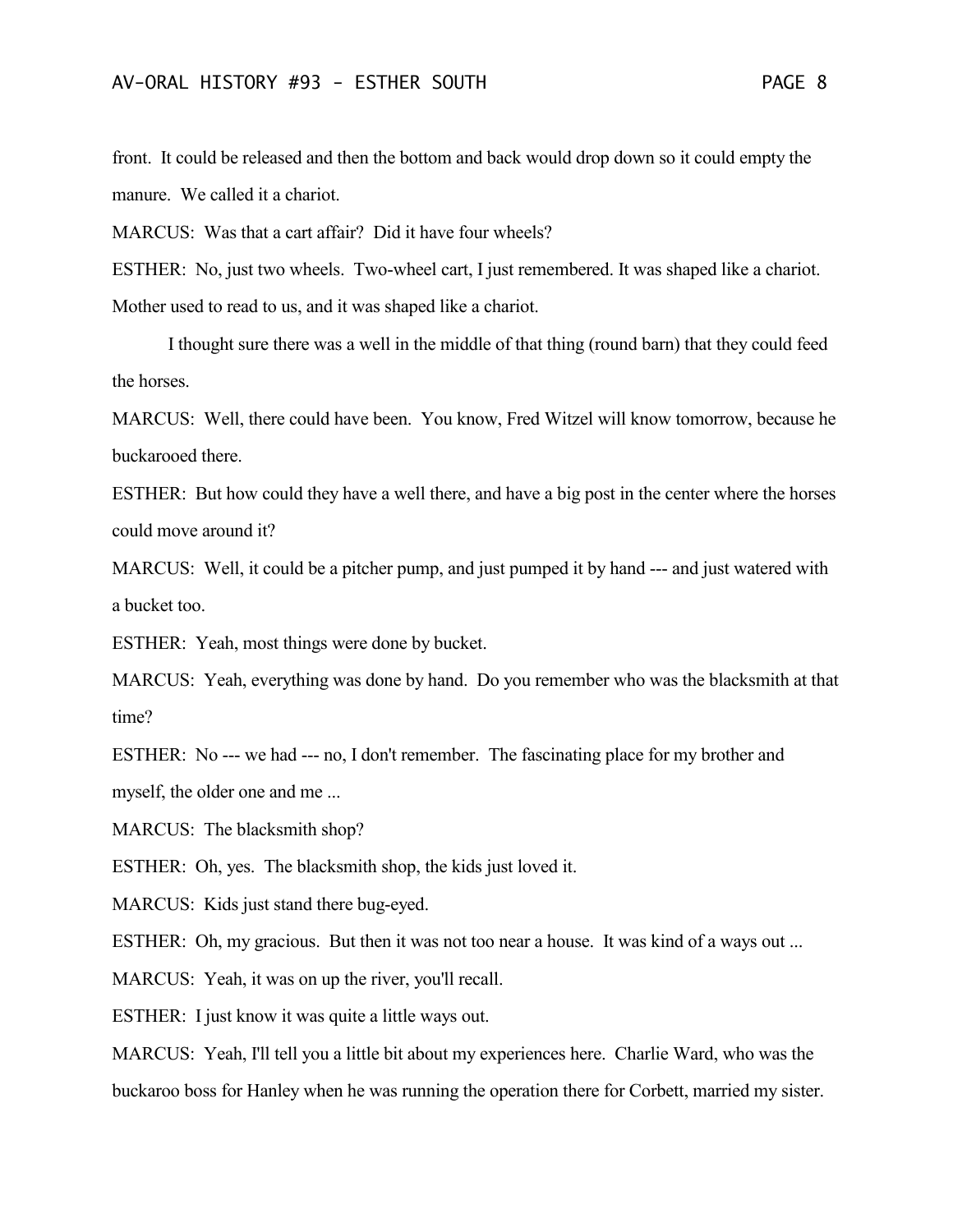And in 1915, the year of the world's fair at Frisco ---

ESTHER: Oh yes, I was there.

MARCUS: Yes. And so, we would get to travel around little bit. I was eight years old then, and I can remember being at the blacksmith shop. That's the place I made for; you know. If I could just get to turn that blower a little bit, I was just in heaven.

ESTHER: That thing would get white hot.

MARCUS: Yeah, and they'd put a little, small iron back there, and the sparks would just fly, and you'd burn the iron up by cranking it.

ESTHER: Was that the Corbett that was president or some official at the bank in Portland?

MARCUS: He's from Portland anyway. He probably was.

ESTHER: Well, Veeder worked for him for seven months, and they wanted my brother to go in to his bank there, but my brother wanted to go to Eastern Oregon where his father was. I just wondered if that was the same Corbett.

MARCUS: I believe, I think it was. Henry Corbett. The story goes when he bought the P Ranch, that he had the money and he hired Bill Hanley for ...

ESTHER: Well, he bought the Diamond Ranch.

MARCUS: Well, that was all one then.

ESTHER: Well, I know, but Swift and Company bought the whole thing piecemeal.

MARCUS: Yeah, but Corbett, he had money invested there ---

ESTHER: Yeah, but he bought the Diamond Ranch and Swamp, as they called it.

MARCUS: Yeah, Corbett hired old Bill as manager ...

ESTHER: Yeah, that's how he got manager of the P Ranch.

MARCUS: That's it right there.

ESTHER: Manager of sales of the whole thing probably.

...

ESTHER: Don't you think that Bill Hanley was probably manager trying to sell the whole works,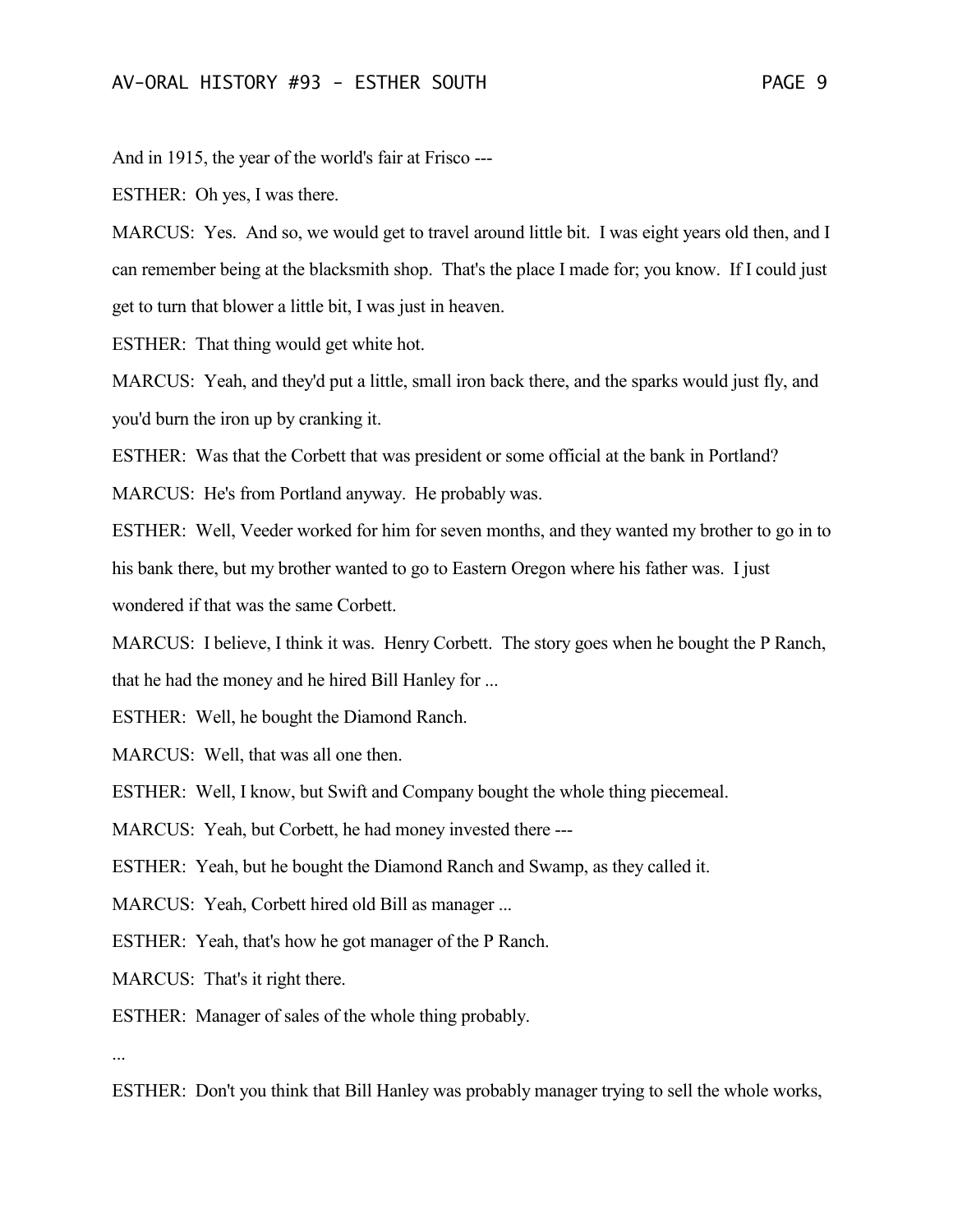sounds like.

MARCUS: Well as the story goes, when they started out Corbett had the money, and Bill had the

experience. And when they sold out in 1916, Bill had the money and Corbett had the experience.

(Laughter)

ESTHER: I think that's just about right.

MARCUS: No, that's right. He didn't own it; he was just manager.

ESTHER: Father would be laughing in his grave if he knew that.

MARCUS: And then there was a fella by the name of Bill Allen who used to be ... he was the

ranch foreman, wasn't he, Bill Allen? Do you remember Bill Allen?

ESTHER: Foreman of what?

MARCUS: Of the ranches around here. They were pretty well scattered out. It was a big operation.

JESSIE: I remember Tom Allen.

MARCUS: That's what I said, Tom Allen.

JESSIE: You said Bill.

MARCUS: Did I say Bill? Oh, excuse me, I meant Tom.

JESSIE: I thought you did.

MARCUS: That's Buena Vista now. Now Bill Hanley was the one who got the dredge in there and

reclaimed the P Valley, you know. The water just ran rampart all over, the Blitzen River ---

ESTHER: ... out in the middle of everything.

MARCUS: But we'll show you tomorrow.

ESTHER: Oh, we'll show you tomorrow.

ESTHER: Oh, that'll be great.

MARCUS: The canal that was dredged there and drained, then he started the reclamation there and you have to give old Bill Hanley credit for that.

ESTHER: Well, that was after we left, you see. We left in --- oh, I've got it written down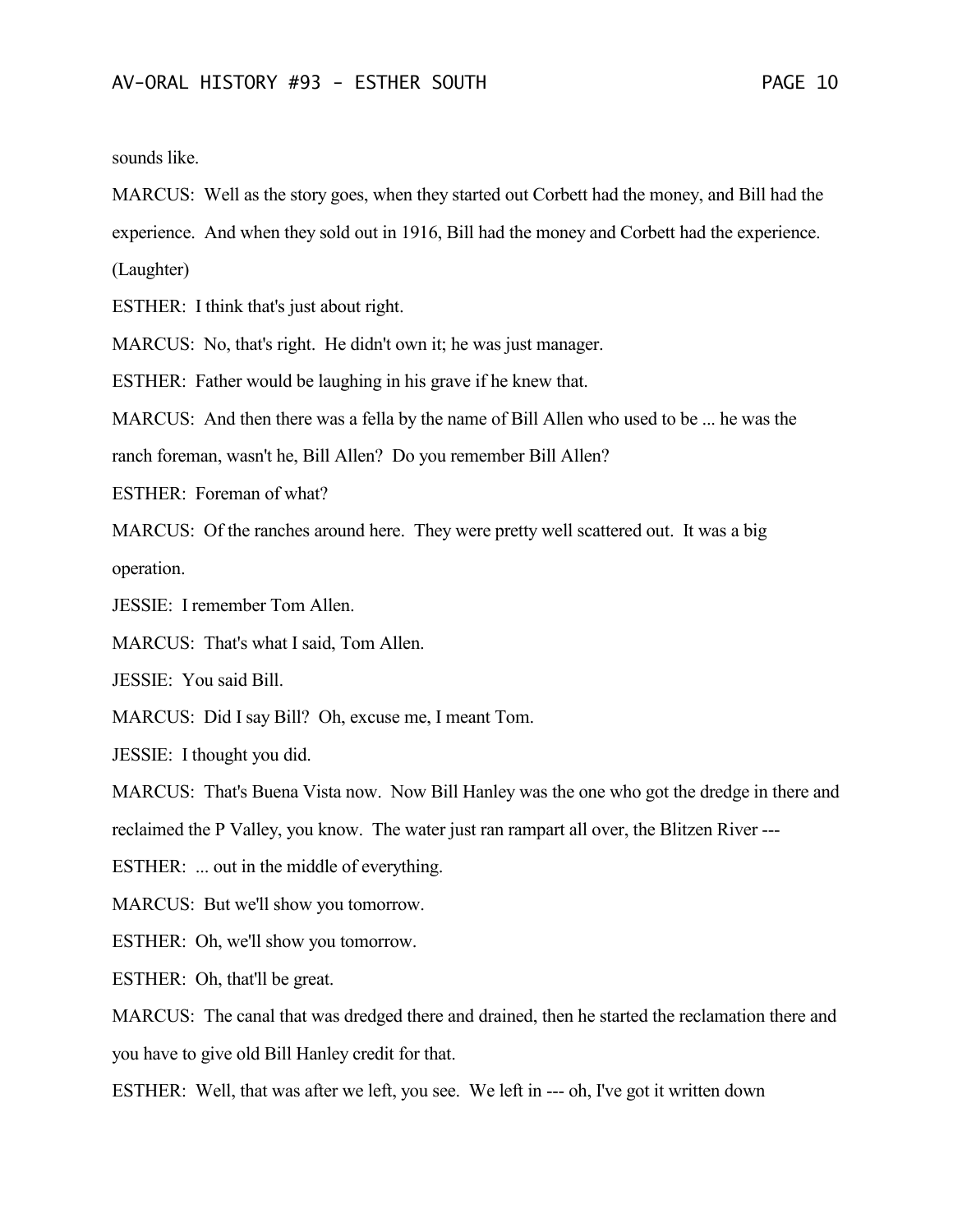somewhere.

MARCUS: But your dad did come back to Ontario there to help Bill.

ESTHER: Set up the town site for Juntura.

MARCUS: To set up the town site, there? Now Bill Hanley had a finger in that.

ESTHER: Oh, he had a finger in everything. He and somebody else, I can't think of who it was.

'Cause I was out in Juntura for a year before I went to college, and I went to college in the fall of

1913. I lived in Juntura with my folks for a year before I went to college. And Bill used to stop by

quite a bit and stay with us. He had a fella with him --- red headed guy.

MARCUS: Fred Berhns, does that sound right?

ESTHER: No! Young chap played the piano. I had a piano at that time, and he came in the front door and he said, "Oh, piano," and went over to the piano and began playing the piano and wouldn't say hello to anybody.

MARCUS: Now this was the chauffeur, you mean?

ESTHER: Chauffeur, he was driving for him anyhow. Bill never did any driving.

MARCUS: Yeah, I think that was his name.

ESTHER: He was a young chap.

MARCUS: Oh, he would be.

ESTHER: He was a young, kind of a big guy ...

MARCUS: You had to be a pretty good mechanic back in those days to drive; you were going all over the country.

ESTHER: Just like riding a horse, like buckarooing. Anything else I could help you with?

BOB: Do you remember any stories that you heard your father talking to old friends about? That you might have overheard in the earlier years?

ESTHER: Well, I remember when the Indian uprising, Peter French was not at the ranch.

...

MARCUS: We had a story started here.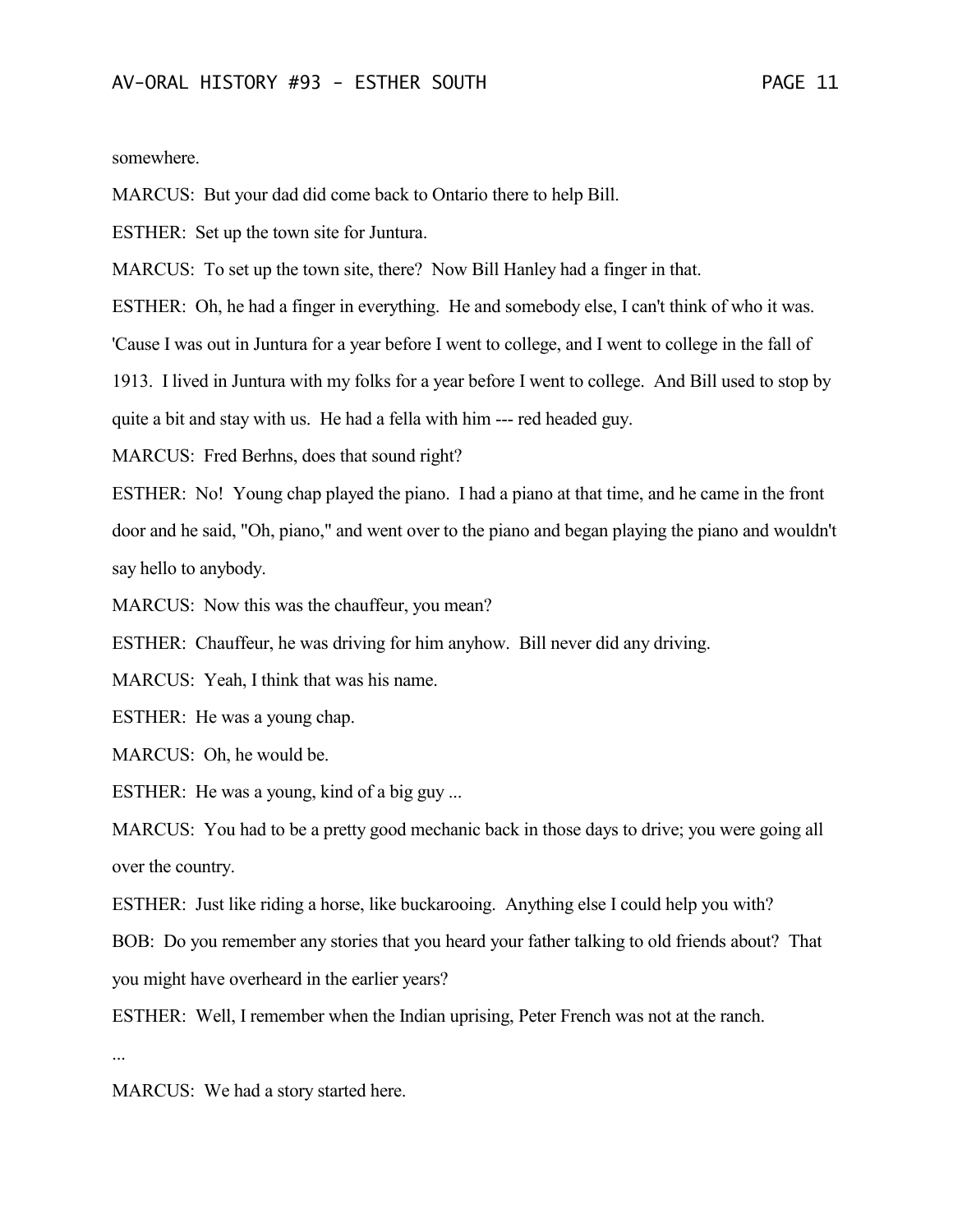BOB: We started to talk about your father and the Indian uprising.

MARCUS: Oh yeah, that's right.

ESTHER: Peter French was not at the ranch at that time. I heard this story from Bill Hanley and Father together, when I was grown, so this came pretty straight. Father wanted to warn Peter French about it, so he had to go through Indian country and he finally got to Peter French and I was all ears. And Bill Hanley said, "Well, what did French say to you when you got there?" And Father said, "He just swore at me."

MARCUS: Swore at him, huh? Well, your father and Pete French were great pals when they were young men, and then I understand ---

ESTHER: Where is Antelope Valley?

MARCUS: Antelope valley? Well, there is an Antelope Valley up here north of us, here in the forest.

ESTHER: Well, I don't know, all I know is they said that Peter French and John South were the two first white men to ever look down on Antelope Valley. I just wondered where it was.

MARCUS: Oh? I don't know. No, I wouldn't know.

ESTHER: Somewhere in Eastern Oregon is all I know.

MARCUS: Oh, it was in Eastern Oregon? Well, it could be, all right.

ESTHER: Well, I just wondered where it was ... I can't think of anything else.

BOB: Oh, he had some other stories about the Indian troubles there, the other people he met ... C. E. S. Wood ...

ESTHER: Oh, Colonel Wood after the war was settled, they sent Colonel C. E. S. Wood from West Point, I think it was. They sent him out to help in the settlement, and they had a big banquet afterwards. And Peter French was a young man ... I mean the Colonel was a young lieutenant, and kind of a dandy, and he was sitting next to a young squaw, wife of one of the officials of the high Indian tribes. And C. E. S. was more interested in the young girl that was on this side of him, and finally he had said something to the Indian woman, or she had said something to him, and so he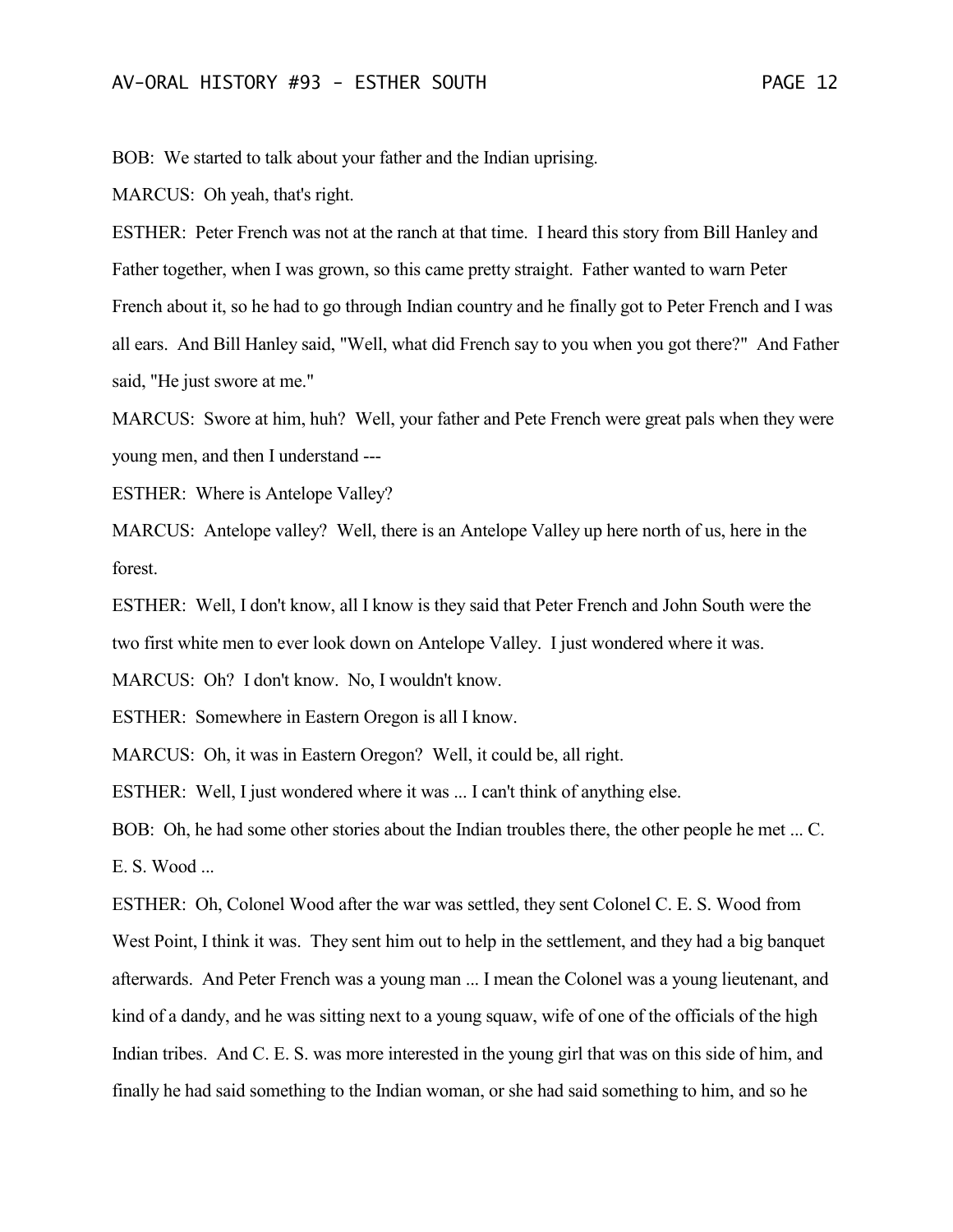turned real politely to her and said, "I beg your pardon," and she said, "young fellar, I don't chew my `tabaccer' twice." Colonel Wood told us that himself.

MARCUS: I heard a good story here the other day; I really got a kick out of this. This had to do with the Indian history here in this country. Burns, you see, got its post office in 1884, and prior to that of course it was at Harney City, up here where Fort Harney was. That's where Peter French went, and all these others during the Indian uprising, and so on and so forth. They had a --- Jessie you'll have to listen to this --- They had an ordinance here in Burns during the 1800's that it was against the law to lope a horse down Main Street.

ESTHER: Lope a horse?

MARCUS: Yeah. And this one Indian came in and he was feeling pretty good, so he just galloped right down Main Street, and so they threw him in the slammer. Well George Sizemore defended him, and after due process George got him off. You know, innocent of the charge. So, the Indian immediately left the country here. So, somebody asked old Chief Louie here, Chief of the Paiute tribe, says, "What happened to that fella? He was proved innocent, why'd he leave?" Well, he said, "George Sizemore wanted his \$25 dollar saddle, and a \$25 pony for the \$2 speech he made." That's pretty good. He didn't want to pay the bill, so he left.

BOB: You were talking about your father buying a horse from an Indian.

ESTHER: Oh yes, after my brother next to me got tired of riding behind me on a saddle, he wanted a horse. So, an Indian came along with a sorrel pacer. He had never had his front paws, his front paws! ... his front hooves ... Father asked him how much he wanted for it, and he said six bits. And Father tried to give him \$5 for it, and he said six bits. And he tried to give him a dollar gold piece, silver dollar. Father had several silver dollars in his hand ... and he said six bits. So, father paid six bits for that horse. So that was my brother's horse. He bought him for six bits right there. Six bits! So, we called him Six Bits.

MARCUS: A little pacer?

ESTHER: A little pacer.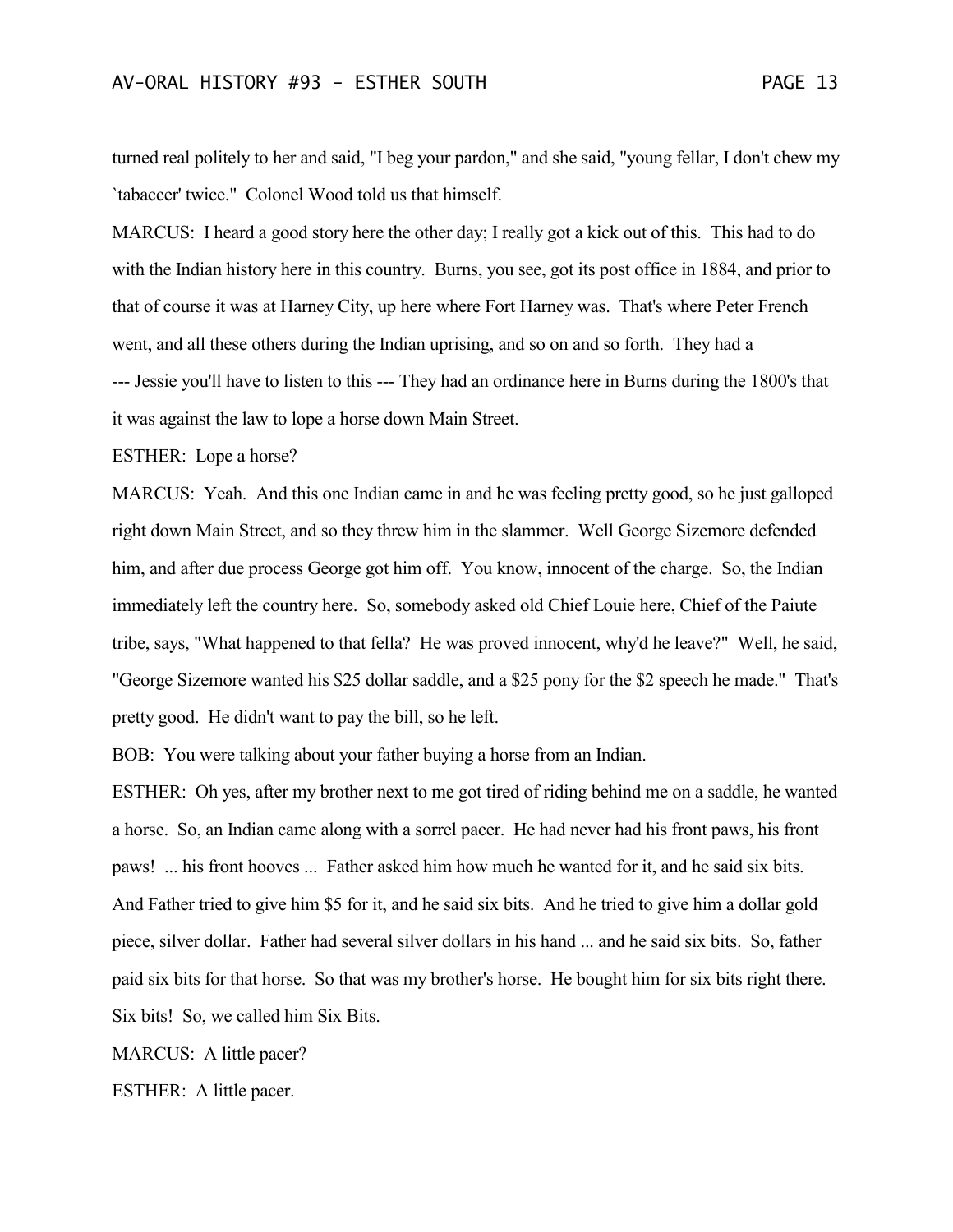JESSIE: Didn't know what gold was?

ESTHER: Huh?

JESSIE: I said the Indian didn't know what gold was.

ESTHER: No, I guess not. But he couldn't pace because of his feet. His front feet were --- his

hooves were so long. So, Father got them cut off, and he could just pace along ---

MARCUS: They would have had to.

ESTHER: He was a cut little horse. You'd pull up on the reins and he'd step on his hind legs. Because I remember he was faster for about 100 yards than my horse was. So, when we got the horse, I said to my brother, "Why I could beat you on your own horse." Which I proceeded to do. MARCUS: Well, did you kids get to go with the buckaroo outfit any?

ESTHER: No.

MARCUS: Never did that?

ESTHER: We had the ...

JESSIE: The women didn't ...

ESTHER: Oh no, gracious no ... but we did have two roundups a year. We always watched that, the roping and the cattle. No ... Tebo and Chino and Mr. Johnson --- I don't know why he was called that; he just said his name was Mr. Johnson --- who were always around the ranch. Oh, we used to go after coyotes. We had running hounds.

MARCUS: Yes.

JESSIE: Hanley had those wherever he was.

ESTHER: Oh, we had them on the ranch; we had 12 of them.

JESSIE: Hanley had them down on the Double O.

ESTHER: Yeah, Double O and the Bell A.

MARCUS: Yeah, Bell A ...

ESTHER: I was trying to think of it, and it just came to me.

BOB: Didn't you say you used to sit in the barn and watch them work the horses too?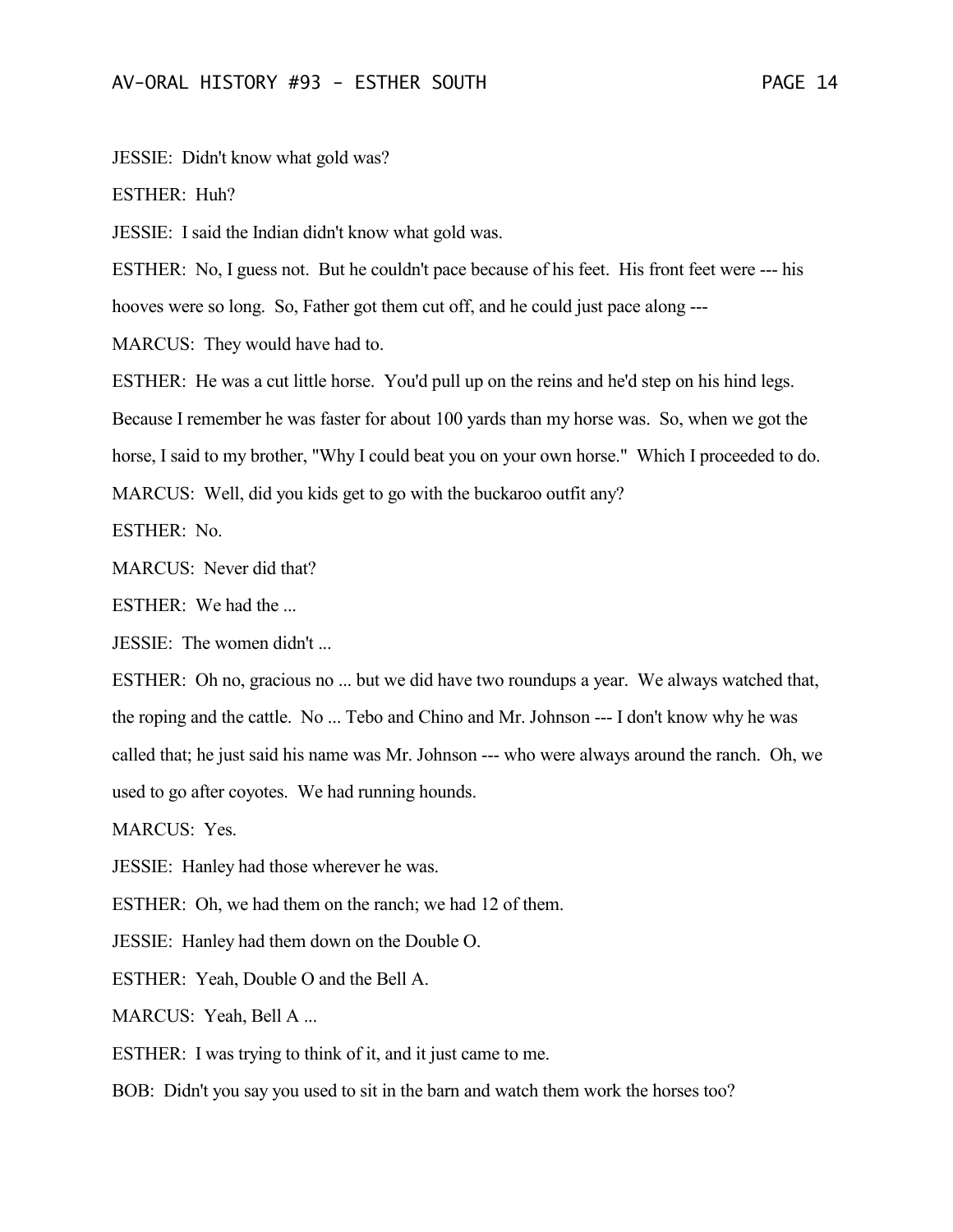ESTHER: Oh yes, that round barn was fascinating ... we'll have to see that if there's any of them left.

MARCUS: Well, the long barn is left.

ESTHER: But no round barn?

MARCUS: But no round barn.

ESTHER: That's too bad.

JESSIE: They had the round barn --- right at the ranch?

ESTHER: Oh yes. Got pictures of it.

MARCUS: This picture is of it ... this isn't the barn at Barton Lake?

ESTHER: This was on the ranch --- am I correct in remembering that the main gate was a half mile from the house?

MARCUS: I don't know, it could be, I just don't remember.

ESTHER: I should tell that story about my first horse.

BOB: And also, about your father, lived in the camps.

ESTHER: Oh, soon after I got there, I had no horse to ride but Walls --- the Walls girls, I just remembered that --- they sent over a horse that Bill Hanley had sent them when they were youngsters, to ride. Topsy, little white feet and white face. Blaze. Well, he tied up the horse at the front gates, just put a bridle on, no saddle, and one of the cowboys who brought it over there said, "Esther, this is your horse." No one was around and I thought it was my horse; I'd be able to get on it. So, I finally got on from the chopping block ... and Father was out in the field somewhere with some Eastern cattle buyers, selling cattle. So, I thought, it'd be nice to go and see him, see how smart I was, and went to the big gate and, you know, in those days, you know, in those times as I remember, you didn't have to get off your horse. Horse would sidle up to the gate. Well, the horse sidled up to the gate and I didn't know anything about it, and so finally I got off my horse and opened the gate, and got the horse through and got up to get on, and got on the horse again.

And immediately outside of the gate there was a spring, muddy, wet weather. It was an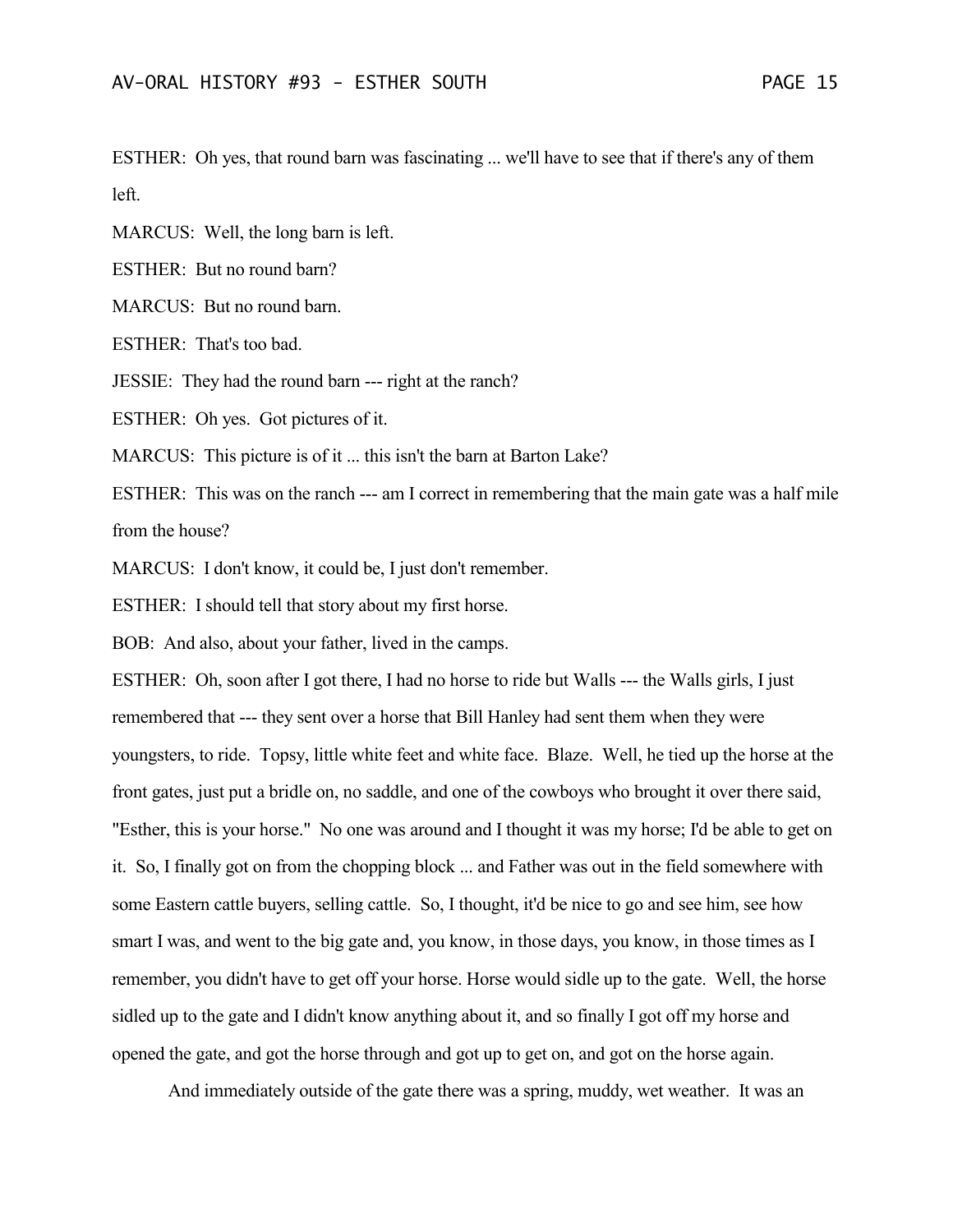irrigating ditch. Topsy jumped the irrigating ditch and I went off in the mud. Got him up to the gate to get started again and find some place where I could get on again, and one after the other ditch, every time I came to a ditch, the horse would jump it and I would fall off. And I finally got out to my father, very pleased with myself, muddy and looking like the dickens. And Father, he was kind of put out about it. Sent me back with one of the cowboys, and the cowboy told everybody on the place about me. Every ditch I got to, the horse would jump and I would fall off. And finally, the last ditch I stayed on. And I was the most proudest thing you ever saw in your life. Father came home and wanted to know why Mother wasn't taking better care of his children. And she said, "Well, you go and get them a horse, you don't get me a horse." Mother was a most beautiful rider --- and you expect me to keep track of them. So next morning Mother got a horse. Oh dear! The other? ...

That was the time all these folks were here. Having breakfast ... no that wasn't the time -- but anyhow, Mr. Lux and some other people from San Francisco, Glenn Livestock and Company -- - were having breakfast about this (time), and a cowboy came dashing out of the porch with his boots click clacking, and his spurs, and he said, "Oh, Mr. South, the bridge over the river, it had no railing. They're driving the cattle across and they're pushing the calves in the river and they're going to get drowned." So, Father immediately took off his coat and he had his bedroom slippers, which were leather, and he had a vest, and I remember he said, "Get a hold of Chino and all the ropes you can get a hold of and get them out there, and I'll be there in a few minutes." And so, they had all these ropes all ready to move, and whenever a little white nose came out off of the bridge he would rope it. He never missed one out of all --- maybe a hundred. I had never seen him rope, and I guess none of the men had either, 'cause he didn't do any roping those days.

JESSIE: They were all good ropers, weren't they?

ESTHER: Yeah. He was a fine roper, and he didn't miss a one. And I'll tell ya, all those cowboys were so impressed they had a lot of respect for him too. And the men from San Francisco were perfectly fascinated.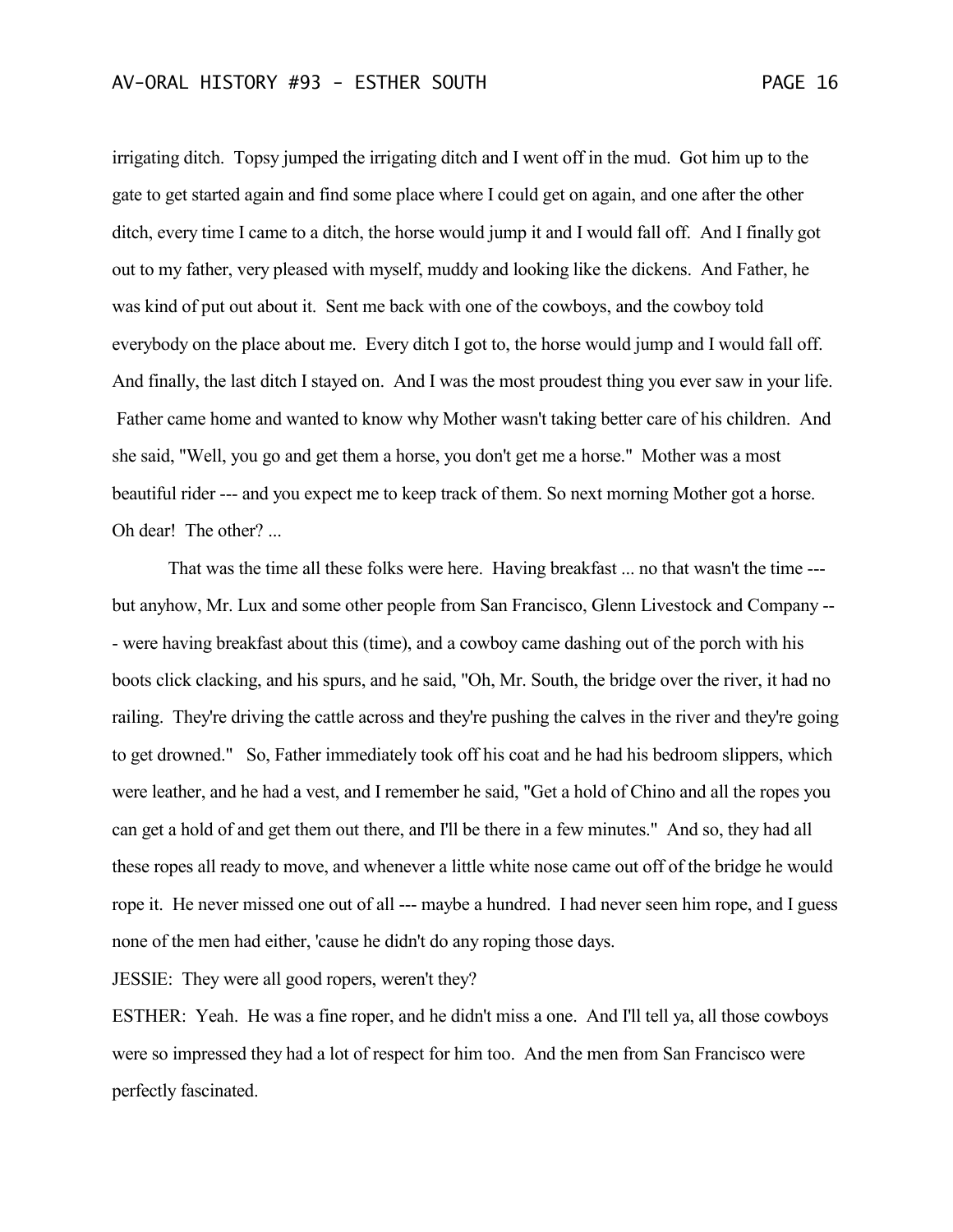BOB: You were telling about the first time that Mr. Lux (West?) came out.

ESTHER: Mr. West (?) came out, and he was sort of a pruned and primed fella. He was very proper, and he wanted to know what chaps were. So, they gave him a pair of chaps and he put them on back-wards. So, one of the cowboys, they called to him, "Yes, Ma'am!" (Laughter) MARCUS: Results of putting on his chaps backwards!

BOB: Wasn't your father, didn't Buffalo Bill try to recruit him?

ESTHER: Oh, that was when he was a young man out there. Buffalo Bill came out to get --- he wanted a fancy roper and a man who had a very fine horse. So, they asked somebody around the country who to look up, and they said to look up "Red" South. My father had red hair, dark red hair. So, he got a hold of my father. And my father had a horse that everybody --- palomino that was a marvelous horse. And in fact, it could run as fast as a deer, and one time he ran a deer down. And then he didn't rope it, he couldn't rope it ... he said he looked at him with the big brown eyes and he was so scared, and he couldn't rope him.

Anyhow, he got a hold of my father and he wanted him to go all over Europe as his fancy roper. But Father said he wouldn't show off like that. Many years later he said he wished he had. MARCUS: Do you recall the deer around the P Ranch over there?

ESTHER: Not very many. The coyotes would get them. I mean the coyotes and the hounds that we had. The hounds, when the young calves were around making an awful lot of noise, and we were separating the cows and calves, and the coyotes would come down from the hills and that's when we'd go after the coyotes. I never had a horse fast enough to get in on a kill. Mother said she did once, but that was the last time --- because she had a fast horse. But it was kind of exciting to see coyote's way off in the distance, and those hounds trying to get to the coyote before he got to the sagebrush where he could get away.

MARCUS: Yeah, those horses would get as excited as the hounds.

ESTHER: Oh, yes ...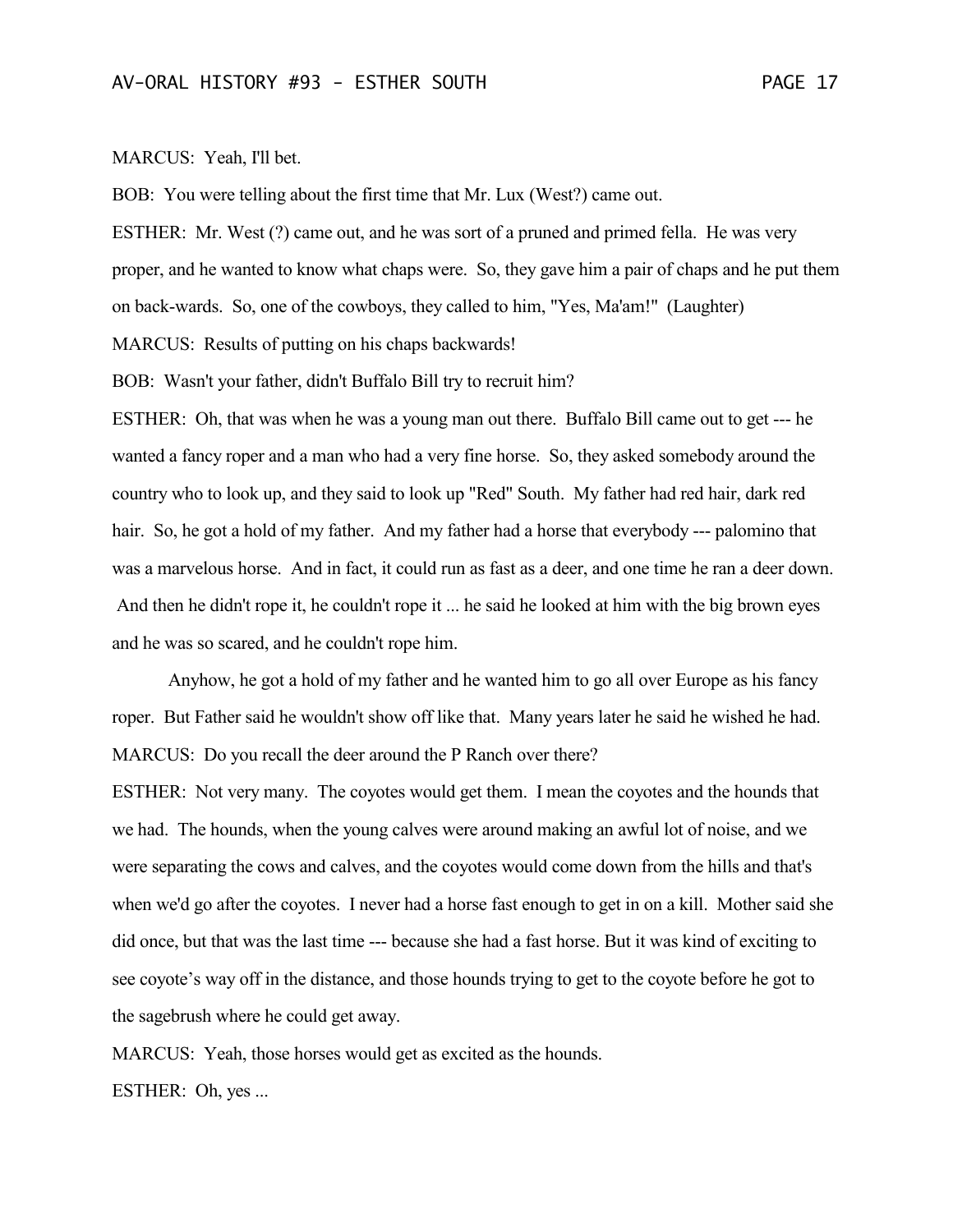MARCUS: They'd run 'em, gee whiz; you'd have to take a deep seat to go along ... 'cause they'd really take ya ...

ESTHER: And they'd take ya over mud, swamps ... ponds ...

MARCUS: You betcha! They were as interested in catching that coyote as you were, or maybe a little more.

ESTHER: Course I was just fascinated. One time Mother had a group of friends --- the --- what did you say that Shirk man's name was?

MARCUS: Dave.

ESTHER: His wife.

MARCUS: Frances, I believe is her name. Does that ring a bell?

ESTHER: She was there, and the three Walls girls and someone else, I don't remember, and myself and my mother. And we all --- we didn't have lessons that morning. So, we all went off to ride somewhere, I don't know where we were going. And it was strange, 'cause the rivers were high and all sorts of things, and the horse tried to buck Mrs. Shirk off, and couldn't do it.

We came back and the next morning the bookkeeper came dashing up the steps and said, "Oh Esther, Esther, Topsy's got a colt." And none of the men, nobody knew she was gonna have a colt. She was too old to have a colt. And that colt was ... and he, when we'd go for coyotes, that colt would go with us. And the hounds had to keep her out of the way because she was so gentle. And when we moved to Berkeley, Father sold that colt for \$10 ... and got my first bicycle. MARCUS: Well, that was quite a change for you. Riding in San Francisco after running coyotes on P Ranch.

BOB: Quite a switch.

... (Commotion)

MARCUS: We used to have some great experiences running those coyotes. I tell a story about Bub Smyth, you remember Bub Smyth? He had hounds, and the hounds took after a bobcat and the bobcat run up in the willows. So, Bub got him a stick and he decided to get the bobcat out of there.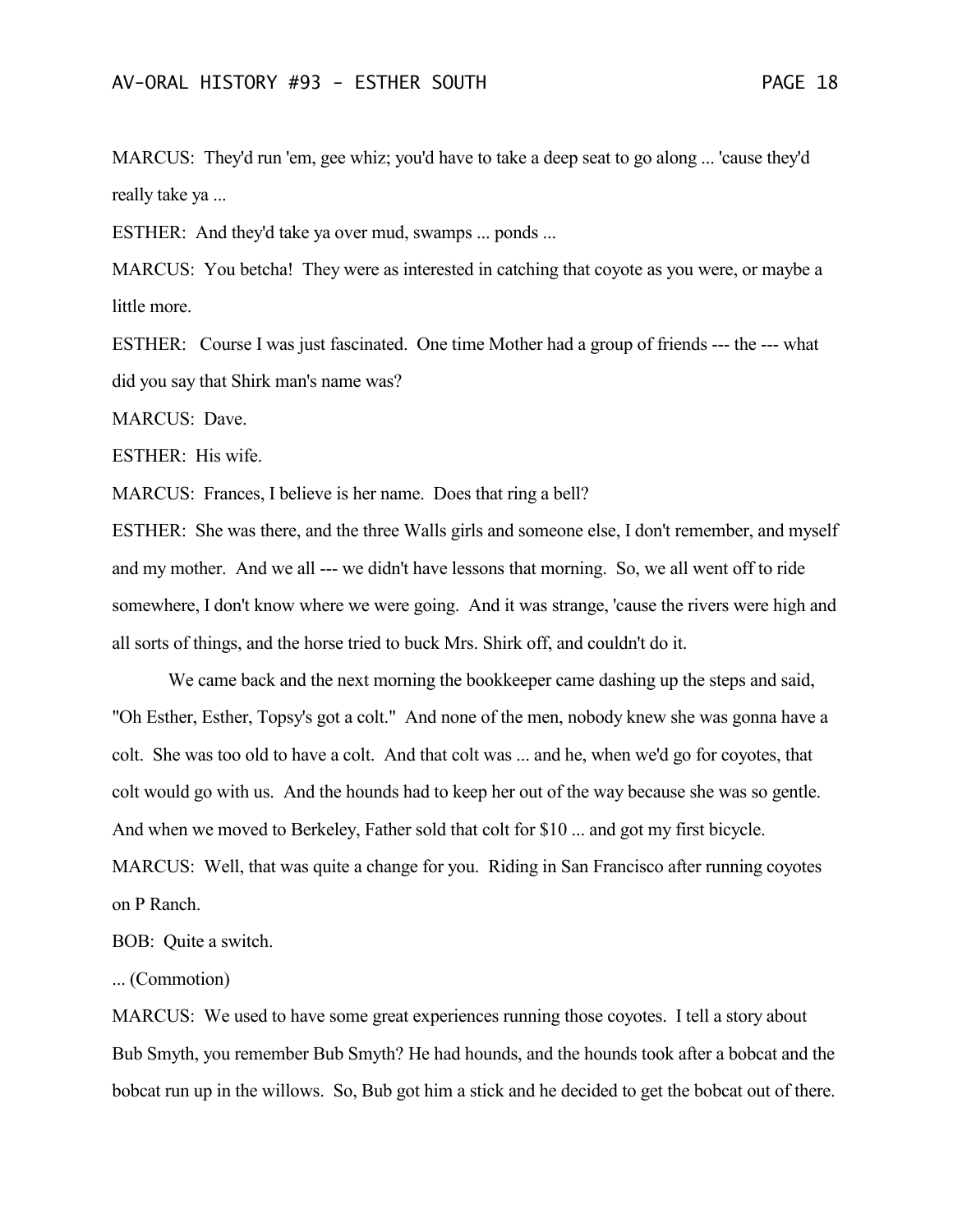Well, he did all right, but he come down and hit right behind the saddle. The horse bucked the bobcat off and the whole bunch right in one pile. When he hit the ground there were all the hounds. They tore the clothes right off of old Bub --- they couldn't tell him from the bobcat, they were so crazy in there. He never tried that again!

ESTHER: We had some bobcats that came around and got the chickens. And this bobcat got away from the hounds. It got up on this post; Father roped him off the post.

MARCUS: Boy, when they get up on something like that, they sure make it tough on the hounds. Box him good.

ESTHER: We had a rug made of ten bobcat skins, and we also had a rug made of raccoon skins.

MARCUS: Do you recall any cougars in the country then? You don't remember anything about it? They are spotted occasionally on the Steens Mountains.

ESTHER: Well, you see we never got up on the Steens Mountains. There's a picture there of the lake up on the Steens Mountain. We sent one of the men up on the mountain one time to get a deer when we had some company one time.

And also, the blacksmith shop, the blacksmith used to ... used to pet and feed the quail. They were so interesting, you know, and beautiful ones. And so, some of these men that were visiting wanted some quail for breakfast. So, Father went out to the blacksmith shop to see if there were any quail at the blacksmith shop, and they were so tame they came up to him, because they thought they were going to be fed. It was too much for Father, he couldn't stand it, so he sent a man up in the mountains to get the quail.

MARCUS: He wasn't about to shoot those little fellows that had come around to have their breakfast.

ESTHER: Their little topknots ...

MARCUS: Oh, you bet. I'd go to bed hungry before I'd shoot one.

ESTHER: Well, he wouldn't shoot.

BOB: But he was quite a shot though, didn't you say?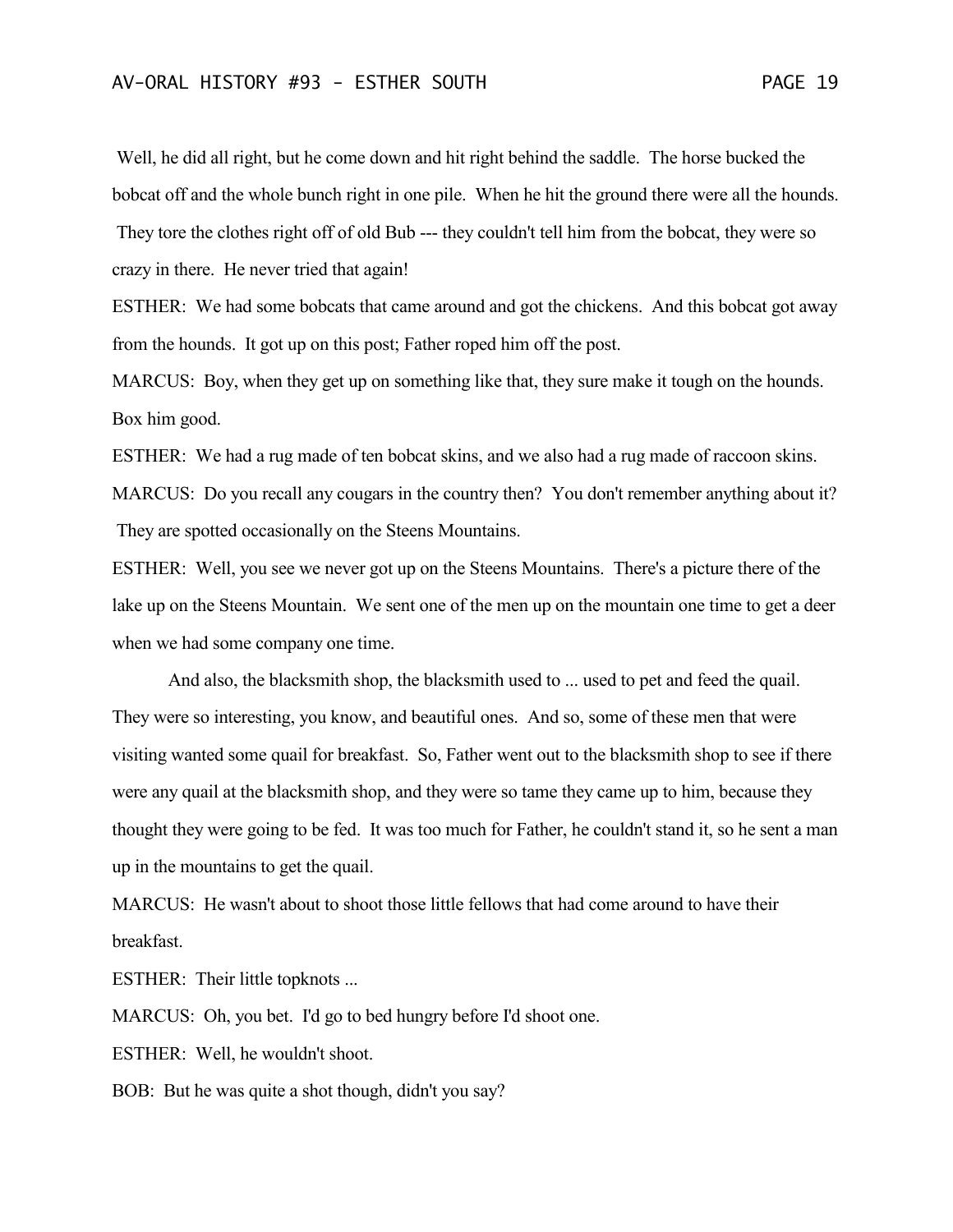ESTHER: Oh, he was a marvelous shot. I guess I told you, after the Indian War was over, across the river, I don't know how many hundred yards away (it was too far for most people to shoot) there was this Indian chief sitting on a white horse. And they asked Father if he could shoot that Indiana off that horse. And Father said, "I could, but I won't. I'll shoot the horse." So, he shot the horse. MARCUS: They were still prowling around up there that late?

ESTHER: Someone, was it you, who was telling me that Colonel Wood had a son that was 101 ... BOB: Alive in Portland today, yes.

ESTHER: I wonder what happened to his other son, Erskine?

BOB: The son that's alive in Portland today spent three or four of his young summers with the Joseph Nez Perce band in the 1880's. Because C. S. Wood apparently was real sympathetic towards the Nez Perce after the war.

ESTHER: After the war. That was the son of C. E. S. Wood?

BOB: That was the son, right.

ESTHER: I think I have a pretty good story about Colonel Wood, I don't know how true it is. It seems this little girl, some relation of Colonel Wood, had a little girl about five or ...

## SIDE B

ESTHER: Well, that was just the final blow. So, they said, "You go up to your room and talk it over with Jesus and see if you really did meet that bear in the park." So, she came down, and so they asked her, "Did you talk things over?" And she said, "Yes, I talked it over with Jesus," and he said, "Miss Honeyman, I don't blame you one bit. I thought it was a bear myself when I first met him." (Laughter) Isn't that a good one?

MARCUS: That's a good one. You bet; that's a good one.

ESTHER: There is a Honeyman Hardwood in Portland. Anyhow that's how it came to me. Erskine Wood told me that.

MARCUS: That's a good one. Pretty hard to corner a kid sometimes.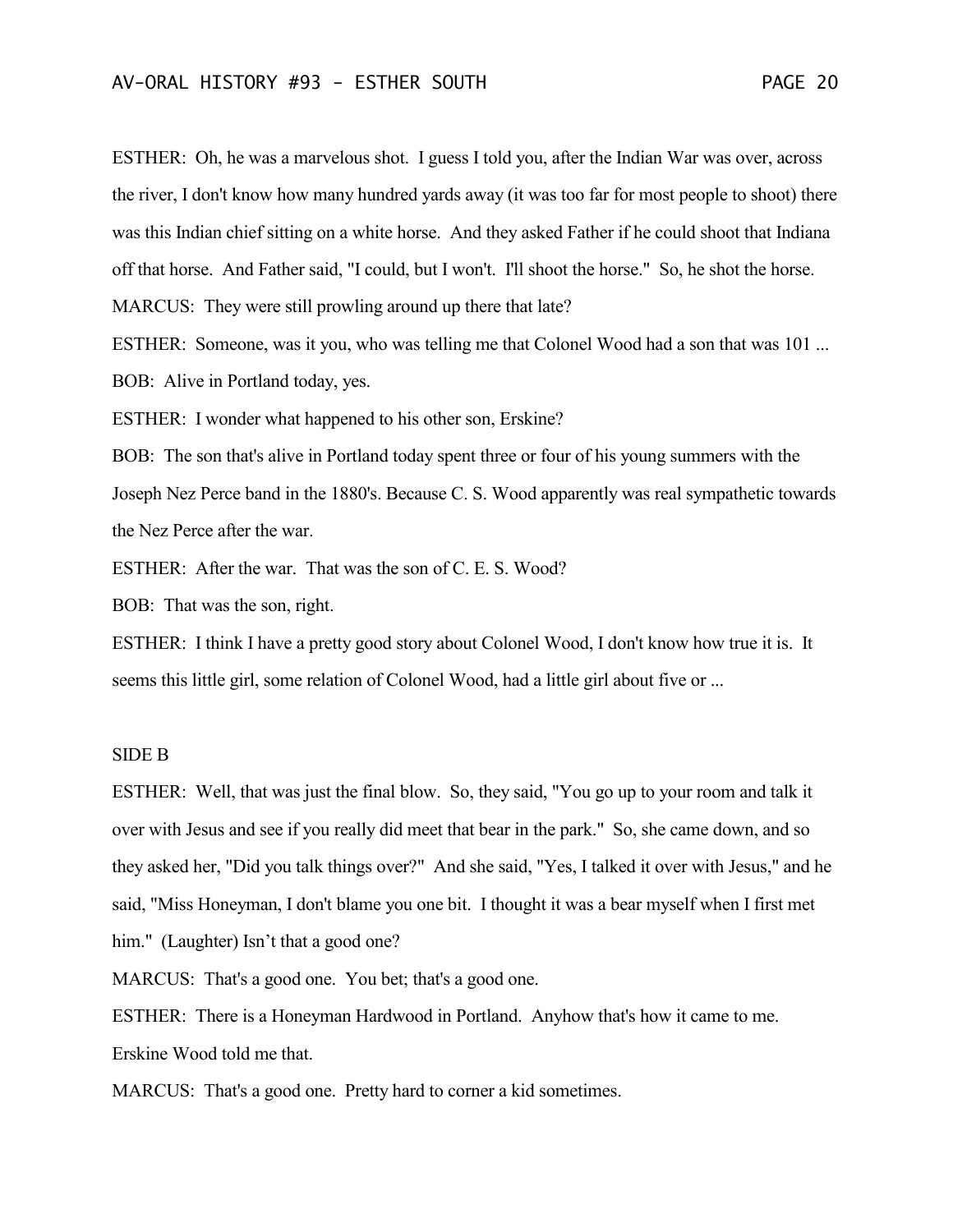BOB: They've got all the angles figured out.

MARCUS: I can't think of your first name.

BOB: Bob.

MARCUS: Bob. Bob, why don't you number pictures here? We'll have Esther to describe it there and we'll just identify it by number here.

ESTHER: You don't want these? ... You want those? ... You don't want these?

BOB: I have a full set of these.

ESTHER: Oh, you have?

BOB: I have a full set.

MARCUS: Call that number one, huh? Why don't you tell us about number one, Esther? That's a really good subject there.

ESTHER: Well, I think I did tell you about the house that was...

MARCUS: Yes, well we've got it on the tape here.

ESTHER: Oh.

BOB: Do you remember much about the furnishings or the interior?

ESTHER: No. But I know my father wouldn't let Mother take one thing with her ... for us. Well, this number one picture is a picture of the house that was built when they wanted my father and his

family to come after Peter French was shot. And they incorporated the three-room house, Mr.

French's house, and built two stories on each side of it. One side for our family, and the other side for guest.

MARCUS: And that was about '98?

ESTHER: When was he shot?

MARCUS: '97.

ESTHER: Yeah, '98.

BOB: What was the upstairs on the left-hand side?

ESTHER: Bedrooms. All the bedrooms on our side.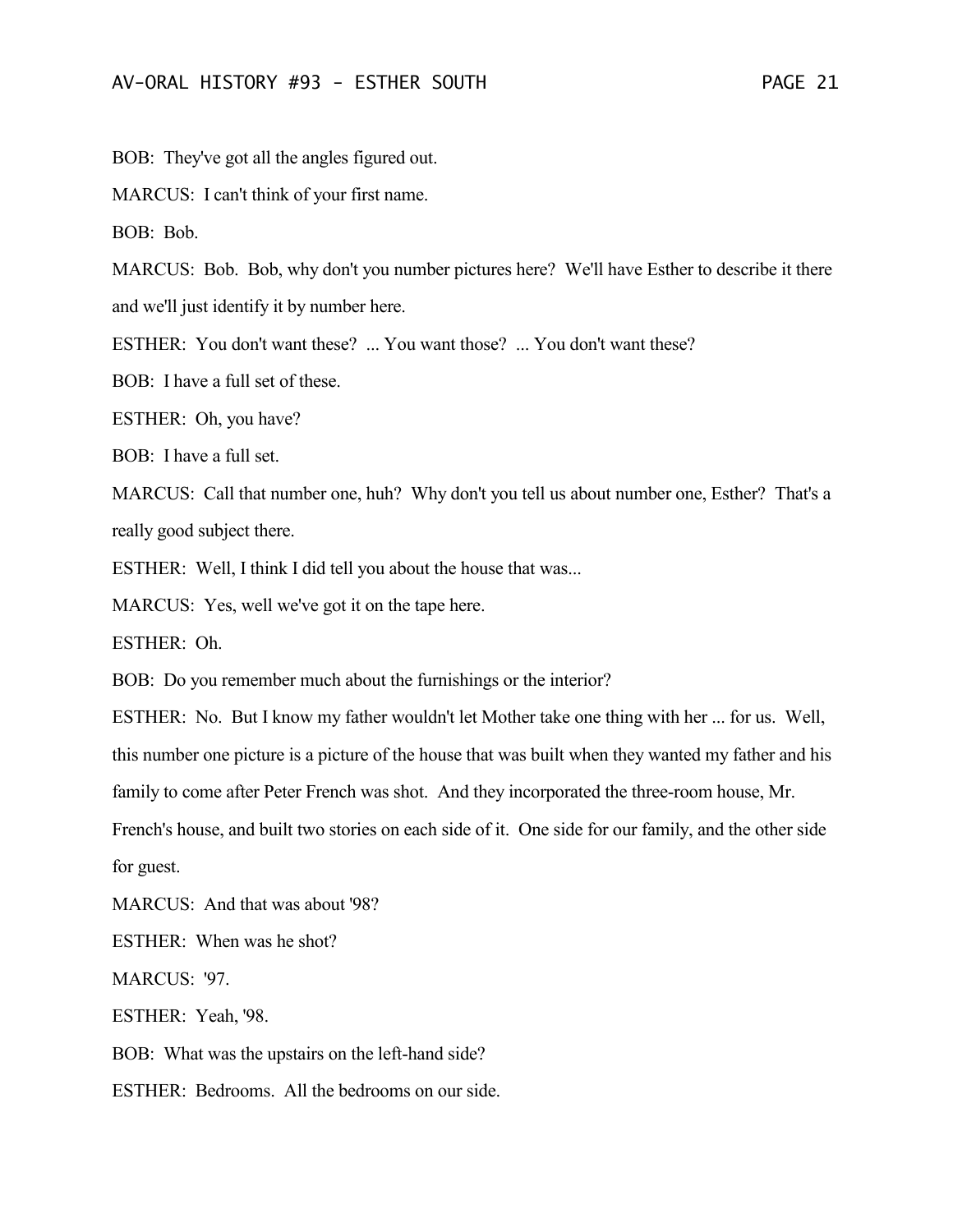BOB: And then downstairs?

ESTHER: Downstairs was the living room, dining room, kitchen. Now does it have a chimney on this thing?

BOB: One there.

MARCUS: I think this chimney was added.

ESTHER: We had a fireplace downstairs, and one in the bedroom.

MARCUS: I think it was redone. I could be wrong about it, but it is a red brick chimney.

ESTHER: This is a red brick.

BOB: Is that the chopping block put out there for getting on your horses?

ESTHER: Right in front there's a fence there ... right in front there's a chopping block, because Mother rode side saddle, and we children weren't big enough to get on the horses.

MARCUS: Oh, the chopping block is there for her to get on her horse. Oh, I see. Oh yeah, you bet, I see it.

ESTHER: That was in front of the Blitzen River ... I don't think they want those.

MARCUS: Oh yeah, all the pictures you got to leave, Esther, just give us a little story about 'em, and we'll just number them.

ESTHER: All right.

BOB: I remember that one, too.

ESTHER: This is another picture of Chino. Let's see, I said on the back of this ... Chino was a Mexican and was top hand and roper on the P Ranch, and John South was manager, after Peter French was shot. He was here, holding the youngest son of John South, Laurence South.

BOB: Three and four?

ESTHER: Three and four are pictures of my brother, Veeder South, in the orchard. Must have been in the wintertime because, look, no leaves on the trees. They had a beautiful orchard... MARCUS: Yes.

ESTHER: Do they still have an orchard?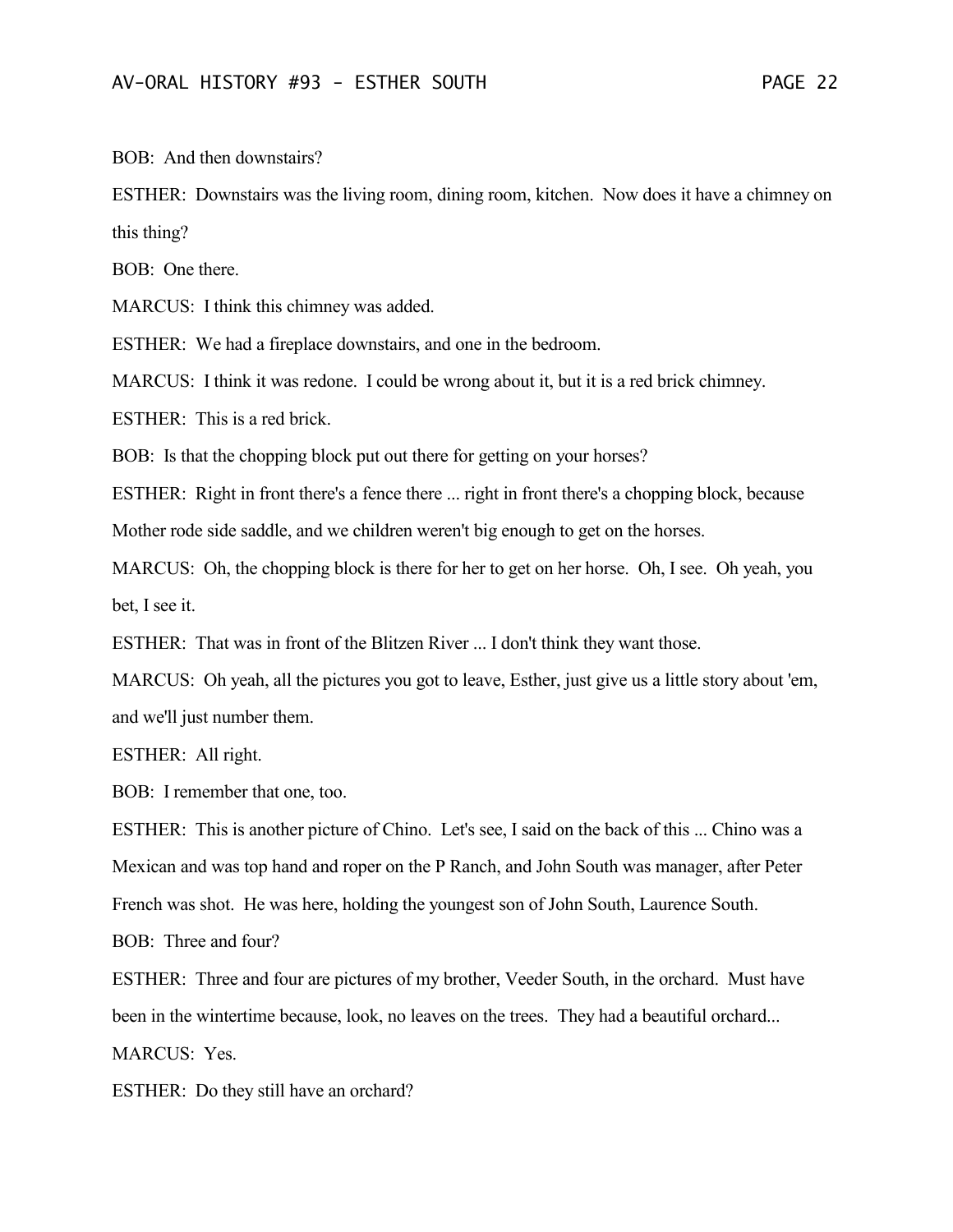MARCUS: Oh, a little of it left, not much.

ESTHER: We had irrigating ditches running all around, and we used to love to paddle in those irrigating ditches.

BOB: Don't you have a story about your other, trying to take everyone's picture on that donkey? ESTHER: I wish I had that picture! Mother took Polly, this donkey belonged to my youngest brother, and Polly didn't like three people sitting on her. But she wanted a picture of her three children to send to her folks, so she kept feeding carrots until finally all three of us got on there, and sent it back to my grandmother and great-grandmother, and all the aunts and uncles, and everybody. And my great-grandmother looked at it and said, "Well I would have thought if Gertie was gonna take pictures of the children, she would put shoes and stockings on them." I don't know if they want that picture of my Grandmother South, but I don't think so. Number five ... this is a picture of her three children: Esther South, Veeder South, and Laurence South. Children of John and Gertrude South. You know, that's funny that looks like the gate ... that's the end of the house.

BOB: Yeah. That's a side gate maybe.

ESTHER: That's the end of the house. Where's that one that's a picture of the house? That's inside the yard taken from here. You see, that's the porch, and that's the gate. It doesn't show there, yes, there's the gate, isn't it? There's a gate somewhere around there.

MARCUS: The front gate --- I think I saw that near the chopping block.

ESTHER: That's the front gate, see this here?

MARCUS: Oh, yes.

ESTHER: It's the end of that house.

MARCUS: Oh yes, that's right.

ESTHER: I've never seen that before. I wonder what these were over here.

MARCUS: Over here's the gate. A little different gate too, I think its right here.

ESTHER: It was kinda a pretty gate.

MARCUS: ... back over here a little farther.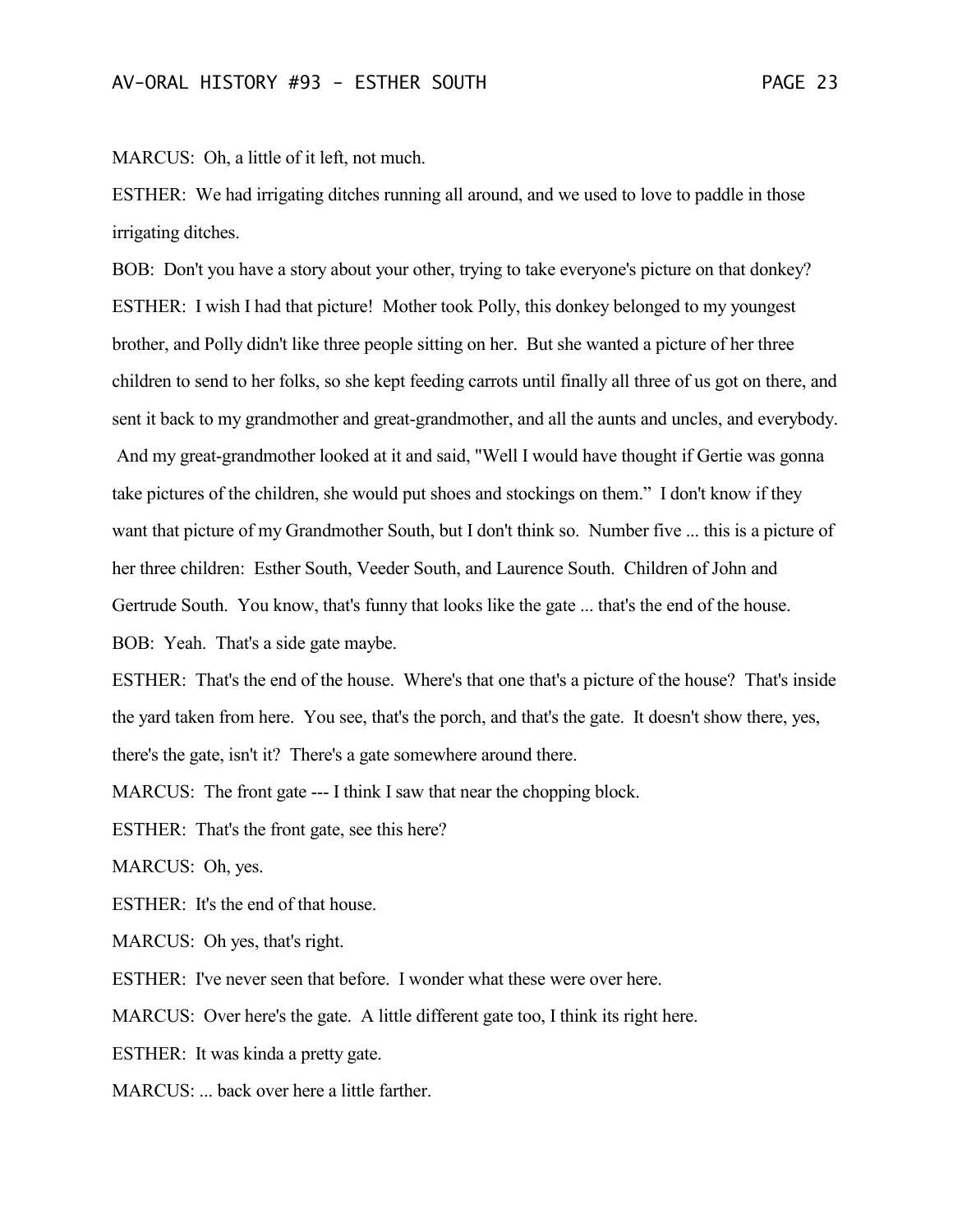ESTHER: Well, it might have been the back of this house, back at this end of the house.

MARCUS: Well, I think maybe it's a different gate.

ESTHER: Well, I tell you, it's the other side --- this side of this house, because look at all these

buildings over here. Yeah, that's right.

MARCUS: Yes ... yeah, this is the white gate here.

ESTHER: That's the end of that house, of the white house.

MARCUS: There should be the east end of the house. This is a hill back here, and this house in

here is gone, but this is a white gate. The other gate would be back in there, I believe.

ESTHER: This is a picture of John South and his wedding...

BOB: That's number six.

ESTHER: Number six, John South. It was a picture taken in 1891, just after he was married in San Francisco.

MARCUS: Esther, did any of your relatives, South's, stay up here in Harney County with your folks?

ESTHER: Not that I know of.

MARCUS: There are some folks over in Drewsey whose names are South, two girls...

ESTHER: I heard of that too, but I don't think...

MARCUS: Yeah, two girls. Now in my family, my daughter is married to her son...

ESTHER: I had an uncle in...

BOB: Grants Pass?

ESTHER: In Grants Pass, but he had one son...

MARCUS: I believe this fella's name was John too.

ESTHER: Now if he was the son of Frank South from Grants Pass, then he and I are cousins. If I

find out sometime, it would be interesting.

MARCUS: Yeah, it would be.

ESTHER: And he was in the Navy, he ran away from home very early. We stopped in Grants Pass,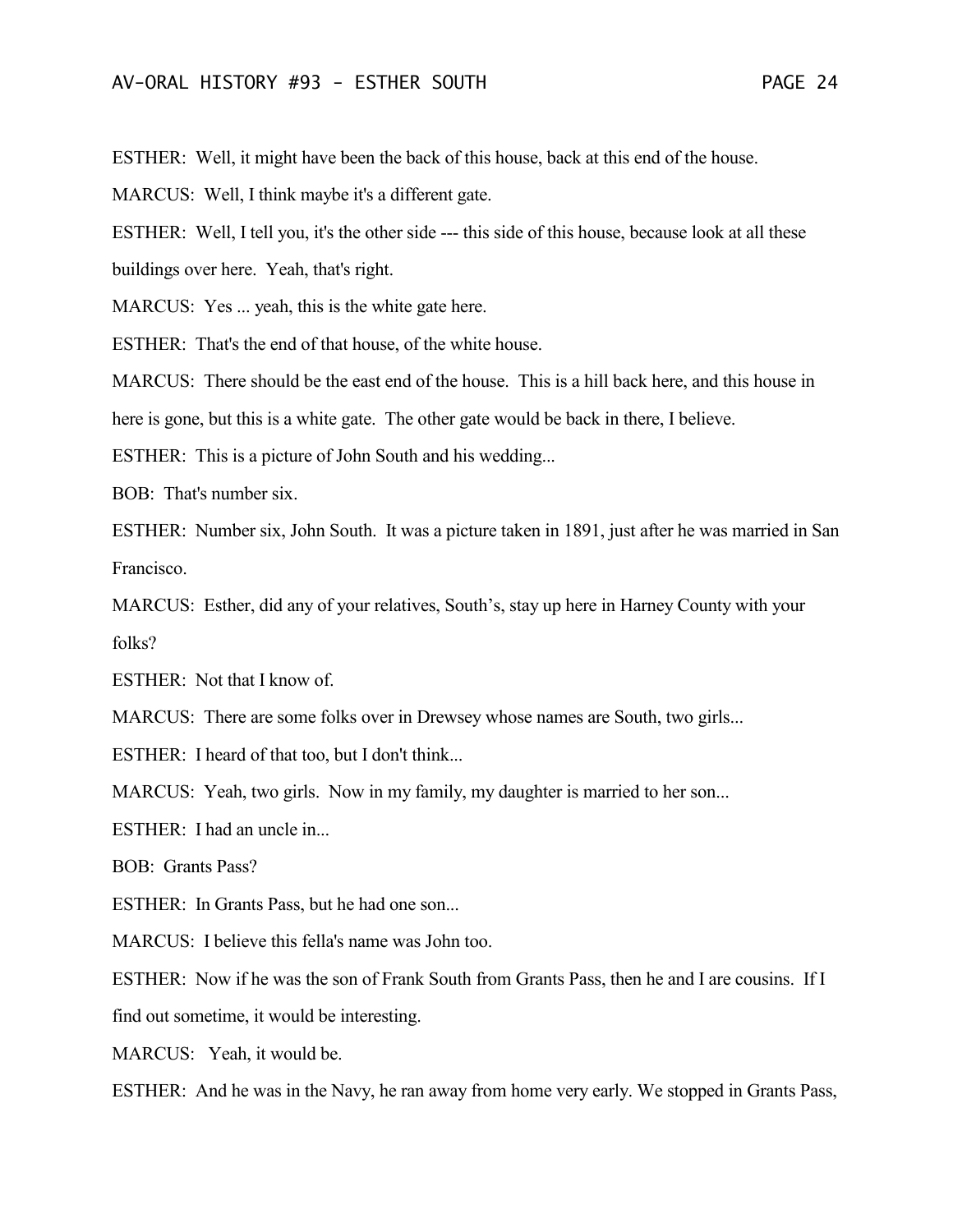Mother and we three children, after we left Ontario. After I left high school, 1911.

BOB: Ontario, California?

ESTHER: Ontario, California.

MARCUS: Now these two girls lived in Drewsey all their lives, and one of them is in their 80's, and the other one...

ESTHER: Well, you see, Frank South and John South, my cousin would be in his 80's, he was about my age.

MARCUS: I never inquired into the family, never thought much about it --- until we got to talking about the South's. I'll do that.

ESTHER: Well, if he's any relation to Frank South from Grants Pass, he'd be a direct cousin of mine.

MARCUS: Yeah, I'll ask about that. A lot of those people came in here later on from that country. BOB: Later on. Number seven.

ESTHER: White hound ... This is John South and his white hound.

BOB: Aren't these, says left to right, shouldn't it be ... but you see it starts off with John South ... it should be right to left.

ESTHER: Are you sure about that now?

BOB: Left to right. Here's your father.

ESTHER: Yes, but left to right the first man would be Tom Sharp.

BOB: Tom Sharp?

ESTHER: Well, that's funny. They just wanted a picture of John South that's all, but as a rule...

BOB: So, the caption should read: Sharp, and then Tom, then the son and then...

ESTHER: Leonard Sproul, I just thought of his name, Sproul.

BOB: It's on there.

ESTHER: Oh, it is?

BOB: And then the tail end should be John Smith.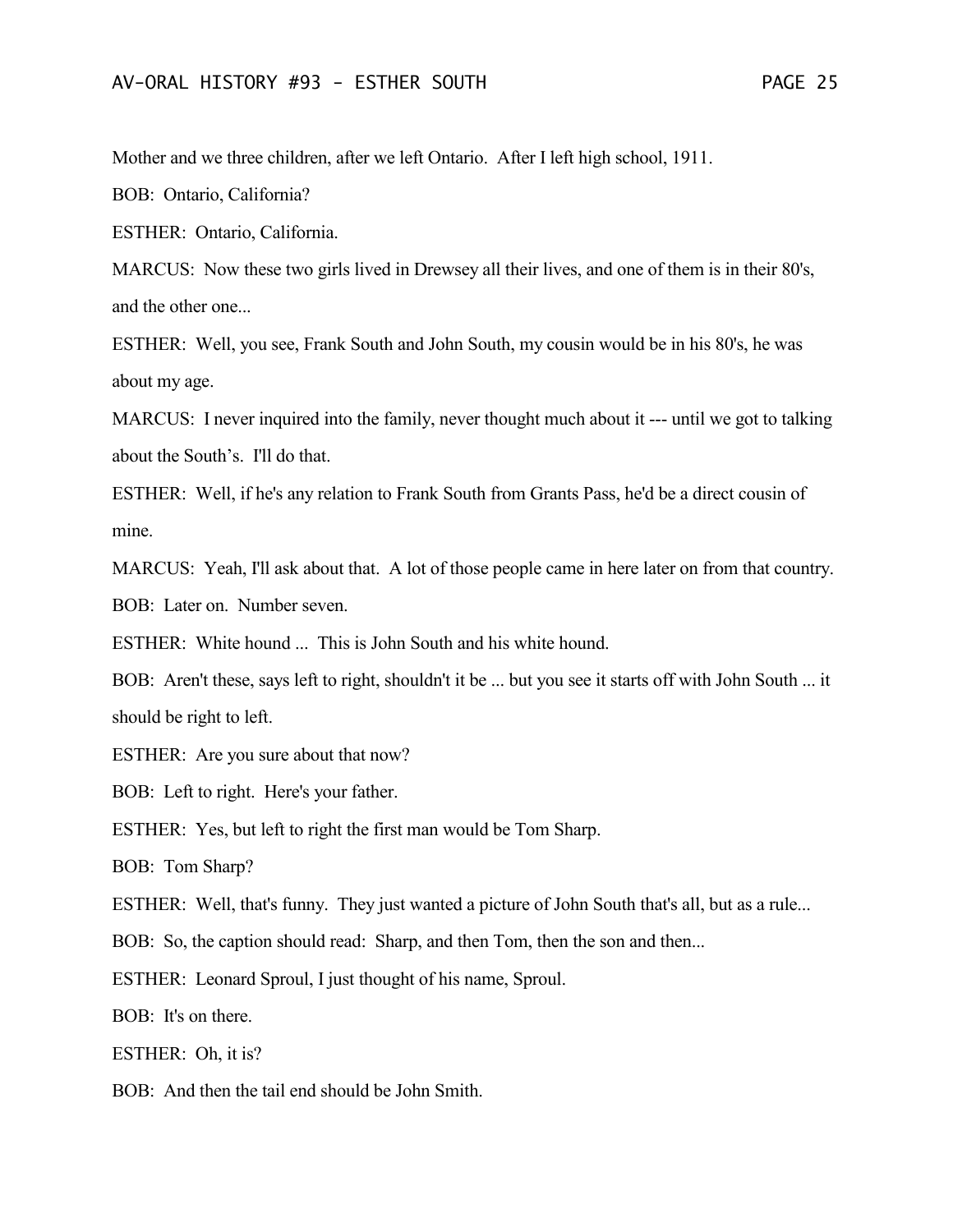ESTHER: And the white horse. You should put the white horse in there.

MARCUS: This round barn has walls a third higher than those on the one out at Barton Lake.

ESTHER: That was on the P Ranch 'cause that was in a picture with my mother's writing. She took the picture herself.

MARCUS: Yes, that's the P Ranch all right. And I believe that Joe Fine, we made a tape like we're doing now, told me he tore that barn down in 1928. He said that it was about to fall down --- and tore it down. I'm not too sure about that. Joe just died a week ago Sunday, he was 87 years old, would have been 88 this fall.

ESTHER: I will be 88 this December myself.

MARCUS: ... one month's difference in age.

ESTHER: Now this picture is a group taken in 1901 or 1900...

BOB: That's picture number eight?

ESTHER: Yes, the date has to be around there somewhere. The picture was approximately taken, let's see, approximately 1901 ... bookkeeper, ex-mayor for San Francisco, the son of Lusk's partner,

Leonard Sproul. And what was the first name?

JESSIE: Frank?

MARCUS: I don't know, but we could find out.

ESTHER: I just called him Mr. Lusk. We always called him Mr. Lusk. And my father --- Mr.

John South on the white horse.

BOB: Number nine.

ESTHER: Oh, the round barn on the P Ranch.

MARCUS: Tell us a little bit about the interior of that, Esther, as you remember.

ESTHER: Well, you remember, I couldn't tell you. I think; the round barn was the only one that had a well in the center.

MARCUS: Yes, it would be.

ESTHER: It had a well in the center and this doesn't show any ... Cut this off a minute ... Number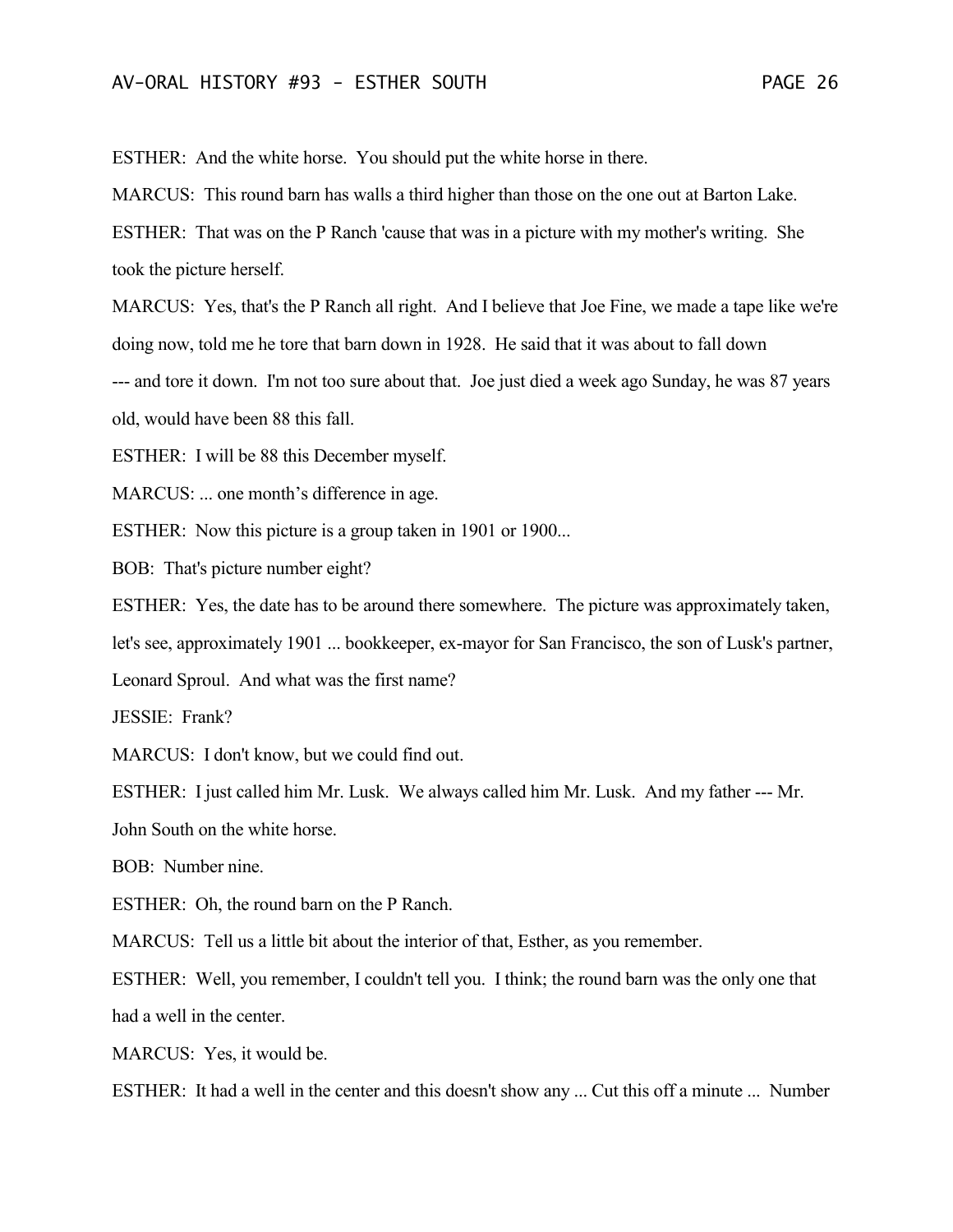ten is a picture of my mother and father at Juntura when he was managing the town sites. That would be about 1912.

MARCUS: Well, getting back to Juntura. When you were there, was there many buildings? ESTHER: There wasn't anything at all. We lived at what turned out to be the town site. There was a little three room house on the place, and Father went out one day, wandering on the place, and he saw some cattleman's shack that had two rooms in it, and he took a team of horses and moved it over to the three room shack we had, and took out the partition and made our living room out of it ... and then he found another one room shack, and that made an extra bedroom. So, we had three bedrooms, and the living room was 24 x 16, and that was the only thing in Juntura at that time, the town of Juntura. And then it had beautiful poplar trees on three sides of it.

MARCUS: Poplars still there --- along the highway.

ESTHER: And then there was a beautiful creek, never ran dry. And we had a front yard, the house was here, and then the trees were here. Not on this side, this side. And then we had quite a big lawn, and we used to run the water over the whole thing to irrigate it, and we had a big irrigating ditch. It was seven or eight feet wide. And I have to tell you a funny story about that too. I had an Airedale, and a neighbor gave it to us. And the pigs got out, we had two pigs, and they got out of the pen where they were supposed to be and were wandering around on the other side of the irrigating ditch. And have you ever tried to herd pigs?

MARCUS: Yeah.

ESTHER: It's impossible.

MARCUS: The heads are always on the wrong end.

ESTHER: Yeah, and I tried to herd, and I had the dog, and the dog made a wild dive for me, and the pigs squealed and jumped across the ditch, and my dog ran in the ditch. Father said they was laughing. There was apple trees too. This was a beautiful place. That was the only house in the whole place.

MARCUS: How long did you stay there, Esther?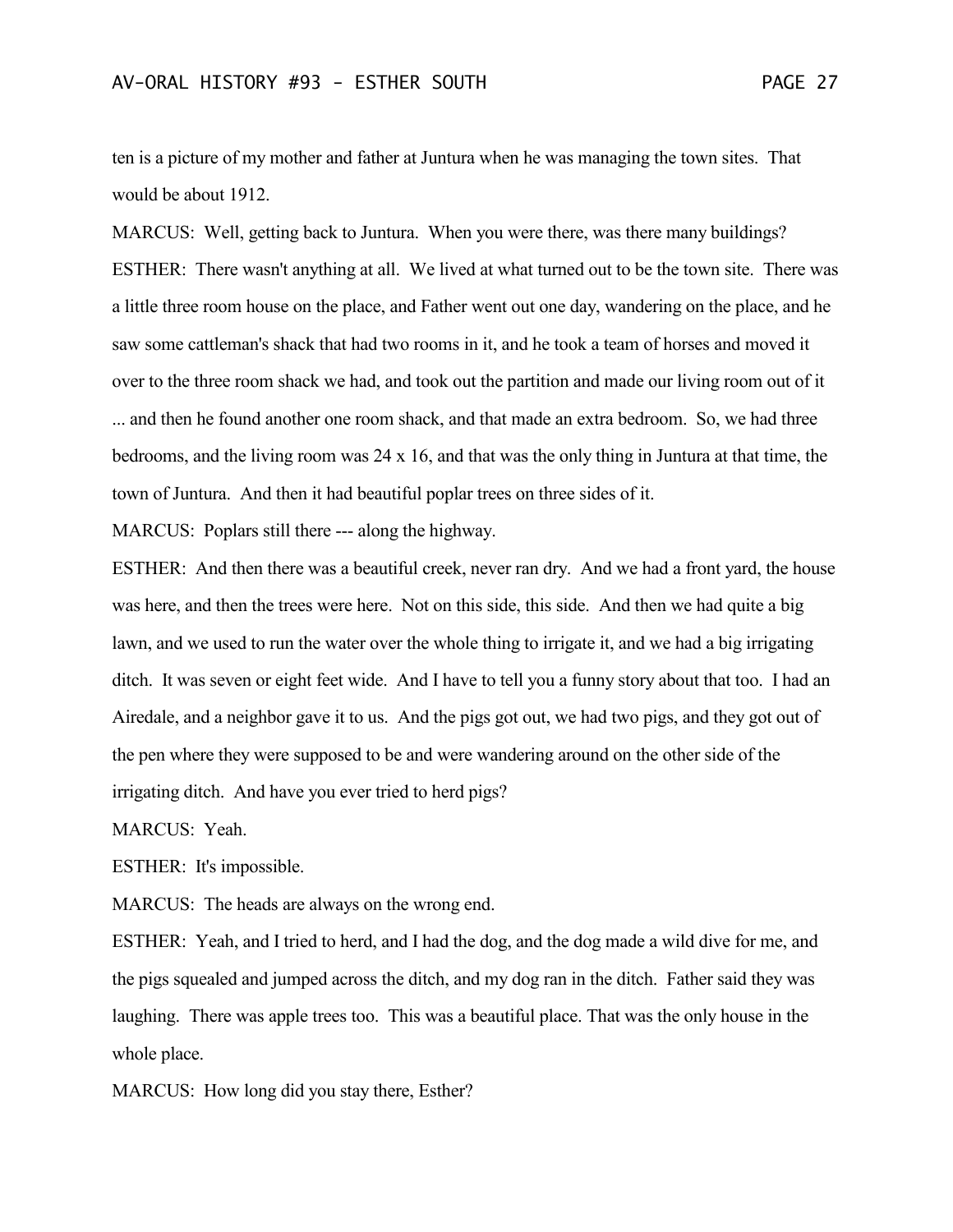ESTHER: Probably stayed there, let's see, while I was in college, four years.

MARCUS: You were there at Juntura for four years?

ESTHER: Father was there for a little bit longer. I went to college, and then I went to ... Yeah,

four years, four years. And this was a picture of the town site.

BOB: Picture eleven.

ESTHER: And evidently ...

MARCUS: Yeah, that was quite a town there in that picture there, that's like all the rest of them.

ESTHER: Just think now, how it's gone all to pot, everything gone now.

MARCUS: No, not especially. It isn't a ghost town by any stretch of the imagination.

ESTHER: This is Juntura in 1913.

MARCUS: '13.

ESTHER: 1913 or '14.

MARCUS: Well, they sure moved up there when they did start ... a boomtown ...

ESTHER: Well, they had a quarry right near, you know; originally there was a river not too far

from here. Bendire Mountain is somewhere in here.

MARCUS: Yeah, there were two rivers in there --- North Fork of the Malheur and the Middle Fork of the Malheur.

ESTHER: We went skating; the first year I was there we used to skate on that river.

MARCUS: You did, huh?

BOB: In pictures 12, 13, and 14.

ESTHER: You don't want these, do you?

BOB: Sure. What is that there?

ESTHER: Don't ask me.

BOB: Didn't you say you had to ride from Juntura into Burns?

MARCUS: This is the dentist there.

ESTHER: Well, let's see, which horse did I have at that time?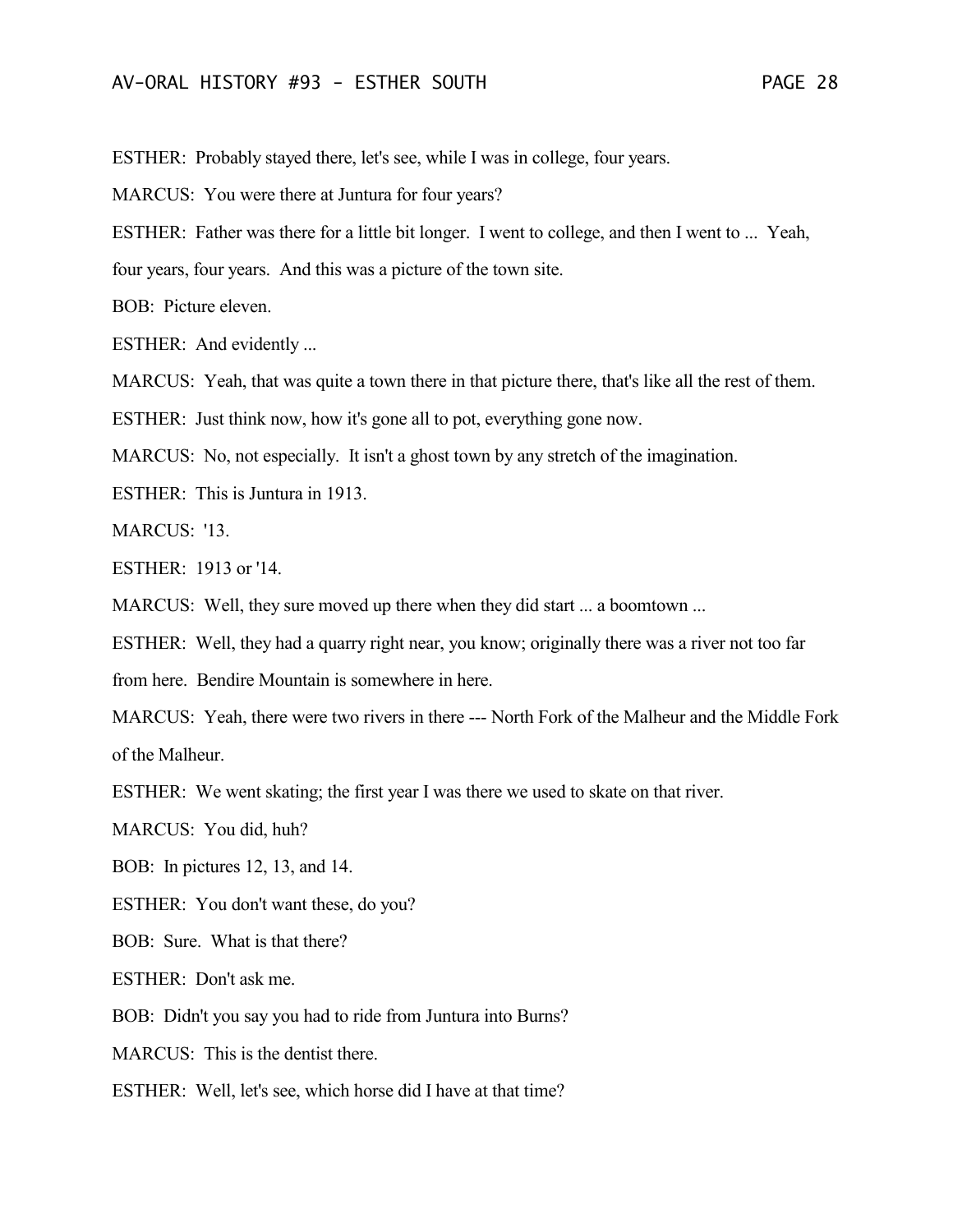MARCUS: Well, you're riding a white horse here in this picture.

ESTHER: Well, I know, but I didn't like that horse.

MARCUS: Well, it looks like you got a sorrel horse here.

ESTHER: That was a real nice horse.

MARCUS: Here's a black horse here.

ESTHER: Well, that horse was red, but you'd never know it. That was in the wintertime.

BOB: Didn't you have to ride from Juntura to the Bennett's into Burns?

ESTHER: Yes, I rode 75 miles. Mrs. Cater was Mrs. Hanley's sister, and she was staying with us in Juntura while her husband was managing the building part of town. And I had to go to the dentist, and so Mrs. Cater said, "Why don't you go and stay with Clara while you are at the dentist?" And I said, "Okay." And we rode horseback within ten miles of Burns, and they met us ten miles in a car, and we left our horses there. And we stayed a week with the Hanley's. And then we came back, and they told us not to get out of sight of the telephone poles all right. And we got lost, and it got dark, and I had a horse ... it was this one, this horse here ... and I didn't know where it was raised, 'cause I think I understand it when a horse, in the spring, when the grass is coming up, they tried to go back to where it was raised. Is that true?

MARCUS: Yeah, that's right. You bet.

ESTHER: So, I didn't dare let my horse just take its head, 'cause I didn't know where he would take me. So, I had three matches in my coat pocket, so I managed to get some sagebrush lit. Stayed all night anyhow. Next morning the sun came up we knew what direction to go. We were just two miles from home.

MARCUS: You were? Well! You must have come through where Riverside is now. Was there anything at Riverside then?

ESTHER: No, never knew it.

MARCUS: Be right on the river, if you were coming, you'd probably be following right up the river.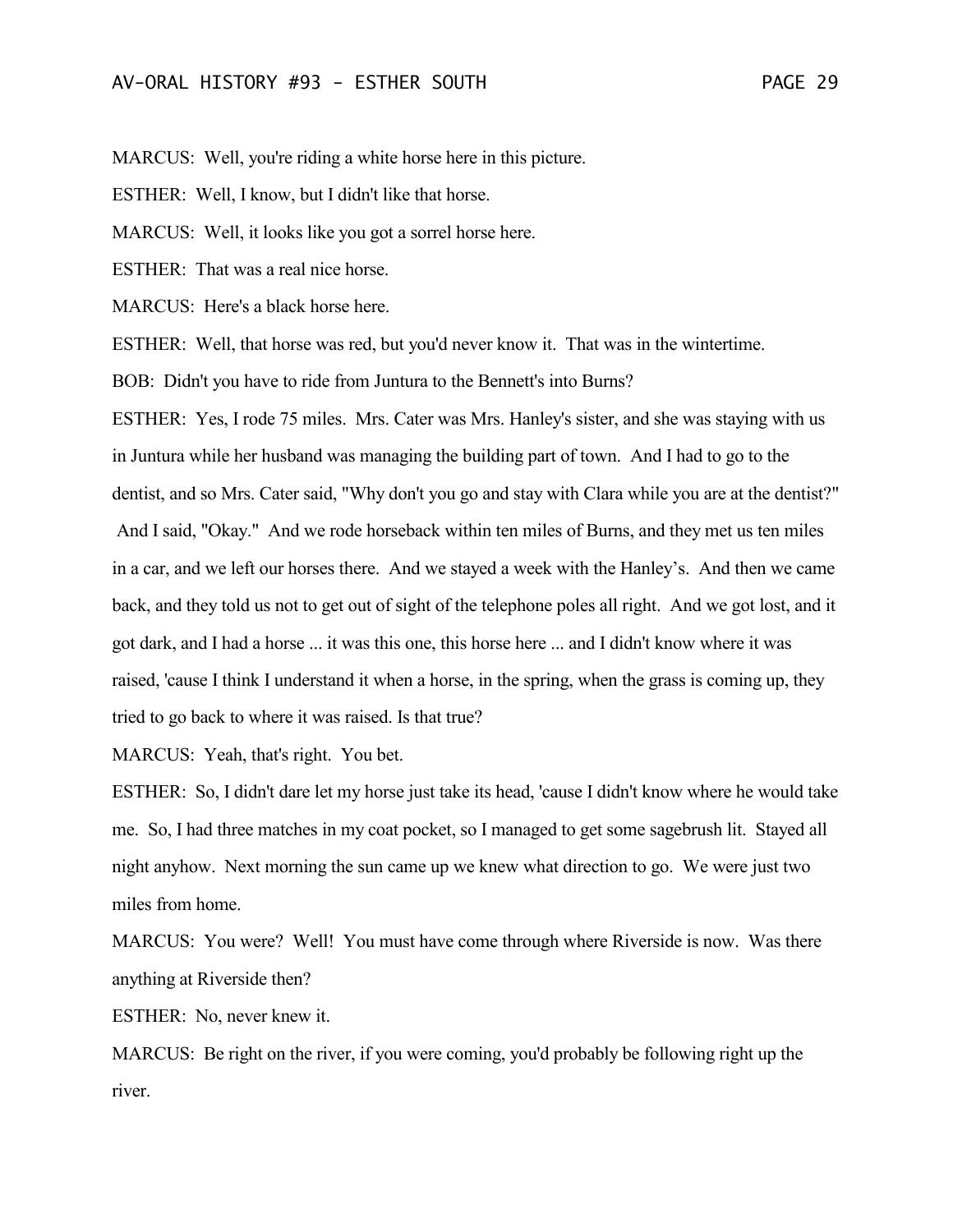ESTHER: Drewsey, we went through Drewsey.

MARCUS: Did you go through Drewsey?

ESTHER: Yes.

MARCUS: Oh. Yeah, you would have missed Riverside then. Drewsey was sure there.

ESTHER: Sixteen, oh, about 16 miles away, I think, from Juntura.

MARCUS: Yeah, you're right, 17 miles.

ESTHER: Yeah, I had two brothers, and three or four others, and we had two baseball, two baseball teams. We had a wonderful time then. But this little horse here was a little single footer. And you've heard of Bill Jones?

MARCUS: Yes.

ESTHER: Well, Bill Jones, you know, was a widower for many years, and he married a schoolteacher, that everyone thought was too old to have children, but they had a little Katie, a little girl. And he had the four boys. And you never saw any four, five men who were more tickled to death to have that little Katie. If it had been another boy, it wouldn't have meant anything, but it was a girl. So, the boys got to work almost immediately to find a horse for Katie. They wanted to break it in. So, they found this little single footer.

Well, when I came out there Father was speaking to Bill Jones about a horse for me, and the boys said, "Well, let's have the daughter have Katie, Katie's horse, until Katie gets old enough to ride. So, I had that horse for several years, and then I got that white horse that Father bought for \$3, 'cause it had a sore back. So, he put it down in the pasture, he had split hooves. He put it down in the pasture which had a swamp in it (and I had this horse at the same time) and then what do you think he put on his back for saddle sores? Axle grease. And it was a white horse, but hair came in curly and black. Have you ever heard of that happening?

MARCUS: Yes, I have. Uh huh.

ESTHER: It was news to me. But anyhow, that was a stinky little horse, because he wouldn't let anybody ahead of him. But this was a nice little horse. He was an old cow horse, and his mouth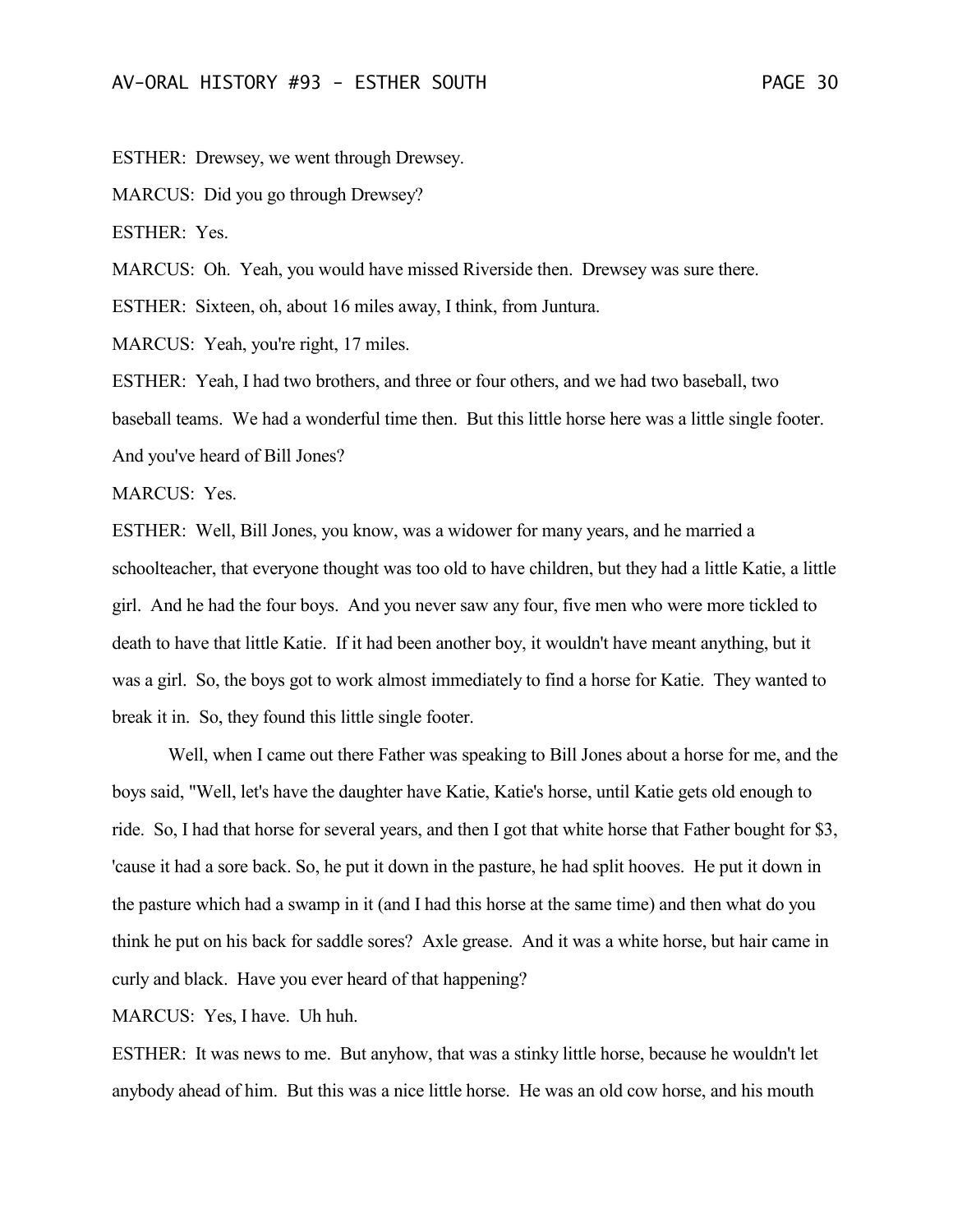was very tender, and his tongue was split right down the middle...

MARCUS: Oh, fell down...

ESTHER: No. Some blasted Mexican had it, one of those sharp bits.

BOB: Spakes?

ESTHER: Spades bit split his tongue. But when Father got it, it was an older horse, but a nice horse. It was 16 hands high; it was a tall horse. And I took him out for a ride, and I came back in, and I said, "I didn't think much of that horse. I couldn't get him to go!" And Father looked at him pleased, tickled, and said, "Well, take those spurs that are hanging on the wall and just, you won't need them very much, but take them anyhow." So, when that horse heard me coming along with those spurs, I never had to even touch him...

MARCUS: Didn't have to use them, huh?

ESTHER: I'd just touch him with these. He'd go right in, he'd go from a little running walk into a gallop just as pretty as anything you ever saw. That was a nice horse. Father sold that horse and the saddle and everything to a sheepherder. Father said the first time the horse saw that sheepherder his nose went up like this. But the sheepherder would never run him; just, he loved him. That's what happened to that horse.

MARCUS: Well, you didn't ride sidesaddle either...

ESTHER: No!

MARCUS: ...you got right on there.

ESTHER: No, never rode sidesaddle. But that little horse that little Katie's horse, as we called it, used to run away with me, but Father got one of those bits, you know...

BOB: Army bits...

ESTHER: Yes, Army bits. I didn't have to use it, or tighten it, but he learned his lesson. He used to run away with me. I used to run him into the swamps so he couldn't run any farther with me. MARCUS: I'll bet this was a good little horse.

ESTHER: That's the one that was Katie's horse.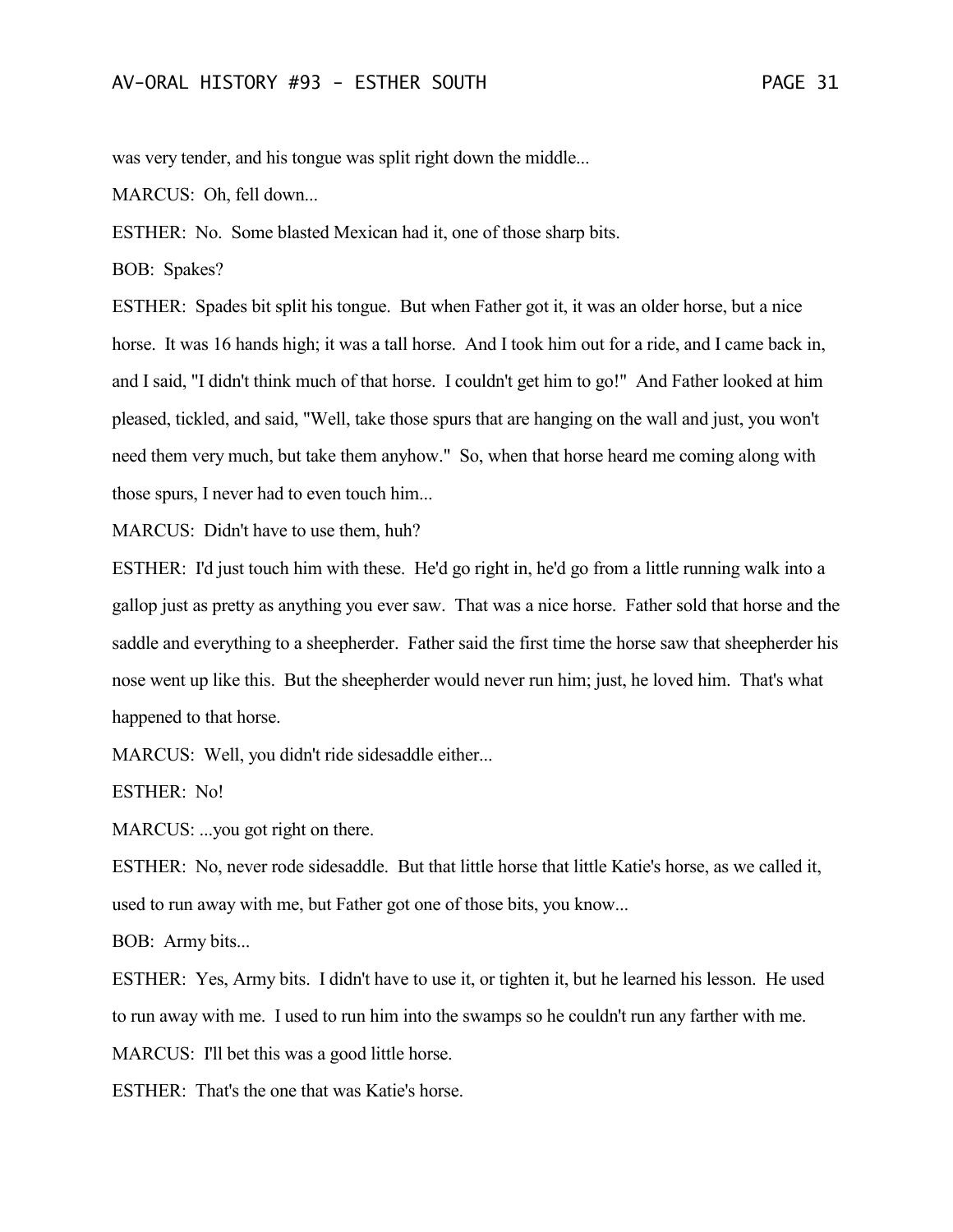MARCUS: Yeah. He was a dandy.

ESTHER: He was a --- was a single footer, too. Nothing is more rideable than a single footer.

Every foot just goes ... it was just beautiful.

MARCUS: Falls down with you once in a while.

ESTHER: Father's horse, Chehete, was a single footer, and that horse would never gait, you couldn't make him gait until he was in a dead run. But then he was the kind of single footer that can rope horses.

MARCUS: Didn't you have a picture of the bunkhouse there, didn't you? Didn't we see that --- we haven't seen those pictures --- these are mostly of that...

ESTHER: Yes, this is it here. Peter French on the porch of the old guesthouse. You see, those guesthouses, some of them had marvelous fireplaces in them. You could almost walk into them.

You'd take a big sagebrush and put 'em in there and they'd go whoosh.

BOB: They're made to cook in maybe.

ESTHER: No, Gow was the cook, but he cooked in the bunkhouse.

MARCUS: Well, in this one it shows two doors, and it doesn't have a porch on it. I think I saw that some place, inside was the old bunkhouse, and later called it the doghouse...

ESTHER: Oh, I've never seen that. Do you see it here? I don't think I ever have.

BOB: I think they are the only ones.

MARCUS: I didn't think there was anyone in that, but I didn't get much of a look.

ESTHER: Now that was taken in 1892, and Peter moved out. Father and Mother moved him out

of Peter French's place, house. Too bad that had to burn down, isn't it?

MARCUS: Yeah, you bet it is.

ESTHER: Wonder how it happened. Does anyone know?

MARCUS: Yeah. It happened in August. They had a coal heater to heat water, and they built a fire with kindling right quick and the trees had blown dry leaves off on the roof and a spark dropped down on them dry leaves...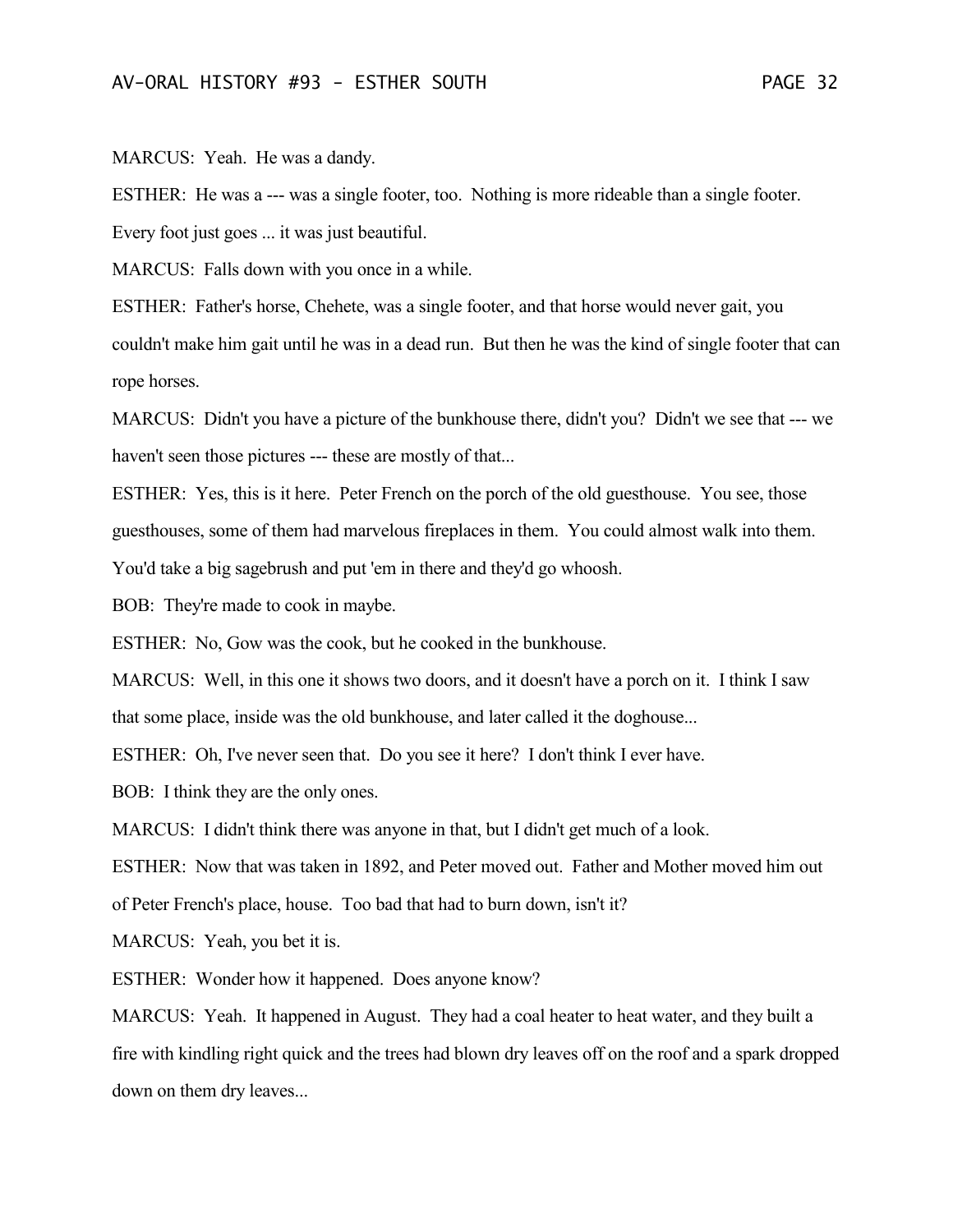## ESTHER: And that was it...

MARCUS: Right in the middle of the day. We were haying out at Buena Vista, it's about 20 miles down, and oh the country got smokey out there, and we couldn't figure out what in the world was taking place ... took quite a while for it to burn. We were out in the hay field.

ESTHER: Well, I think we should be going.

MARCUS: Yeah, we don't want to keep you here too late. It's 3:15 now.

ESTHER: And it will be 3:30 before we... 4:30 ... 5:30...

MARCUS: I've got something here. I want to take you in here for a second.

ESTHER: Oh, we've got another half hour...

## TAPE 2 - SIDE C

NOTE: August 6th, 1980 at the P Ranch near Frenchglen. Esther South lived at the P Ranch as a young girl for a time while her father was in charge of the operation after Peter French was killed. ESTHER:... his nose was sticking up out of the water.

WOMAN: Was this where it was?

ESTHER: Yeah, uh huh. It was early spring and we had a lot of company from San Francisco. And we were having breakfast and a cowboy came along and said, "Oh, Mr. South, the calves are being pushed off the bridge by their mothers, and we're gonna lose them." And he said, "Go and get all the lariats and the ropes and everything and get it to the cowboys and have 'em ready for me and I'll be there." And he just took one loop after another and every little nose went up in the lasso, and I guess maybe 75 or 100, and never missed a one. But the river was high; it was in the spring. I have, I think, one of those pictures, didn't I leave one of those pictures with you of the ---

BOB: I don't think we got a copy of that one.

ESTHER: Did we get a copy of that?

BOB: I don't think so.

ESTHER: Well, I'll have to get a copy of that old bridge. I've got a copy at home.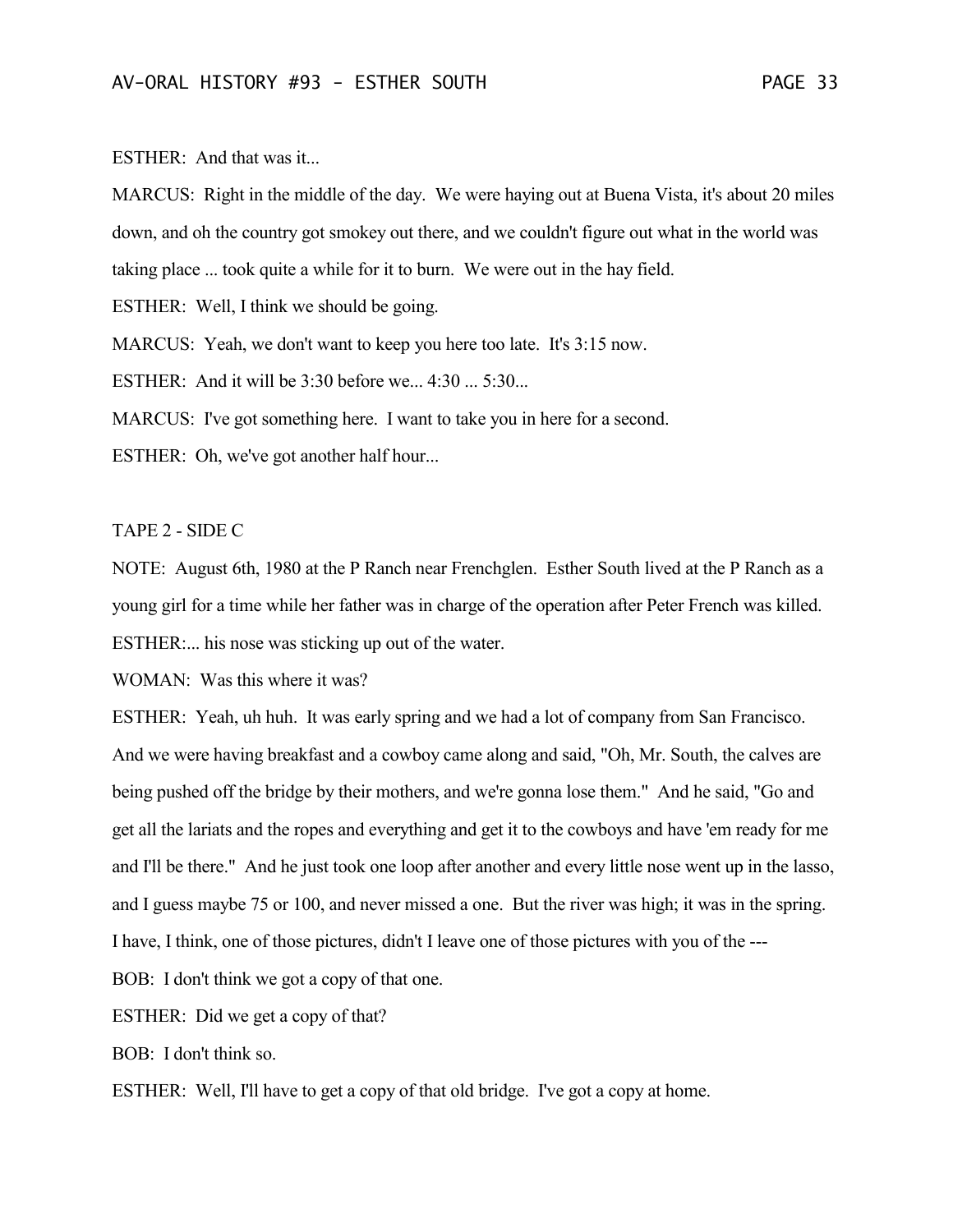MARCUS: Yeah. I saw it among the old pictures, Bob.

ESTHER: Yeah, but I don't think I had a picture of that bridge and the horse leaning over the edge of the bridge.

MARCUS: No, I don't think there's a horse in the picture.

ESTHER: The one I have is a horse --- I think I have two of those and I've got to get one of them.

MARCUS: Well, real good. We'd sure like to have that.

ESTHER: The bridge; it showed all that --- it was a good picture. My mother took all of those pictures, you know, when she was here.

MARCUS: Yeah, she could tell what she was doing too. Well, Esther, do things look familiar to you at all?

ESTHER: No, not at all --- it's so run down now, you see. Everything was beautiful; we could have a clear view of the river from the house. Now it's all piled up with dirt and that tower and everything else. But it was so kept up, looked beautiful.

MARCUS: Well the orchard was producing then, wasn't it?

ESTHER: Oh, the orchard. That wasn't just a few trees. It went clear back of the house. There was a creek, is there a creek back of the house now?

MARCUS: Well, I think there is a ditch comes down through there. They called it the orchard ditch, I believe.

ESTHER: We called it a creek. It was quite a creek in the back of the house.

MARCUS: I think they put it in there to irrigate with.

ESTHER: And then they'd dam it up and let it loose and irrigate with it. But there's a lot of trees missing too. They probably burned.

MARCUS: Well, yeah, and a lot of them they just fell over, one of them fell over on the house. Just shortly before the house burned.

ESTHER: Oh, that's nice.

MARCUS: Yeah, a big one like that just came right down.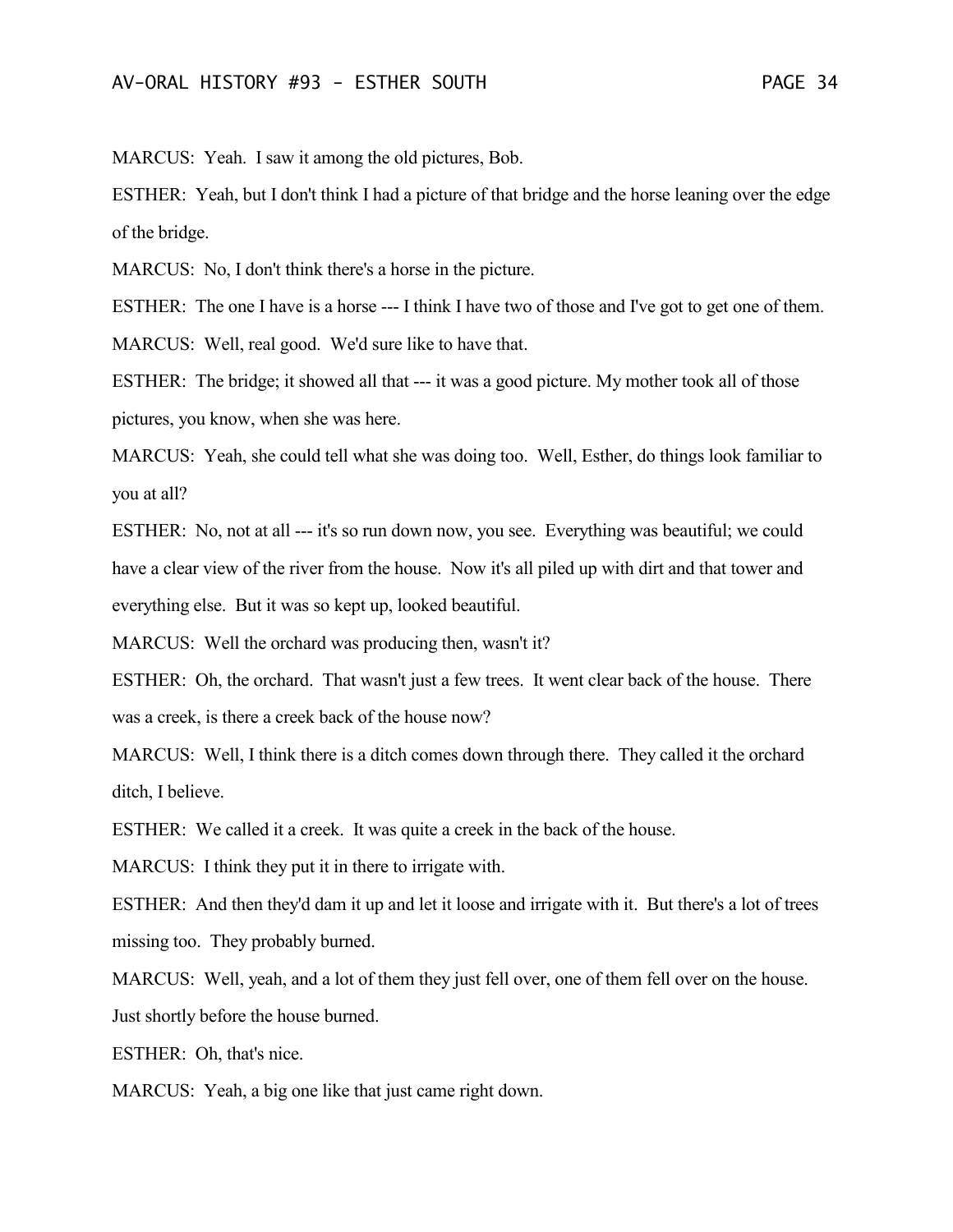ESTHER: Cottonwood and poplars.

MARCUS: Poplars here, I think that fell. There used to be more trees back, on the backside, on the south side of the house there, Fred, wasn't there?

FRED: Oh yeah.

ESTHER: Oh yeah.

MARCUS: It was the south side that the tree fell on the house there.

ESTHER: I think one of the houses, the pictures of the house shows quite a few of the trees.

MARCUS: Yes, it does. You have pictures of the old blacksmith's shop?

ESTHER: Yes, I'm going to send that to you too.

MARCUS: Well, I think we have it here. I saw it someplace anyway.

ESTHER: Well, I had it but I don't think we had a picture. Oh, the blacksmith's shop, it was down this direction.

MARCUS: Sat right down here, didn't it Fred?

FRED: Yeah. Pretty close to the creek here.

MARCUS: Who was the first blacksmith here that you remember Fred?

FRED: Grant something.

MARCUS: Oh, Grant Kesterson?

FRED: Seems to me that was his name.

MARCUS: Well, Pat Donegan was here for a long, long time but somebody prior to him, I know.

FRED: Yeah, I'm pretty sure it was Grant Kesterson.

MARCUS: Yeah.

FRED: And then old Pat.

MARCUS: Yeah, Pat was the blacksmith here, I guess, when they sold out in '35, wasn't he? FRED: That's right.

MARCUS: Yes. Then the blacksmith shop was torn down. The granary sat back in there, too? FRED: Yeah, right back there on the...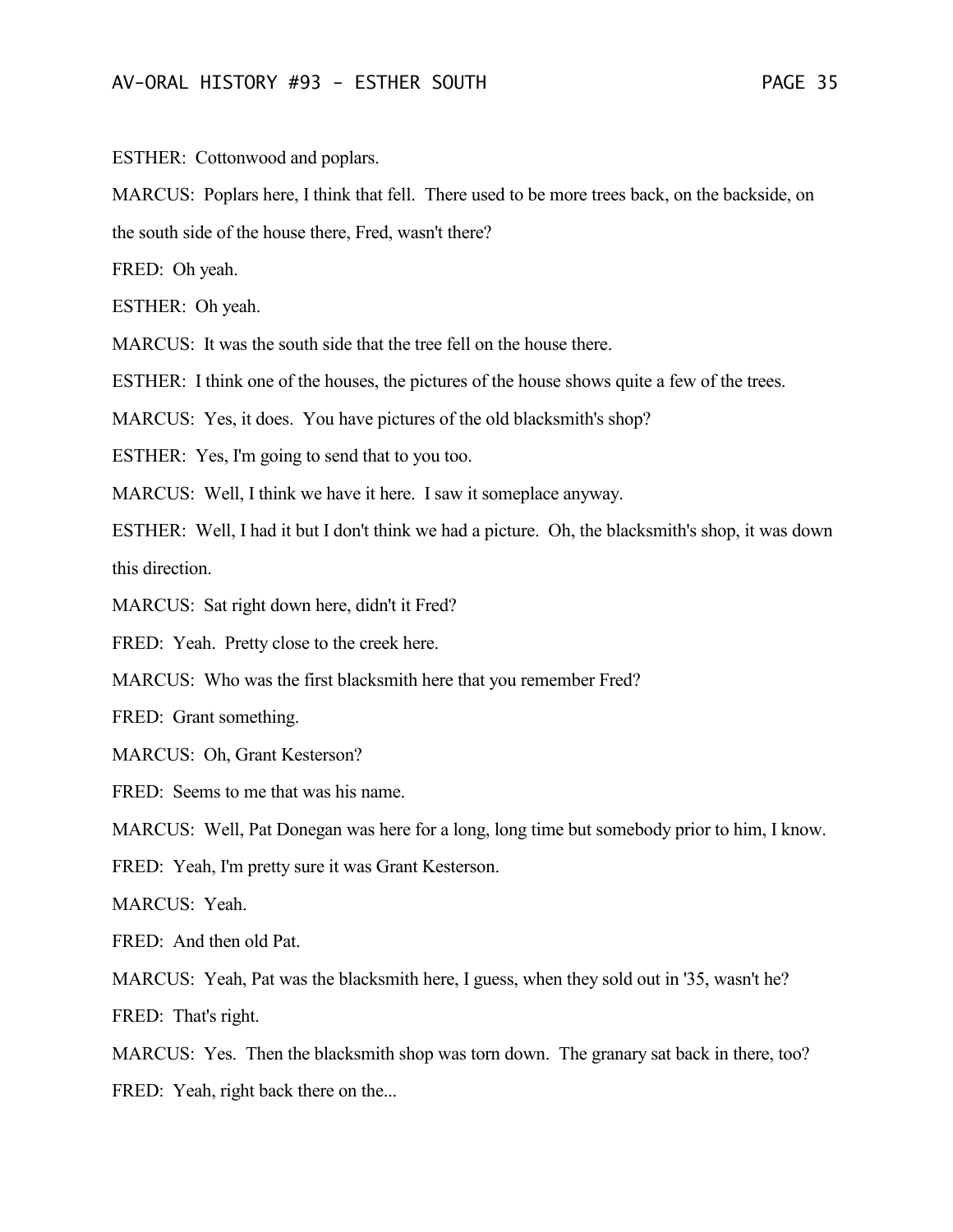MARCUS: Near the ---

ESTHER: Well, we had an icehouse too. We used to cut the ice in the wintertime and pack it in sawdust ... in the orchard. I don't know where that was. It was over in that direction somewhere. FRED: It set right back there yonder.

ESTHER: Yes, well I know it was somewhere.

FRED: Well, just a little bit behind that there long building there.

ESTHER: Yeah.

FRED: I ... what that is now.

ESTHER: And there was a fellow by the name of Fred that used to go once a month to

Winnemucca, and he had a big --- you know, like the 20 mule team borax wagon? I got into that one time and stayed there several hours, I couldn't get out.

MARCUS: You were behaving yourself for a change then, weren't you?

ESTHER: Well, I know that they rang the gong. They thought I was lost in the river, and all the cowboys were hunting me, I was in that...

MARCUS: I think she was something else around here. When Tebo has to give a kid a spanking, there's something wrong, you know.

ESTHER: Well, right in front of the house there was a ford across the river; you remember that? FRED: Yeah.

ESTHER: And then just before you got to the ford, as you're going across the river, there was kinda a deep pond there. Well, I thought it would be a nice place to make Topsy, my horse, jump off that and go in the river and swim to the other side. But of course, the horse got out of sight; I'd be ... in the water. Tebo came along and saw that, he give me a spanking and sent me home. And there was a Mr. Johnson, I never knew what his ... but they just, the men all laughed when I called him Mr. Johnson. So there's something funny about that that I didn't know about. But Mr. Johnson and Shorty Cooper, and Tebo, and Chino, they're the only ones that I remember.

JESSIE: I knew Chino.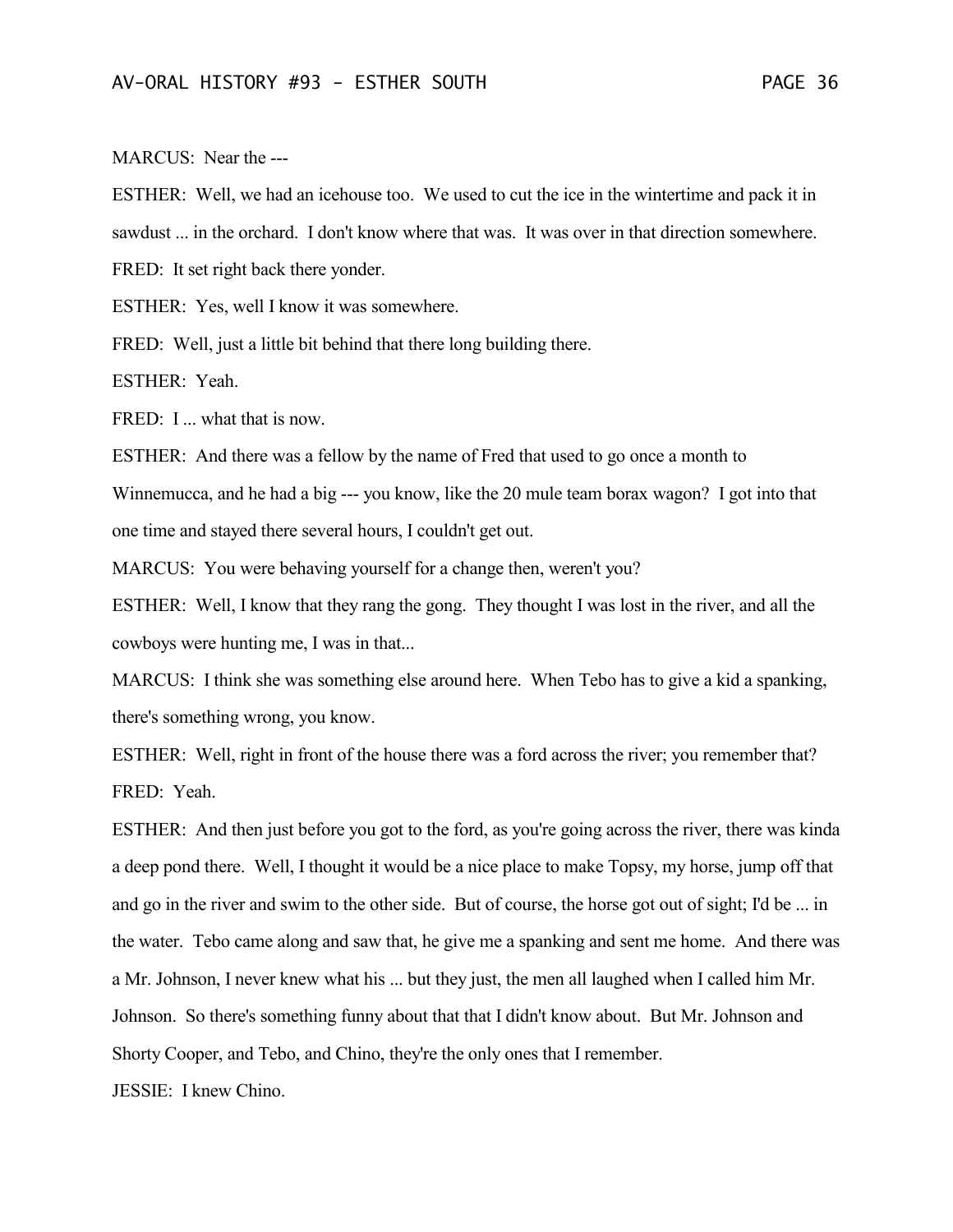ESTHER: Chino. Chino was a vaquero; he was the head of all the cowboys, I think.

MARCUS: Yes, he was...

ESTHER: A very fine roper too.

MARCUS: Buckaroo boss, they called him.

ESTHER: Can't think of his last name.

MARCUS: Berdugo.

ESTHER: Yes, Berdugo.

FRED: Jaquin.

ESTHER: Joaquin Berdugo. Yeah, that's right. I haven't thought of that name. Now we didn't

come in by way of the Roaring Springs?

MARCUS: No, the Roaring Springs is on up above.

ESTHER: Well, didn't we used to come in by way of Roaring Springs?

MARCUS: From Winnemucca you would have, yes.

ESTHER: Walls. I'm so glad to think of that name. I don't suppose that any of those, well of course they couldn't be, because Mother died ---

MARCUS: No.

ESTHER: Mother died in '59, and she was 91 then, so she was the same age as those girls.

MARCUS: Yeah. Do you remember the Walls girls, Fred, at all?

FRED: No.

ESTHER: No, I don't think he would because they would be, how old are you?

FRED: Oh, 82.

ESTHER: 82. Well, you see I'm 87, and so you wouldn't know any of those because I was ---

FRED: Let's see, I was born in 1894.

ESTHER: '94. Well, you're the same age as my youngest brother.

MARCUS: '96.

JESSIE: What month is your birthday?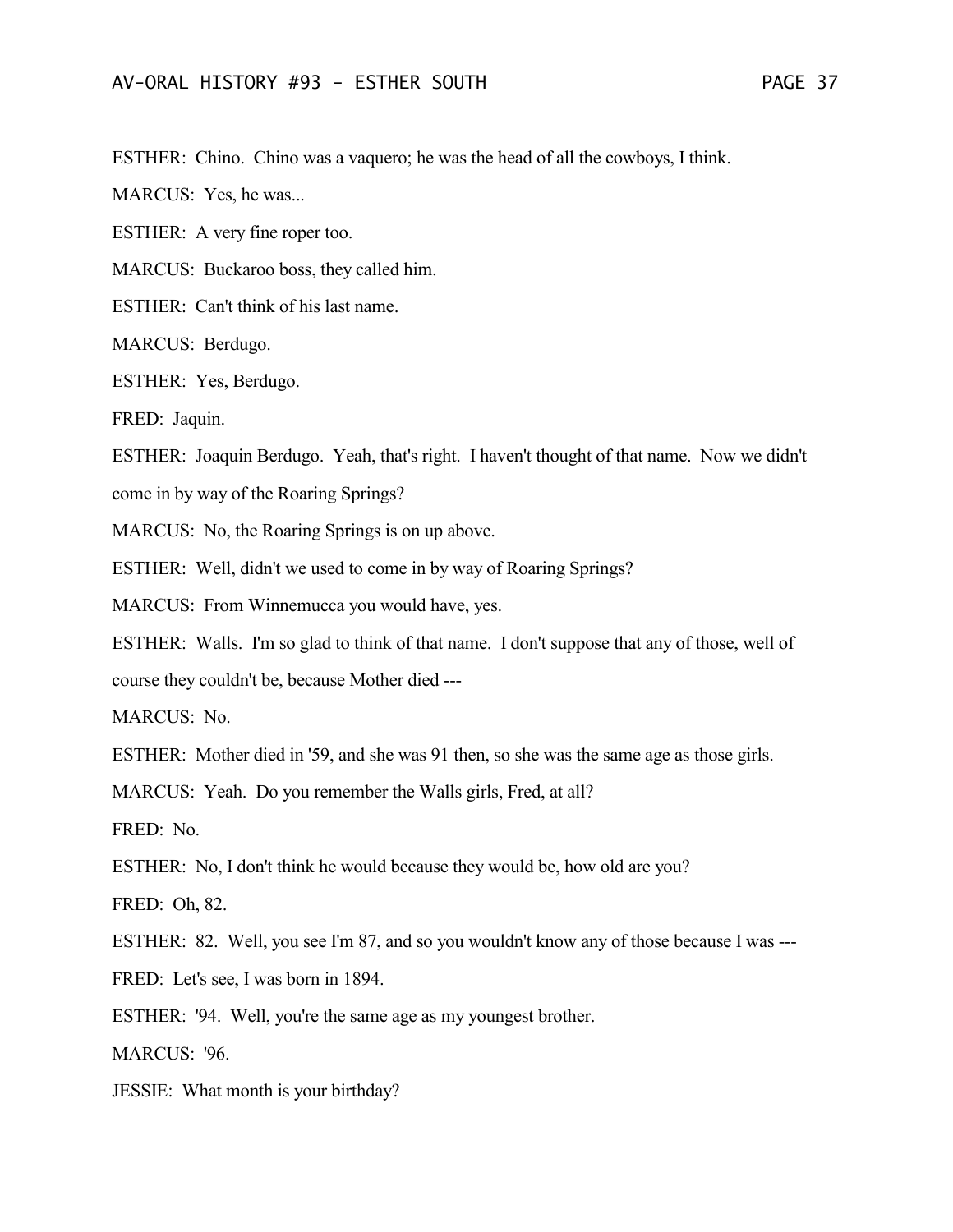FRED: October the 1st. MARCUS: About twins. JESSIE: I'm older than you are. MARCUS: We got a contest on here, Bob! JESSIE: September the 8th. FRED: Yeah. JESSIE: I'm just a month older. ESTHER: You see those Walls girls would be long gone. 'Cause you're younger than I am. MARCUS: Yeah, well you see Annie Walls was teaching school over here in Happy Valley. ESTHER: There was another. MARCUS: No, that was --- ESTHER: One of the daughters.

MARCUS: One of the daughters, I think. You see in '94 Myrtle Barnes tells about going to school to her.

ESTHER: Oh, '94, that would be all right too, because Mother was about --- the Walls girls were pretty close together in age, and they would come over. It was about 16 miles away, I think, from here. And they would come over here and stay for a week. In fact, their horse that they grew up on, they sent over for me to have. And that horse was given to them by Bill Hanley. Mother thought a lot of those Walls girls.

MARCUS: That must have been the mother then; Annie Walls back in those days, if they were girls when you were here.

ESTHER: They were around in their 30's.

MARCUS: Oh, well that could have been.

ESTHER: Thirty years old or 28.

MARCUS: I was just thinking about it, I think I assumed that it was the girls instead of the mother there. She just called her Annie Walls in the tape that I have.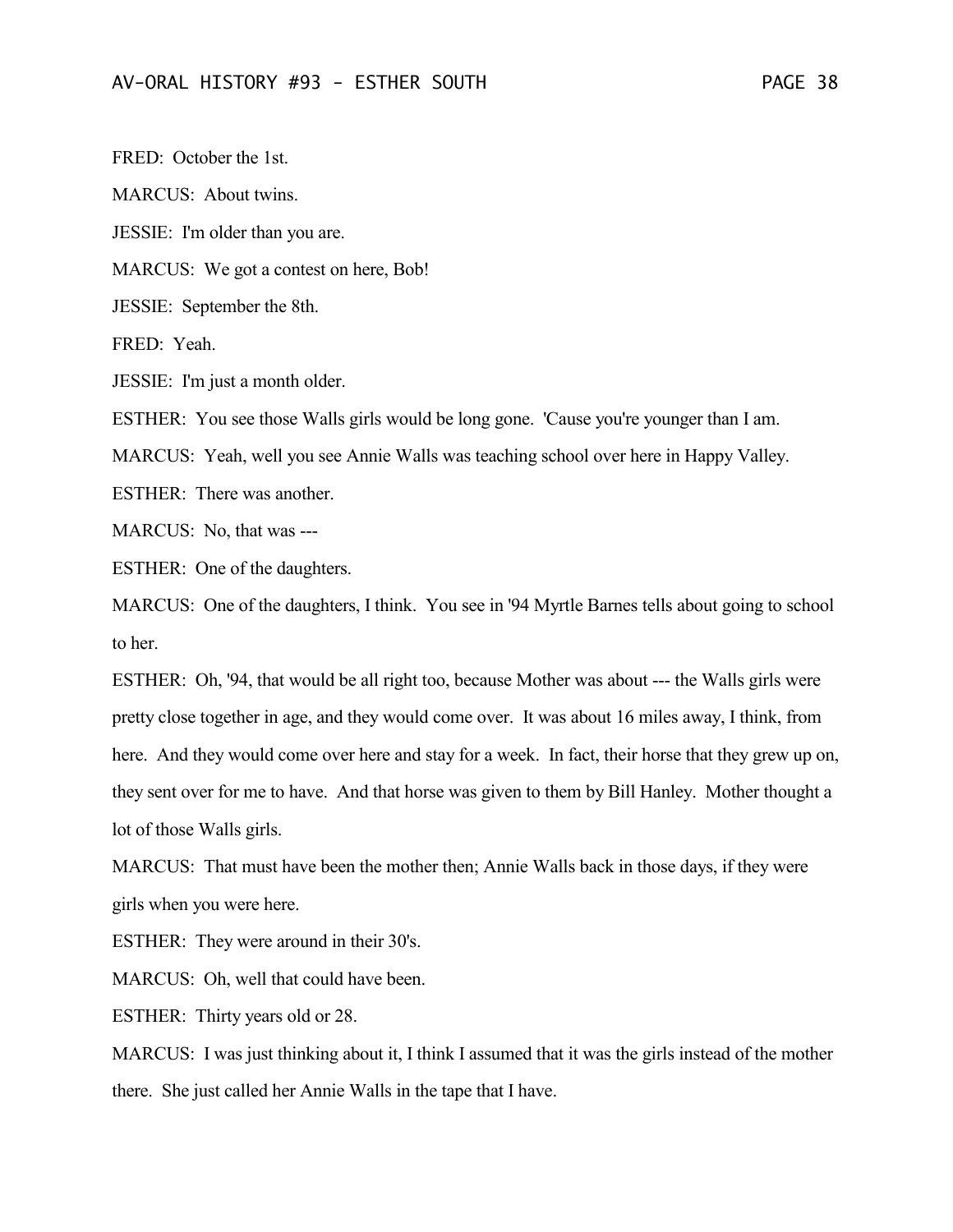ESTHER: Well, I don't know, let's see, in 1900 say, for instance, that's the middle of the time we were there, and those girls then were all --- there were three of them, all the way from 28 to 32, around in there.

MARCUS: Well, that could have been, you see, this was '94 when she went to school to her over here. It could have been all right.

ESTHER: ...

MARCUS: It's been awhile, hasn't it? I suppose you caught lots of fish here at this river at that time?

ESTHER: Oh, I've got some pictures of one of the bookkeepers sitting in front of the house cleaning fish. You can see the size of them. There are some beautiful ones.

MARCUS: Tebo used to tell a story about a fish that was so big in this river, he had to go down to the lake to turn around and come back up.

ESTHER: Sounds exactly like him!

MARCUS: I think he told another story about a fish here that he trained to follow him around here,

didn't he, Fred? And they were crossing a foot log here some place and the fish fell off and

drowned. (Laughter)

ESTHER: Tall tales, tall tales.

MARCUS: Oh, you bet.

ESTHER: Did you ever hear about the Chinaman that was here? Well, you wouldn't be here, you would be about, you were too young, you wouldn't be more than 4 or 5 years old.

JESSIE: What was his name?

ESTHER: Gow.

FRED: Yeah.

MARCUS: You remember old Gow? He was probably around the country here.

ESTHER: With a pigtail.

FRED: Yeah.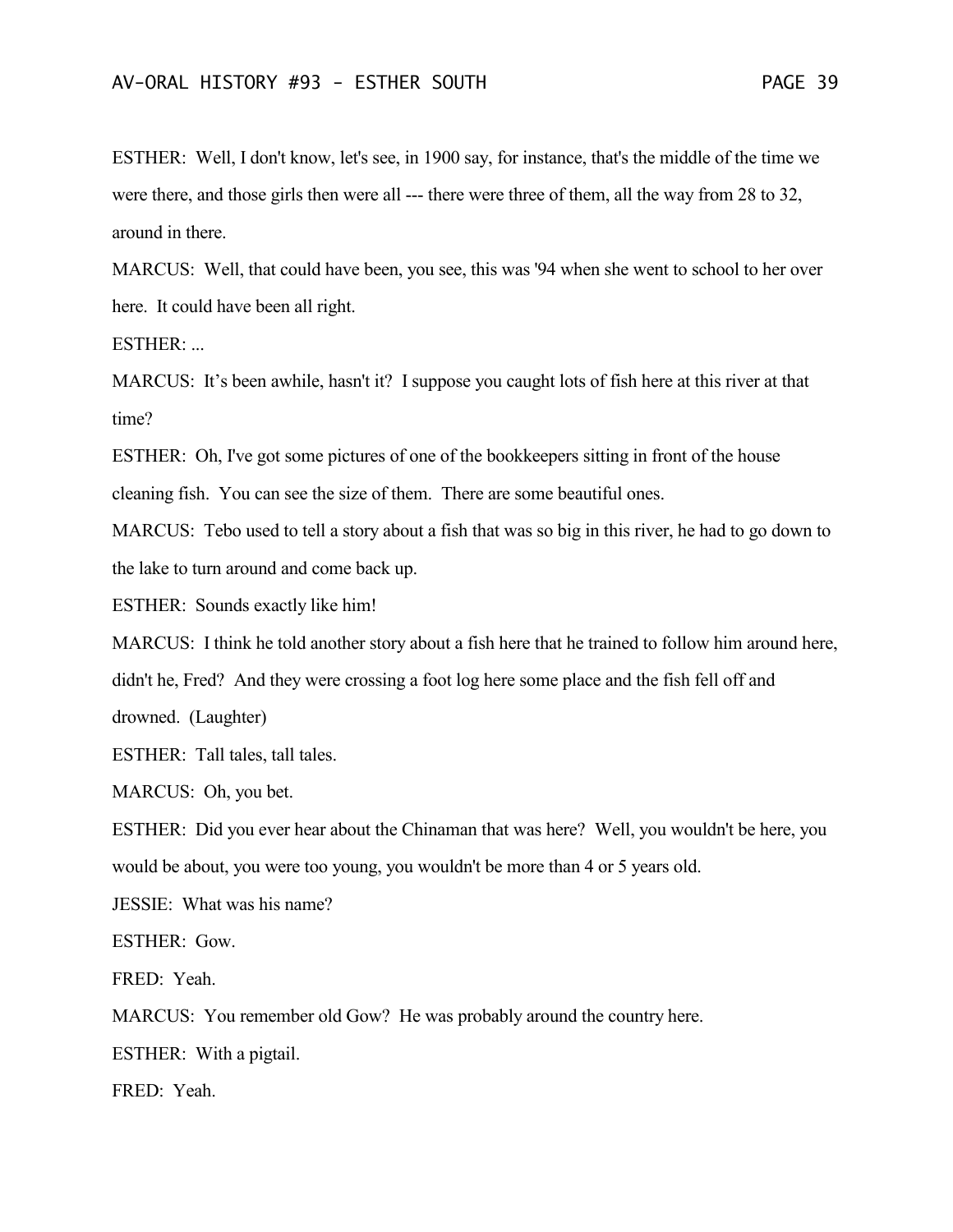ESTHER: My, we thought he was wonderful. When he wanted us to go home he would go and get his big knife and say, "You go home!" Meat cleaver ---

MARCUS: Start you out all right.

ESTHER: We weren't afraid of him at all. And I know my youngest brother and Veeder were by a chopping block out there by Gow's place. And Veeder took it out of the --- he was standing; he was on the chopping block. And he pulled it up and he missed it, and opened my brother's head right down here. He's got a scar that long.

MARCUS: Oh, gee.

ESTHER: And the three of us went home trailing my brother with the blood and everything. And Mother just cut off the hair and put it together with Cutacura salve. There was no dentist, no doctor, no nothing.

MARCUS: No.

ESTHER: And that scar is still there to this day, about that long. And Mother said it looked just like the globe of the world. Just that close to the brain.

MARCUS: Oh, gee whiz. Probably scared the old Chinaman worse than the kid.

ESTHER: Oh, my. I don't think he even knew about it. We were playing around the block, wood block used for chopping. I'd forgotten about that story. He did all the cooking of the bread and all the meat for our house. We had a hired girl, let's see, Miss Gunther, her name was.

MARCUS: Miss Gunther.

ESTHER: I think she married the man, Fred, who went back and forth every month to Winnemucca, after we left.

MARCUS: I don't know who that would be Fred; do you?

FRED: I don't either.

MARCUS: If they stayed around. Of course a lot of these people

--- you knew Shorty Cooper, I'm sure.

ESTHER: Oh, did she?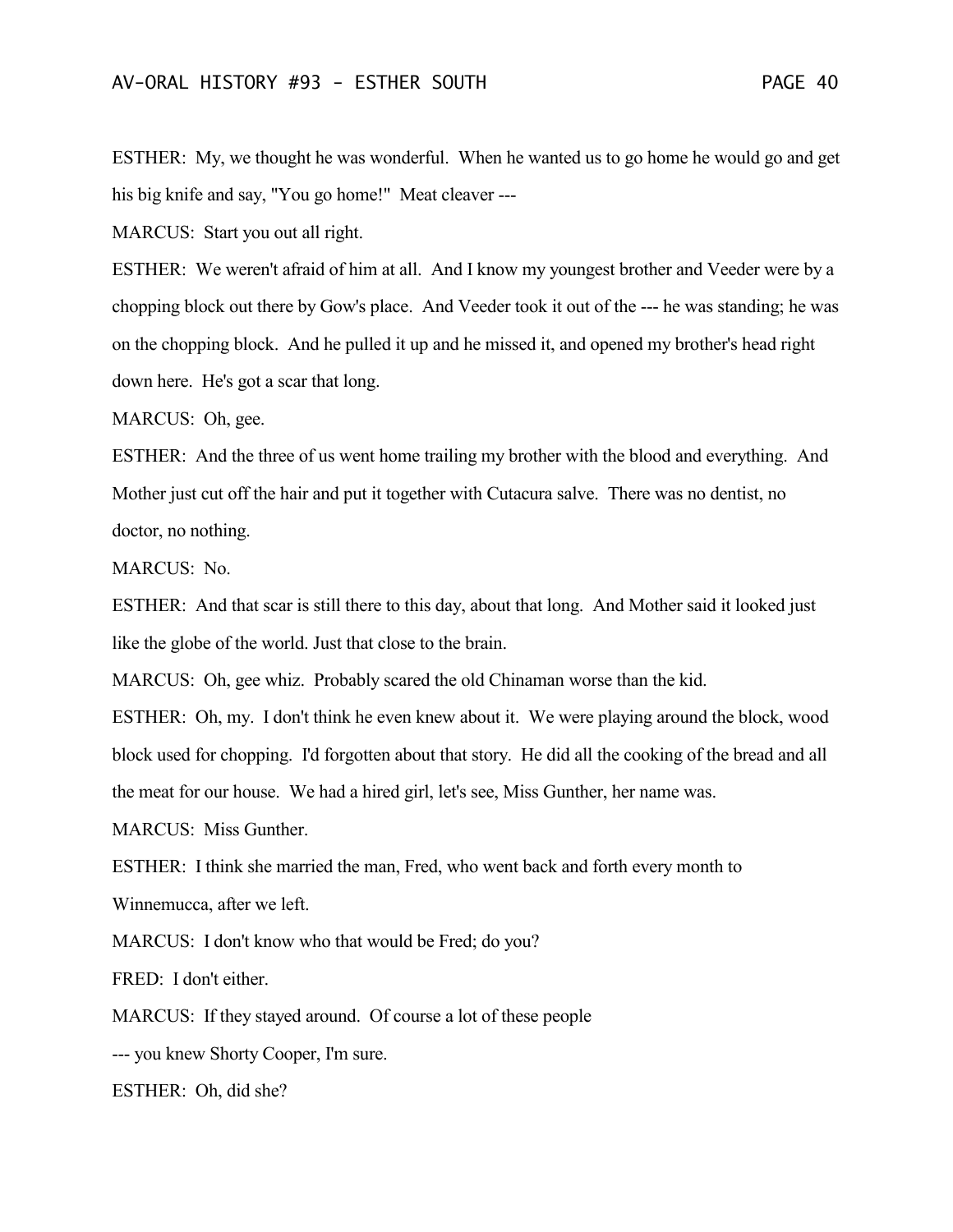MARCUS: Oh yes. You bet, Fred remembers.

ESTHER: I'm gonna send, I'm gonna get a copy of that picture when Maynard Nixon was there, it was in 1901. And the horse was trying to jump over the fence, and he's trying to rope the horse. And Mr. Nixon and myself were on the fence on this side, and he took a picture of it, and it was printed in "Harper's Bazaar".

MARCUS: Yeah, we were talking about that picture yesterday.

ESTHER: And I'm gonna take it out of the frame and see if I can get a picture out of it for you.

That would be an excellent picture, a dandy, dated down below too, 1901.

MARCUS: But getting back to Chino, now you buckarooed for Chino, didn't you Fred?

FRED: No.

ESTHER: No, he wouldn't be old enough.

FRED: No ... did.

MARCUS: ... did. Uh huh.

ESTHER: He wouldn't be old enough.

MARCUS: Yeah, he was old enough. His twin brother buckarooed for him. But Fred just didn't happen to be here.

ESTHER: I don't know how old Chino was when we were here, but I got a picture...

MARCUS: He stayed on for quite a while.

FRED: Oh, yeah.

MARCUS: When --- Charlie Wade replaced him as buckaroo boss, didn't he?

FRED: That's right.

ESTHER: Who ran the ranch after my father left in 1904?

FRED: ... wasn't it? No.

MARCUS: I don't know, Fred, I wasn't around yet. I'm just a youngster along side of you folks. I was born in 1907, you see.

ESTHER: Oh, my gracious...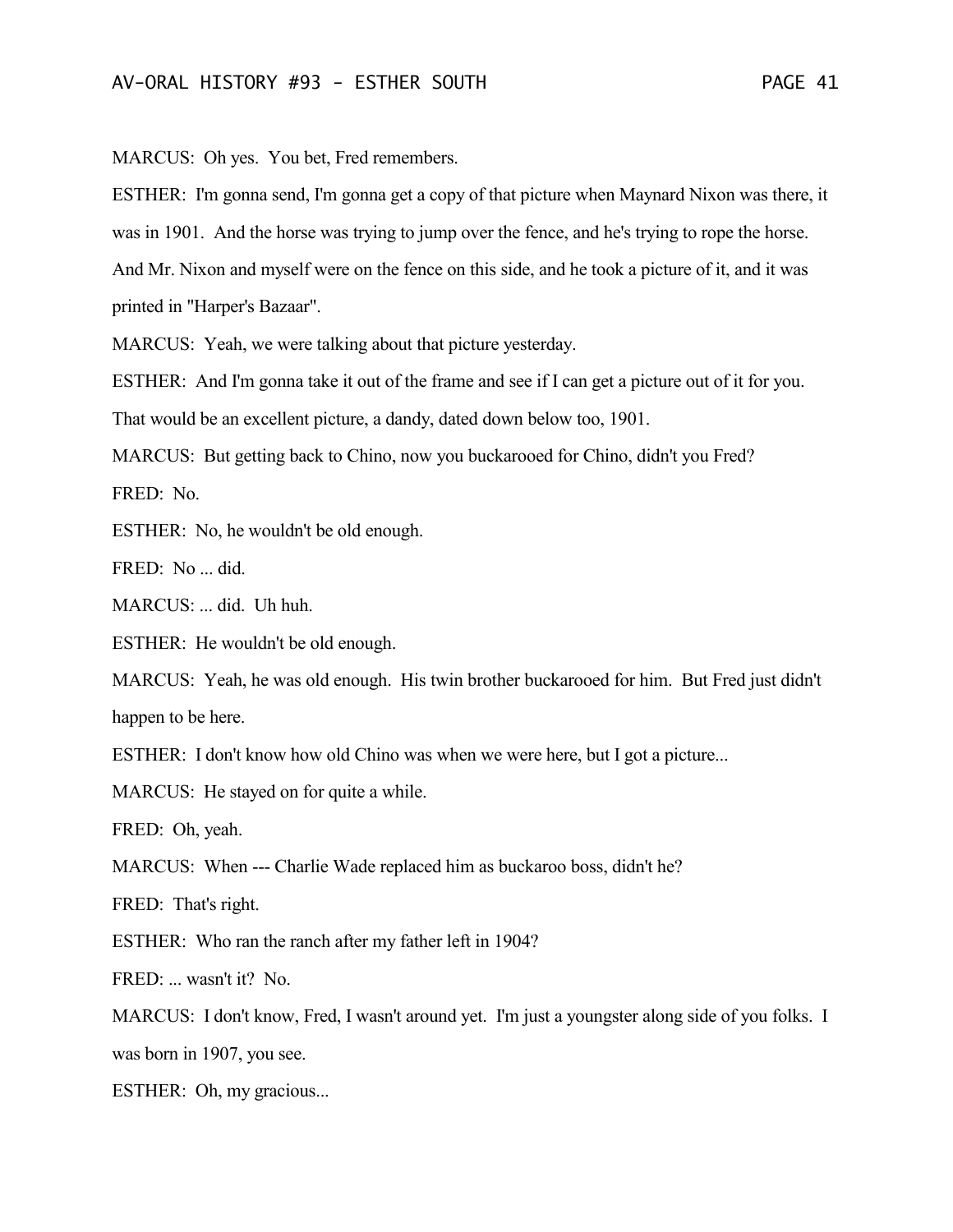MARCUS: Yeah, that's what I say; I'm just a kid.

WOMAN: You're just two years older than Mary.

ESTHER: Where does this road go to?

MARCUS: Well, it's just a ---

ESTHER: Just a road, huh?

MARCUS: Just a road that they call the Center Patrol Road. It was put in here after the

government bought the place here for, just to observe birds and what not. It follows right down the canal here, and we'll take you down ---

ESTHER: All this country around in here was all in alfalfa, as I remember.

MARCUS: Oh, it was? Right below here, uh huh.

ESTHER: We had quite a patch of alfalfa. When they could get two crops a year, it was wonderful.

MARCUS: Yeah. Well it was, you bet. You bet, that's right.

ESTHER: Like in Imperial Valley they...

JESSIE: Did you ever have any fruit on the trees?

ESTHER: Oh, did we! That's one reason they kept the icehouse, so they could keep things fresh.

MARCUS: Well, they had quite a variety of fruit trees. They were brought in from Winnemucca, too, weren't they, on a freight wagon, along with these trees here?

ESTHER: And we had plums, and peaches, and apricots, and something else --- pears and apples, oh apples, all sorts of apples. Three or four different kinds of apples. In one of those pictures of my brother and the ... that was taken --- it must have been in the winter because there was no leaves on the trees. That was taken on the side over here, between the house and the orchard. There was quite a road there too, between the orchard and the house.

MARCUS: Well, that's the way you came in, was probably over in there, then.

ESTHER: Well, I don't know. I just think that we ... well, there was an irrigating ditch in the back of the house. We called it a creek, so it must have been pretty good sized, to kids anyhow. And we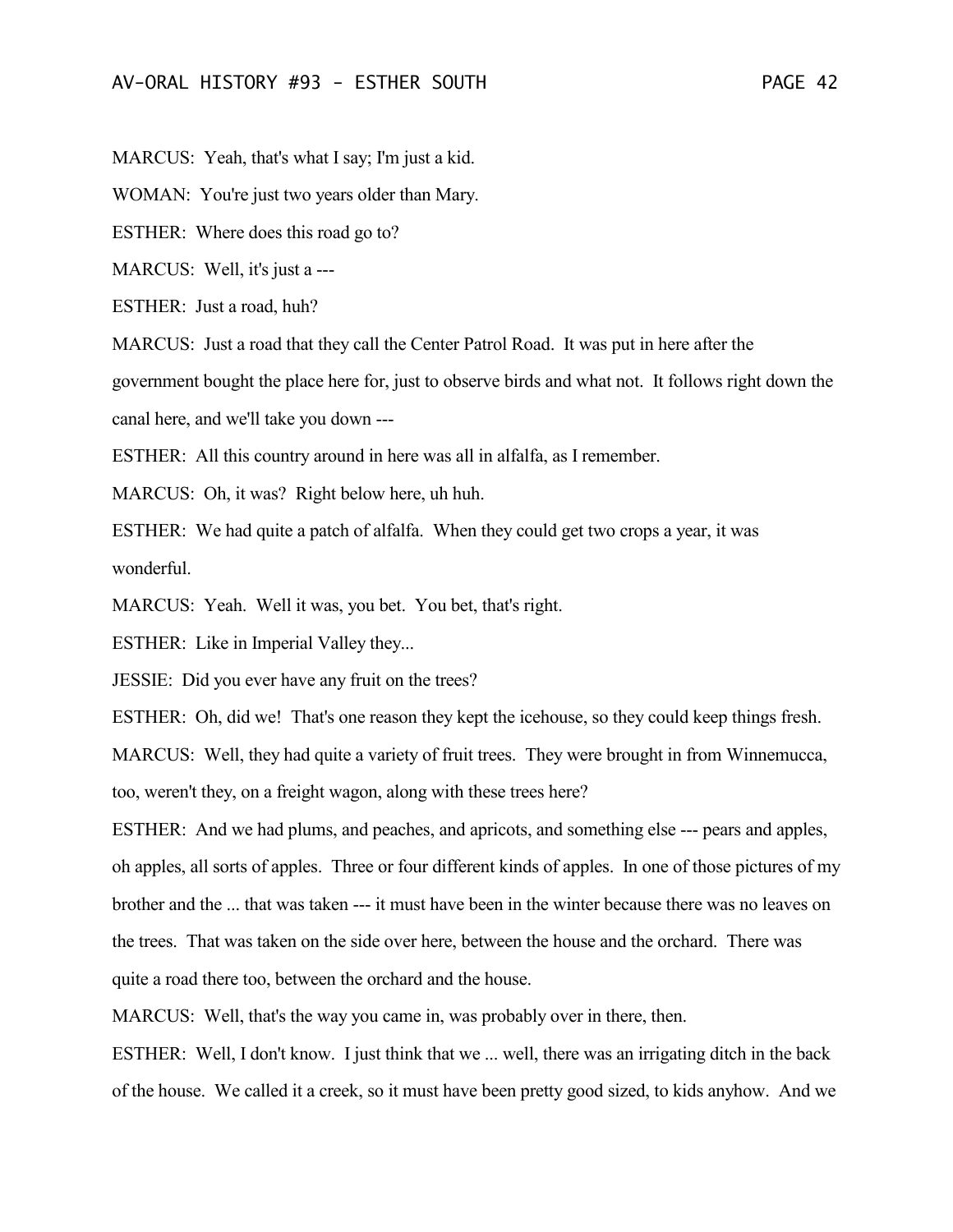hung up all the clothes and everything around in back of there. The washing, you wash this way, you know.

MARCUS: You bet. Now do you remember the hog house, it was back

---

ESTHER: No, I don't remember.

MARCUS: Where was it at, Fred?

ESTHER: I don't remember that.

MARCUS: The old hog house that the ---

FRED: It was down near the springs, where you come around there. Must be down on that road

that goes around there you go around that spring.

MARCUS: Oh, you mean the Hog House Spring?

FRED: Yeah.

ESTHER: Well, now where was the gate to that? It was about half a mile from the house. Where was the gate, the main gate, big gate?

FRED: The big gate?

ESTHER: There was a big gate there where you used to come in from that.

FRED: Well, we used to come in from here, if we were coming off the ranch, coming in across the field there.

ESTHER: Yeah. I remember they said it was a half a mile from the house.

FRED: There used to be a fence right out there, right straight out across yonder, and the field was separated, and the ford was right straight across out yonder, and you cross that ford and come right along that fence in here.

ESTHER: What did you ford?

FRED: Well, it was across the creek there.

ESTHER: The creek. That was the creek that ran back of the house.

FRED: Yeah.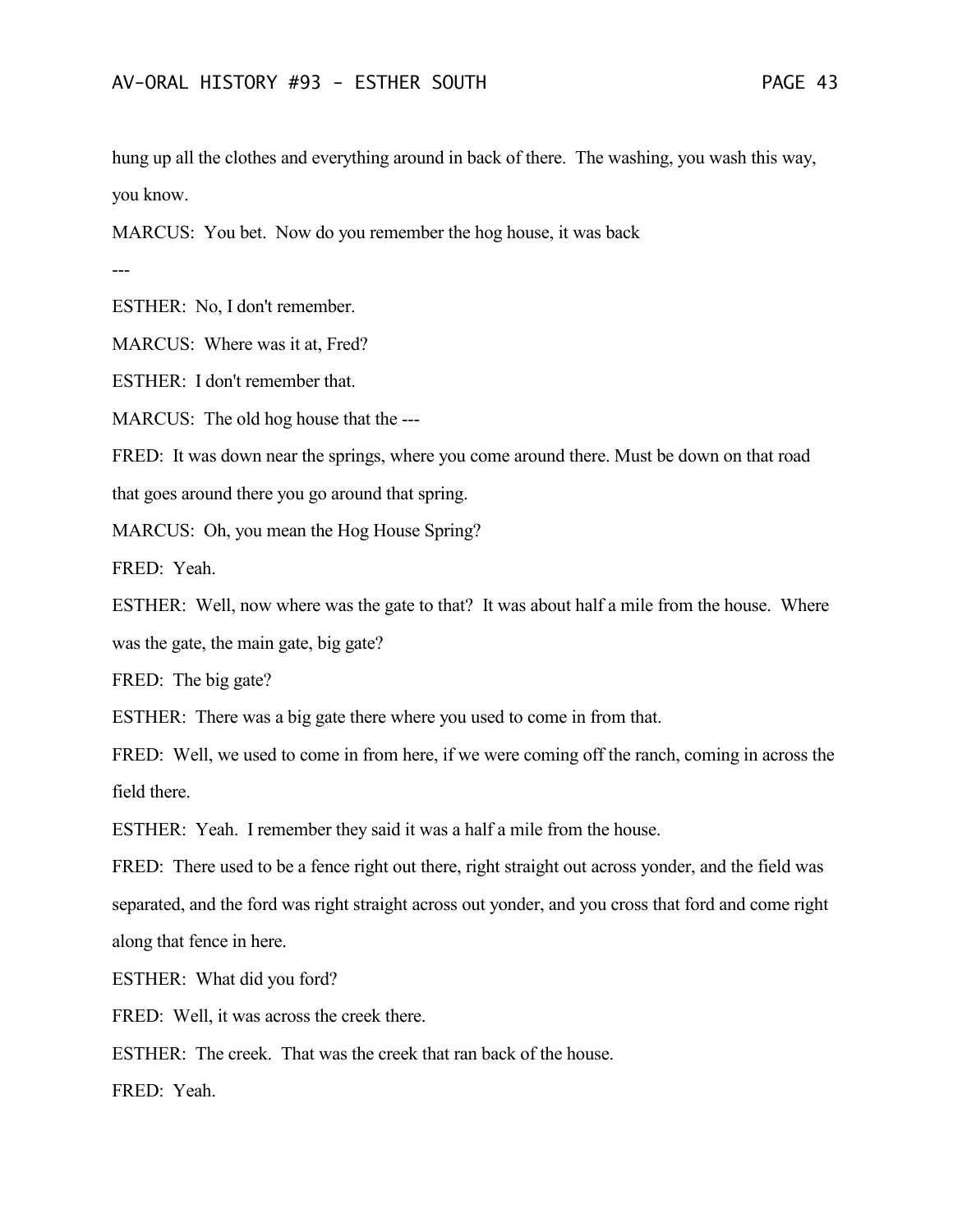ESTHER: Oh. Well, when we came in from Burns, we didn't come by way of Roaring Springs then?

FRED: No, no.

ESTHER: We came in by way of which? What ranch did we come in from, the Sod House?

FRED: Yeah. Sod House is below here, you see.

ESTHER: That's right. How about the Diamond Ranch? I've got a map of that --- all those rivers, all those ranches that come in from...

MARCUS: Well, there is a stop at Buena Vista, Fred, from P Ranch wouldn't they, coming from Sod House. Coming to the P Ranch you would have stayed all night, you could have, at Buena Vista.

FRED: At Buena Vista.

MARCUS: And then from there you ---

ESTHER: I don't know that name.

MARCUS: Well, they didn't call it Buena Vista in those days.

ESTHER: Well, what did they call it?

MARCUS: We've got it on the map here. They've got a nice Mexican name for it.

ESTHER: Oh, good. Escondido.

FRED: Yes, Escondido.

MARCUS: That's it. That's the name. I saw it yesterday. I've got the map and everything. ESTHER: Father came here, pretty near a year, eight months, before we children came with Mother, because the house was being built during that time, you see, after Peter French died. Father met us in Winnemucca that was the nearest train. It was a two-seater, and I guess they called them ... and you had to get into the thing with a long step like this from the side, and it had a top on it and a fringe. And it took us four days to get from Winnemucca to here, stopping every night at some ranch house. That was exciting.

MARCUS: Yeah, that would have been quite a trip.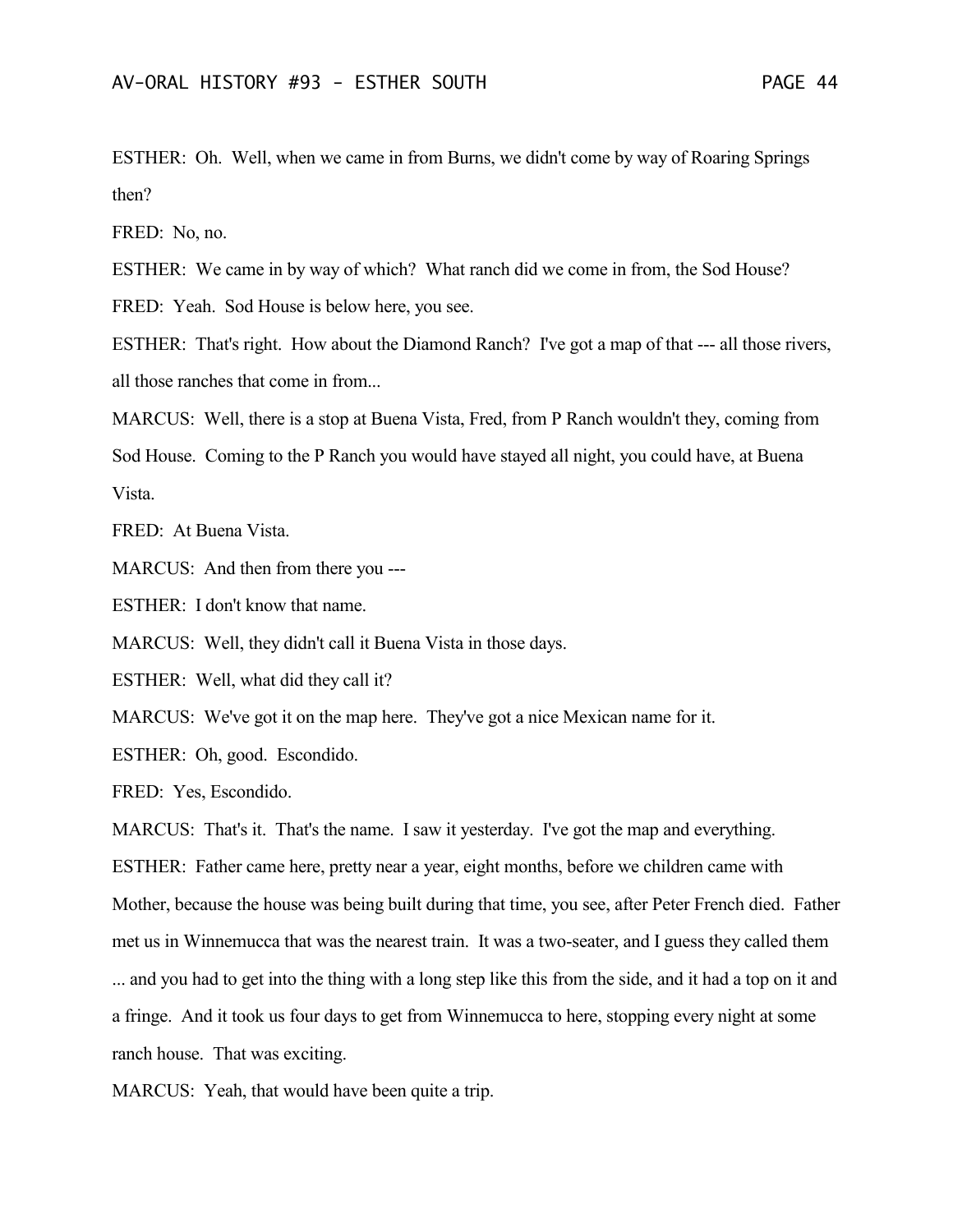ESTHER: Just a dirt --- just a one single road. And if we passed anybody we went out in the sagebrush.

BOB: Was there much traffic on it?

ESTHER: Not much traffic. Didn't see anybody for miles.

MARCUS: Tickled to death to meet somebody to tie up the line and visit for a couple of hours.

That was good ... you know. Haven't got time to even wave at your neighbor now when you meet him on the road.

ESTHER: No automobiles in those days.

MARCUS: Nope.

ESTHER: And where did, it was a David Shirk, here was the Diamond Ranch, but there was a Bill Shirk, brother of Dave --- well they didn't have any family.

MARCUS: They lived at Home Creek, Shirks did, didn't they?

FRED: Yeah.

MARCUS: And then they had the Rock Creek Ranch at the time, too.

ESTHER: Oh well, I wondered on that map ---

MARCUS: Yeah, it shows the Rock Creek Ranch.

ESTHER: Well, then I'm gonna write Dave, Bill Shirk there, because that woman was the most marvelous horsewoman. They were quite a bit older than my mother. He must have been the older brother of Dave.

MARCUS: No, I think Dave was the oldest. I'm not sure now about this, but the reason I say this, now, after the Indian War, they came here and gathered these people here, Fred's father was with the bunch, he was over in Ochoco, 17 years old and shot in the hip here, and a bone was broken. And he rode a horse to Fort Harney from here setting on a blanket. Rode all night, this happened in the morning and they got up here and ---

ESTHER: He was a Witzel?

MARCUS: Yeah, that was him. This was his father.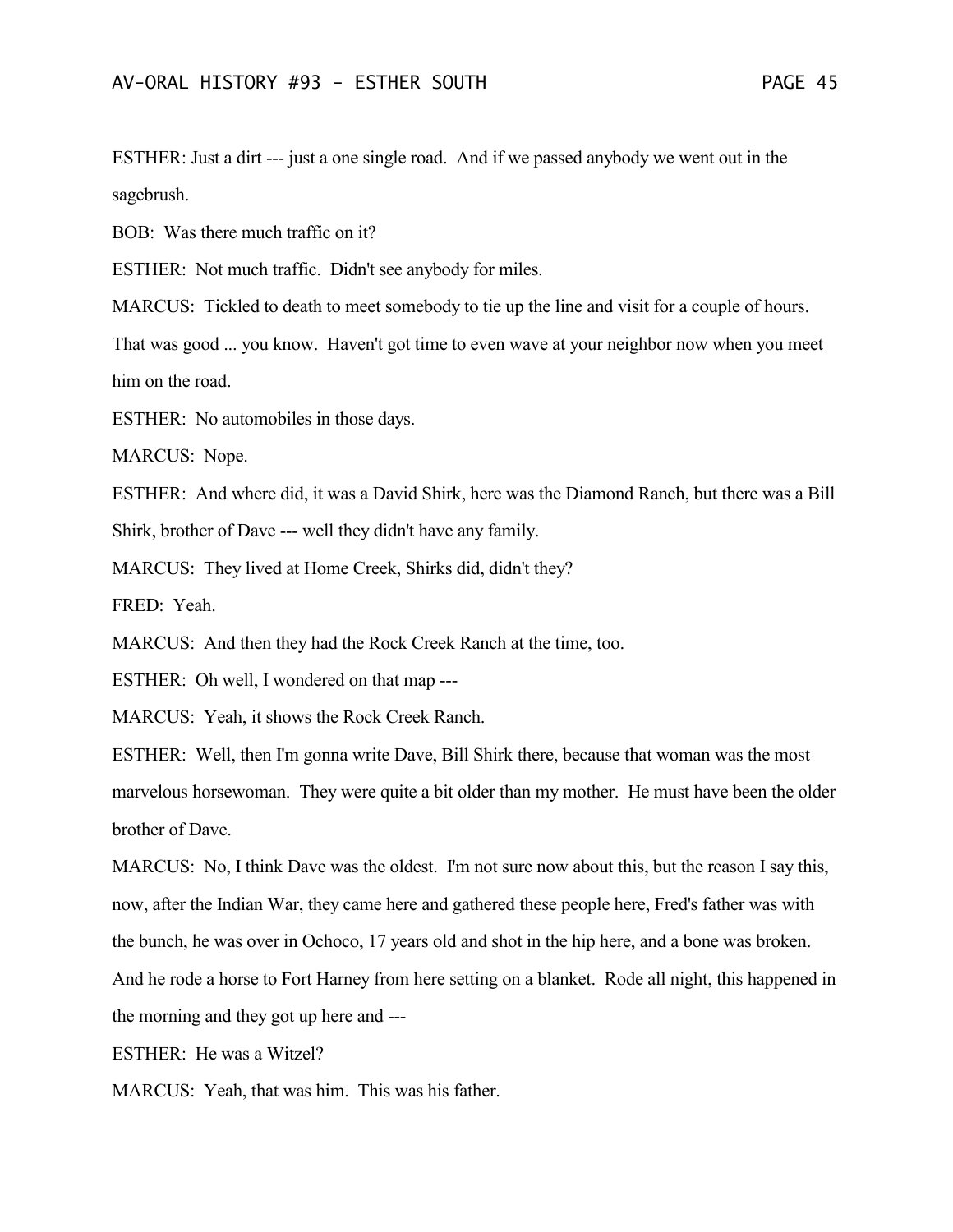ESTHER: Oh, oh I see.

MARCUS: Got up on top of the butte here, Jack Mountain, and went down to keep out of the valley because the place was full of Indians by then, you see, heading from Fort Harney. ESTHER: Well, Pete French and Father held on some ridge around here looking down, maybe a butte or something, and there was just a single road, and they held off --- I don't know how many hundreds of Indians --- the two of them. But they had to save their shells because they didn't have enough ammunition. But Peter French and my father were the best shots with a rifle. MARCUS: Well, your dad was holding Pete French's horse when he got shot, wasn't he?

FRED: Yeah.

ESTHER: Oh, is that so?

MARCUS: Yeah.

BOB: Was that right around the ranch here?

MARCUS: No, over here in Diamond.

ESTHER: Diamond?

MARCUS: We'll point out the place this afternoon.

ESTHER: The Diamond Ranch is the one Dave Shirk had. I met, I had a gift shop in Pasadena and Alhambra, and that one's in Alhambra, and I was waiting on a young couple, a young couple had come into the shop and they gave me a check and it was signed Shirk, and I asked him if they were any relation to Dave Shirk in Oregon. And he said that was his father.

MARCUS: Oh, well.

ESTHER: I was just young, about 28 or 29. I wasn't that old, early 20's so it didn't mean anything to me at all. But now I would have ---

MARCUS: You had other things on your mind.

ESTHER: Now, I would have called them into my house and told everything I could.

MARCUS: Yeah, you would have been right after him.

BOB: Did you tell them the story about the jury your father sat on for one of their...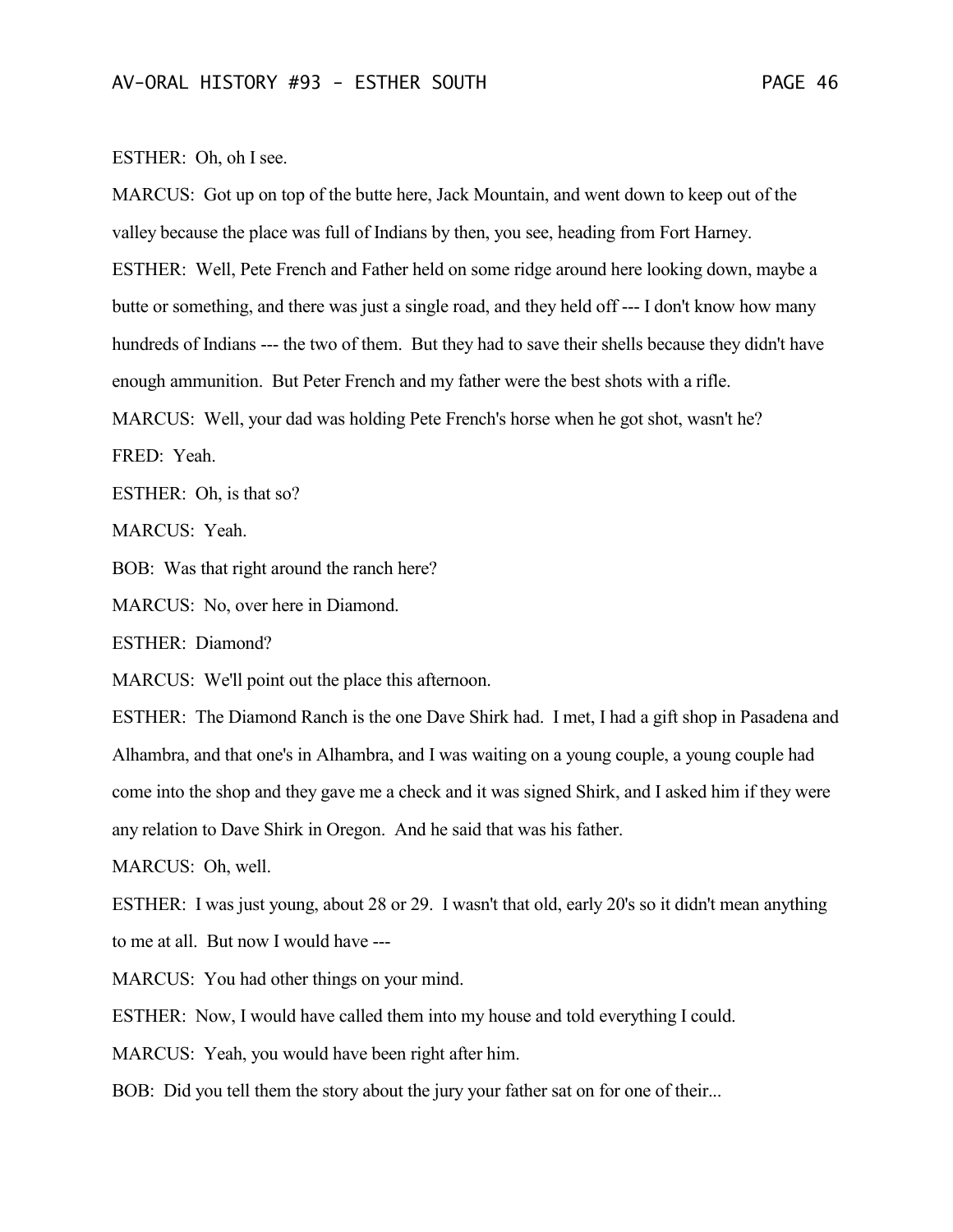ESTHER: I don't know if I should tell that one or not.

MARCUS: Sure.

ESTHER: Well, Dave Shirk, I think, shot somebody.

MARCUS: Yeah.

ESTHER: And Father was the foreman of the jury, and they couldn't decide on the punishment to give him. They didn't want to execute him or anything like that, so they said well I think, my father said, "I think it would be a good idea to bury him so every time that Shirk came out of his front door he'd see the grave." And for many years Dave wouldn't speak to my father at all. Until we came out, he came out with three children, and his wife wanted to meet the wife of the three children, so we went over to the ranch, stayed for two or three days. And the most things I remember is she called me Hester instead of Esther, and they had a parrot. Those are the two things that I remember the most. But then Father --- he did speak to Father after that, many years later. MARCUS: You kinda forget the differences after you get so old.

ESTHER: You get so old you get children coming along.

MARCUS: Yeah. But getting back to, there's a fellows by the name of Dickerson and Hickson, I think, was his name, I've got an account of that too. And they were in a wagon over here and they got them out and brought them around here, and they got gathered up and they went up to Roaring Springs and that country there and joined Dave Shirk's outfit, and the rest of them went to Harney. And then this Dave Shirk, now, we're talking about, that's what makes me think that he speaks about his younger brother and he brings these fellas back. And in fact the Indians were gone, and they went around and found the wagon and it hadn't been touched at all, so they rode the horses back. One guy was riding a mule. And they hooked on the horses, and started for Home Creek, and Bill went ahead of them here and he was up here on the side of the hill and he had his binoculars and he saw them come into the crossing up here, on the river. So he decided, well, they were getting along fine. He had left his rifle for them. He had his six-shooter and he just rode up in those junipers right up on top of the hill, and out rode a bunch of Indians at him. And he ---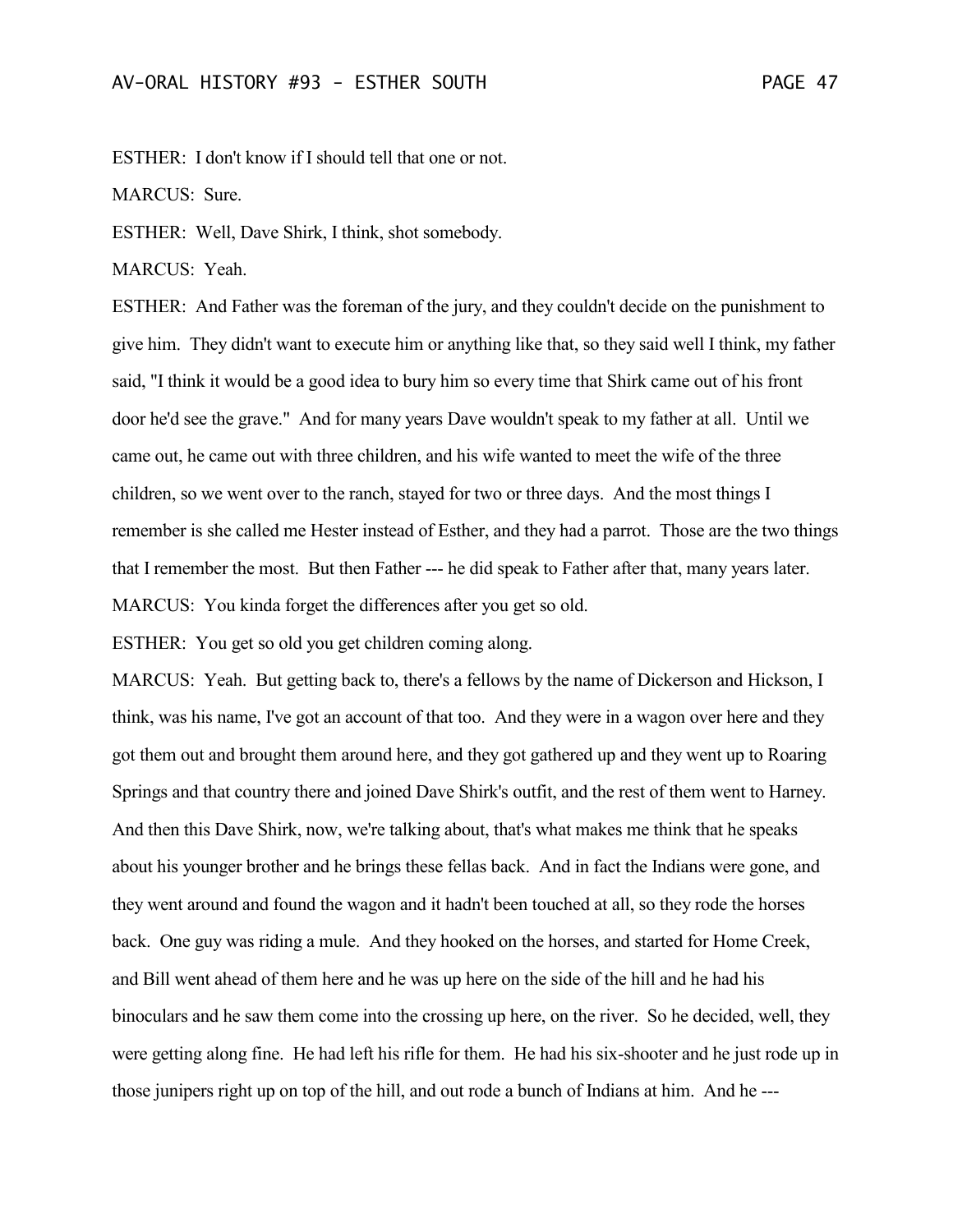ESTHER: With a six-shooter.

MARCUS: The horse jumped, they scared his horse, and his gun pulled out of the scabbard and he lost his six-shooter right there. So away they went. He headed for Catlow Valley.

ESTHER: He still had the horse.

MARCUS: He kind of made a short cut around through the rocks and gained a little distance on these Indians. But he said that there was an Indian riding a black horse, he said, that was just staying right there with him. He was shooting at him once and a while. So he said that his brother Bill was a big man, and a very powerful man, so he decided that the next time the Indian shot that he would fall off of his horse and play dead. And when they came up to scalp him why he would take his chances with him. And he said they went a ways and they hadn't fired a shot, and he looked back and the Indian was off of his horse. He said he didn't know whether the horse had fallen down with him or just what had happened, but the Indian was off the horse. And he got away from him. Now this is the, "Cattle Drive of David Shirk," now this is a book, and Dave tells about that in this book here.

ESTHER: Well, Dave must have been older ...

MARCUS: I think maybe he was.

ESTHER: Well, Bill Shirk was a slim man, but Dave Shirk, when we knew him, was a big heavyset man.

MARCUS: Well, I can find out about those fellas from Johnny Crow because he married one of ... ESTHER: Corbett, sold the Diamond Ranch to the Corbett's, didn't he?

MARCUS: Yes.

ESTHER: I didn't --- I thought maybe you would --- did Corbett have a banker in Portland at one time --- you wouldn't know?

FRED: I wouldn't know.

ESTHER: That was before we, it would have been 1897 or 1898, somewhere in that neighborhood. I don't know if Corbett, maybe his son ...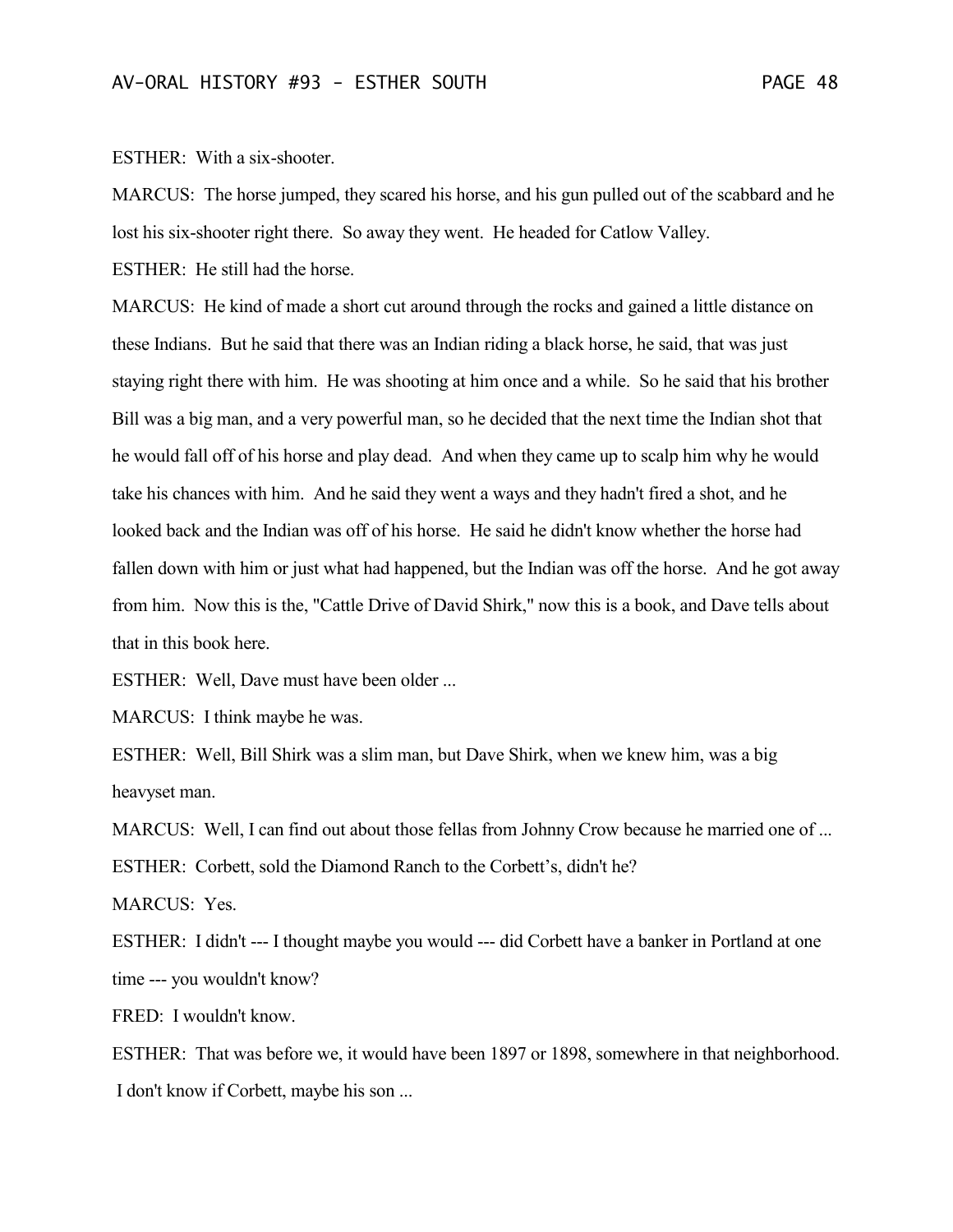MARCUS: No --- Corbett, course it was 1903 then, I think, when Corbett bought the ---

ESTHER: Well, that's after --- we left in, I think, in '03 or '04 ...

MARCUS: Yeah, I think that's probably the reason that place sold, that's probably when you went back to California.

ESTHER: Yeah, Berkeley.

MARCUS: Well, did your dad; did he start up the horse market there at Frisco again when he went back down that time?

ESTHER: All I know, that he went over every day to a horse market.

MARCUS: He was running a horse market when he was called up here, as I understand it. ESTHER: Yes, and they left somebody else in charge. And then four years later when we came back, my father was still in the horse market. And then after the earthquake took charge of everything in San Francisco in 1906. And we came down to --- we left Berkeley in 1907, went to Ontario, California. And I don't know --- Father for the first year we were down there, he went into Los Angeles to some sort of a horse market, of some sort, whether they had a branch down there, I don't know. And then he was called up to Juntura to manage a new town site in 1911, I would say, in that neighborhood.

MARCUS: Well, Esther, getting back to the P Ranch here, you were talking about the barn they kept the stallions in.

ESTHER: Yeah.

MARCUS: Fred that must have been what we knew as the racehorse barn. Do you remember the old racehorse barn here? Why don't you tell Esther something about that, and that's probably the barn that you were thinking about? Did it have a well in it? In the race-horse ---

FRED: I don't remember.

ESTHER: Well, the one that I'm thinking of had a well in the center, and then they had on the circle they had stalls with run-ways for the horses, and they were the stallions and they didn't want them to get mixed up with all the mares that were running around; they kept them separate. And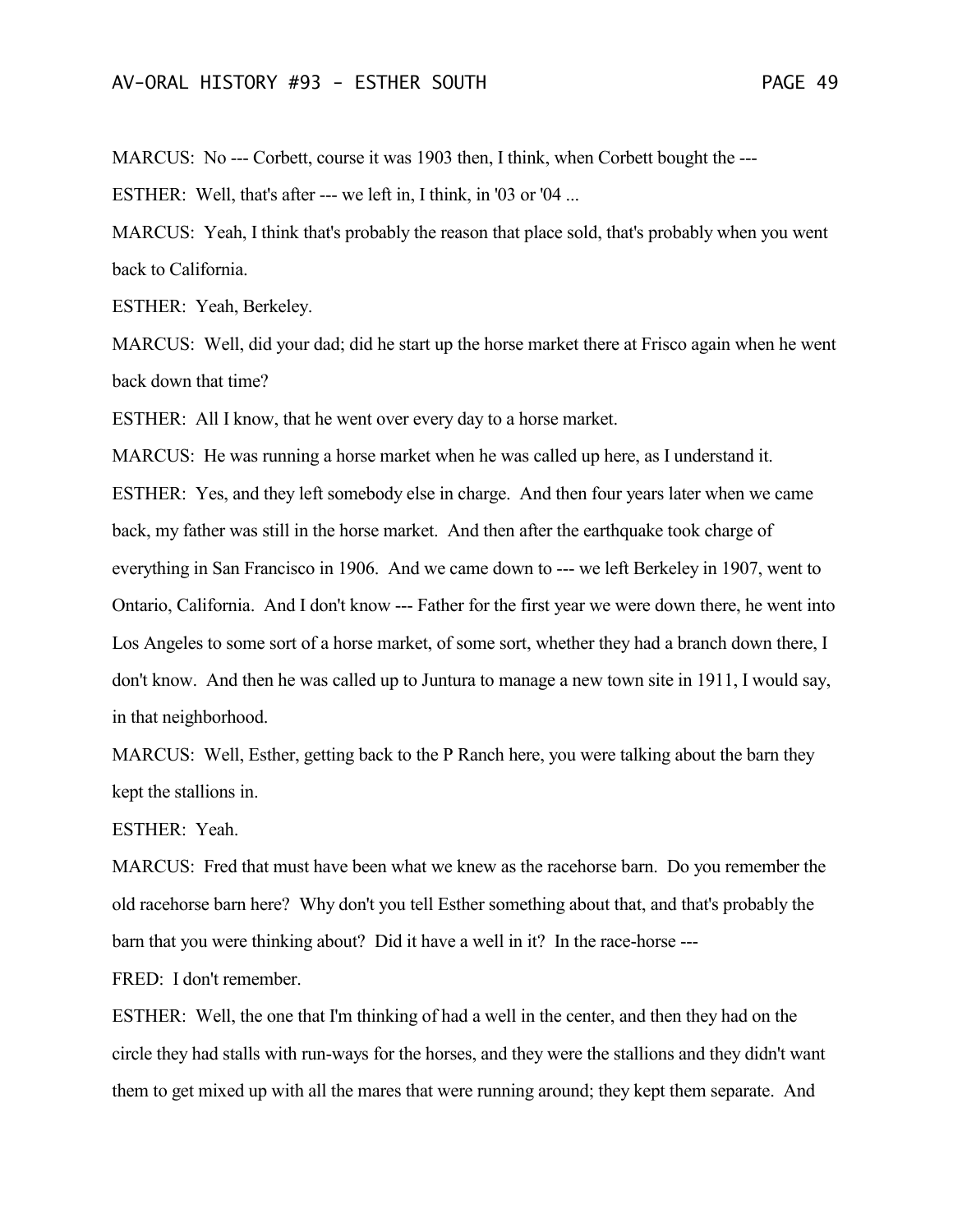they were a pretty lively bunch. And Old Fred, who was in charge of all of that, sometimes he couldn't keep track of Peter and myself, my next brother younger, we were always doing things. MARCUS: No wonder Tebo gave her a paddling.

ESTHER: Well, he couldn't keep track of us all the time either, but we would climb up on top of the gate that opened out from the barn to the stall, to the runway, and we'd climb up on the top of that gate with a handful of pebbles and every time they showed up we'd throw, and then the stallion would just dash out and dash back right in front of us. It was kind of exciting. But Fred used to send us home in what we called the chariot. Dump truck is what it was.

MARCUS: Take you up to the house and dump you out.

ESTHER: That's right. He used one horse and he'd have it all locked by the horse's tail, and when he'd unlock, we'd just come sliding out.

MARCUS: Well Fred --- you remember the round barn real well here, don't you?

FRED: Yeah.

MARCUS: Did you break colts here in it?

FRED: No.

MARCUS: You never did?

FRED: No...but...did.

MARCUS: Did they? It wasn't as big as the one at round barn?

FRED: No, I don't think it was.

MARCUS: And it's higher at the ---

ESTHER: What did they do with the round barn that was here? It was a pretty good-sized barn. I had a picture of it.

MARCUS: Didn't Joe Fine have it torn down when they came here in the late '20's?

FRED: I think so.

MARCUS: I have a tape with Joe, and I didn't have time to play it last night or I would have, and I think he tells about taking these buildings down. And John Scharff, I visited with him last night,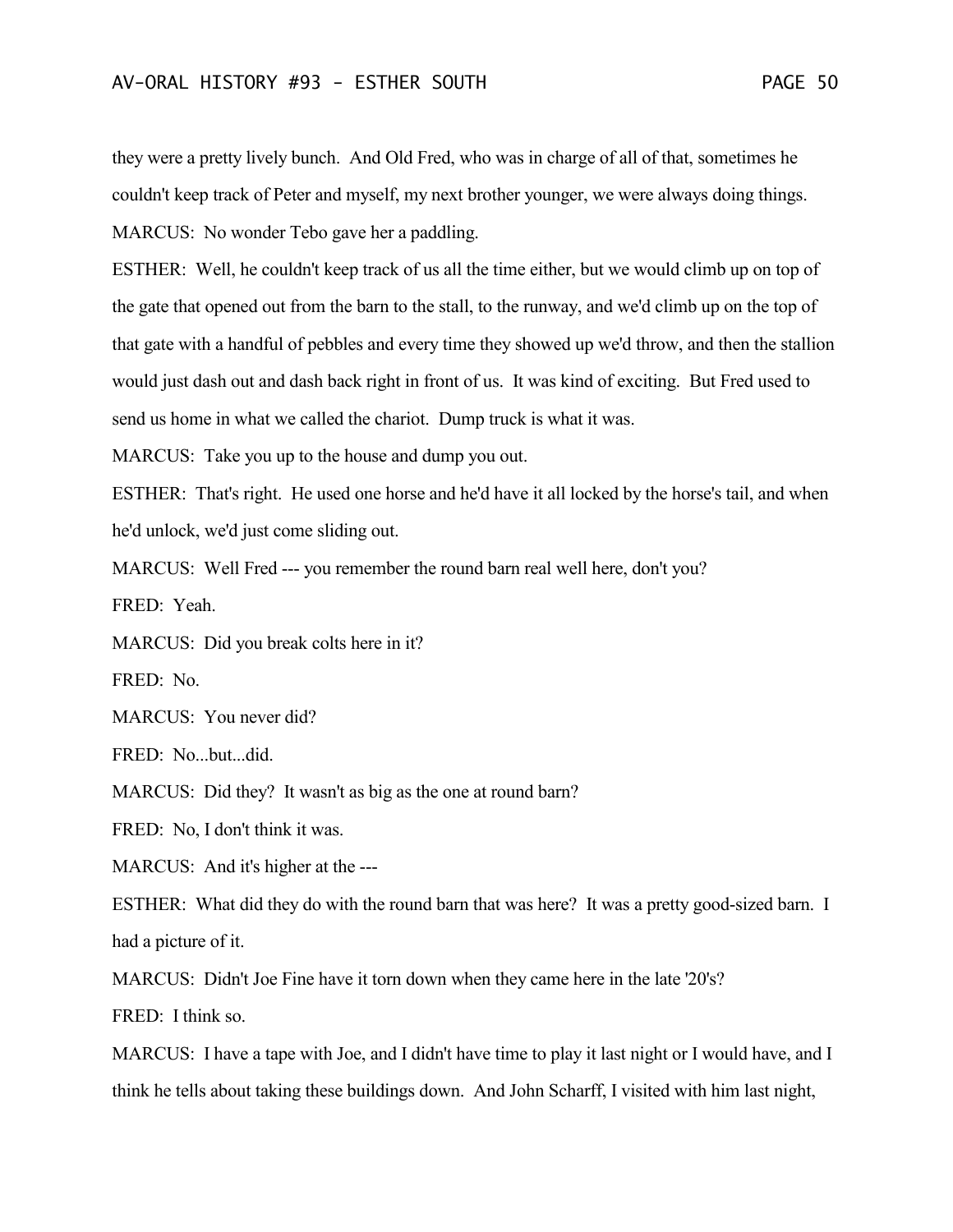and John was just sick that he couldn't come up.

ESTHER: Shark ...

MARCUS: This is Scharff not Shark.

ESTHER: Oh, Scharff.

MARCUS: He was the Refuge manager here at the time of those purchases, and was responsible for getting this restored as much as it was done. And he tells about this long barn that we were talking about, they called it the racehorse barn.

ESTHER: Well, there was a long barn, it had a beautiful ... we used to go up in the hay loft and slide down ...

MARCUS: Yeah, it had a hayloft then.

ESTHER: We'd slide down in where the hay came in like that, you know. And if there was a horse in there, which was wonderful, because the horse would rear up and ---

MARCUS: You must have been quite an addition around this ranch here. Fall over and break the halter open.

ESTHER: No wonder Gow left not very long after us. He said he was too lonesome for the kids.

MARCUS: Yeah, he was kind of used to a little excitement all right.

ESTHER: Well, I remember going behind the plow following one of the men out, and hunt for me all down the river, and rang the gong and everything else, and I came back in the hayrack. Just one little gal in the big hayrack. Father, I said I wasn't going to follow that wagon anymore, I didn't get one ride.

MARCUS: Well, John told me that the barn was here when he came, and wanted to leave it standing, and the powers to be said, "No, tear it down." And he said it was a long narrow building, and had a hay mound in the center of it.

ESTHER: That's right.

MARCUS: And that the mangers in that were made of split juniper and wrapped with rawhide. ESTHER: Yeah, that's right. I hadn't thought about, but I remember that. Did that have a well in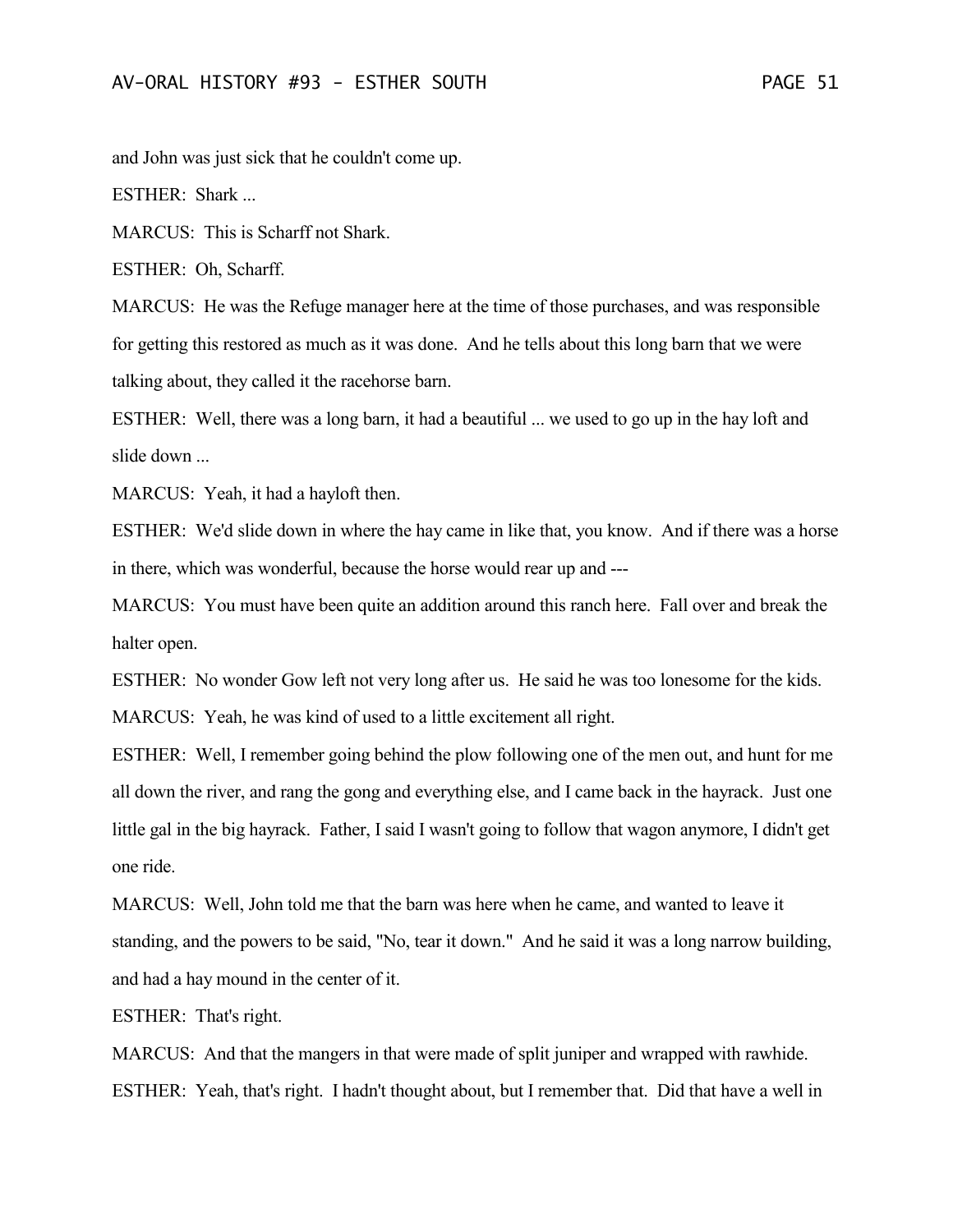the middle of it? Where they pumped water up?

MARCUS: Well, you were talking about having these horses, these stud horses along in these places here, and I just mentioned that to John, and he said, "I'll bet that would be what we called the racehorse barn, later." I think he said, well they had about 12 or 15 studs around here. And they would exercise and run around out there. So that sounds like maybe it was the other barn rather than the round barn there.

ESTHER: That's the time that I came out from one of those barns and there was a big double barrel shotgun standing up there. And a coyote had been around in there trying to get a calf. And I picked up the gun and shot the coyote. It was as near as I am to you. Knocked me down, and Father gave me what for to somebody else for putting the gun there. But the only thing that bothered me, I didn't get my \$5 for the hide.

MARCUS: You just got knocked down instead.

ESTHER: Oh, I just got ---

MARCUS: Yeah, I'll bet that knocked you down.

ESTHER: Double-barreled shotgun, kid probably 8 years old, you can imagine what it could do to them.

MARCUS: You give the old coyote both barrels probably.

ESTHER: I did probably. I ... everything that would shoot. I didn't know anything about a gun, but I'd watched the men do it.

MARCUS: Well, you settled the coyote; I guess that was the main thing.

ESTHER: I shot his head right off. And another time --- there was a lot of company, and they had given my horse, and my Mother's horse, and the bookkeeper's horse to all the different people. Nobody liked to give up their own horse, you know.

MARCUS: No.

ESTHER: Just like ---

MARCUS: ... didn't it?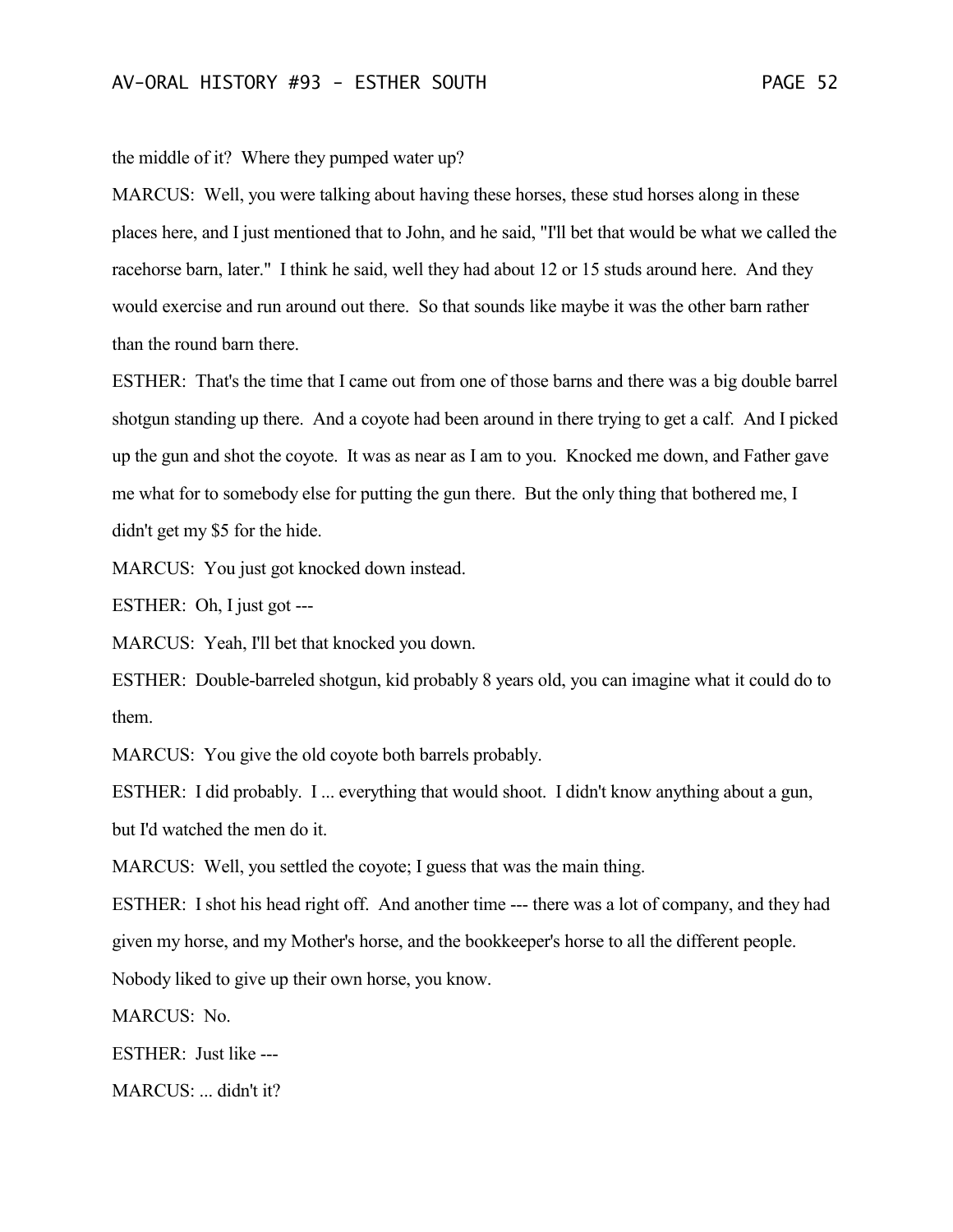ESTHER: So they gave me a horse I'd never been on, Old Billy they called it, and no saddle on it. And I went to go somewhere and alongside of the bank of the river there was a lot of --- we had beautiful big white geese. And I mean big ones, when they stand up they're about like that, you know. And they always sat there with their heads under their wings, and as I came by they all put their heads out like this; threw me off into the rocks.

MARCUS: You stayed with the geese, huh?

ESTHER: I stayed with the geese. Oh dear me. I hadn't thought about that for years.

MARCUS: Well, that isn't the same old horse that kept dumping you off in all these sloughs that you were jumping out here was it?

ESTHER: That was the horse that ... Topsy ... brought from Roaring Springs to give me to learn to ride. That's the one that used to dump me off every time. Oh dear. First, they had a saddle, they tied the, where your feet go, the stirrups under the horse so they wouldn't flop. So I had to ride that way until they could get a saddle from Sears & Roebuck for a child.

MARCUS: They used to call that the Oregon Short Line, didn't they Fred? Yeah, it was called the Oregon Short Line. These cowboys, when they got a hold of something they didn't think they could ride, they always tied the stirrups, isn't that right?

ESTHER: Mother had an awful time. They had an awful time to find a sidesaddle for Mother. And for a while she rode a ... You probably know what that is.

MARCUS: Yeah, that's what bareback riders used.

ESTHER: It only had one horn, and it had a wide strap like that around the horse like a ... what was that Jessie?

MARCUS: She said it'd be a handhold.

ESTHER: Well that's when they put that block in front of the place. The picture shows it ... for her to get on her horse. But they rigged up some sort of a saddle for her. She was a good rider. I never rode sidesaddle unless I had to.

MARCUS: You couldn't be bothered with something like that. You bet. Well, you didn't get away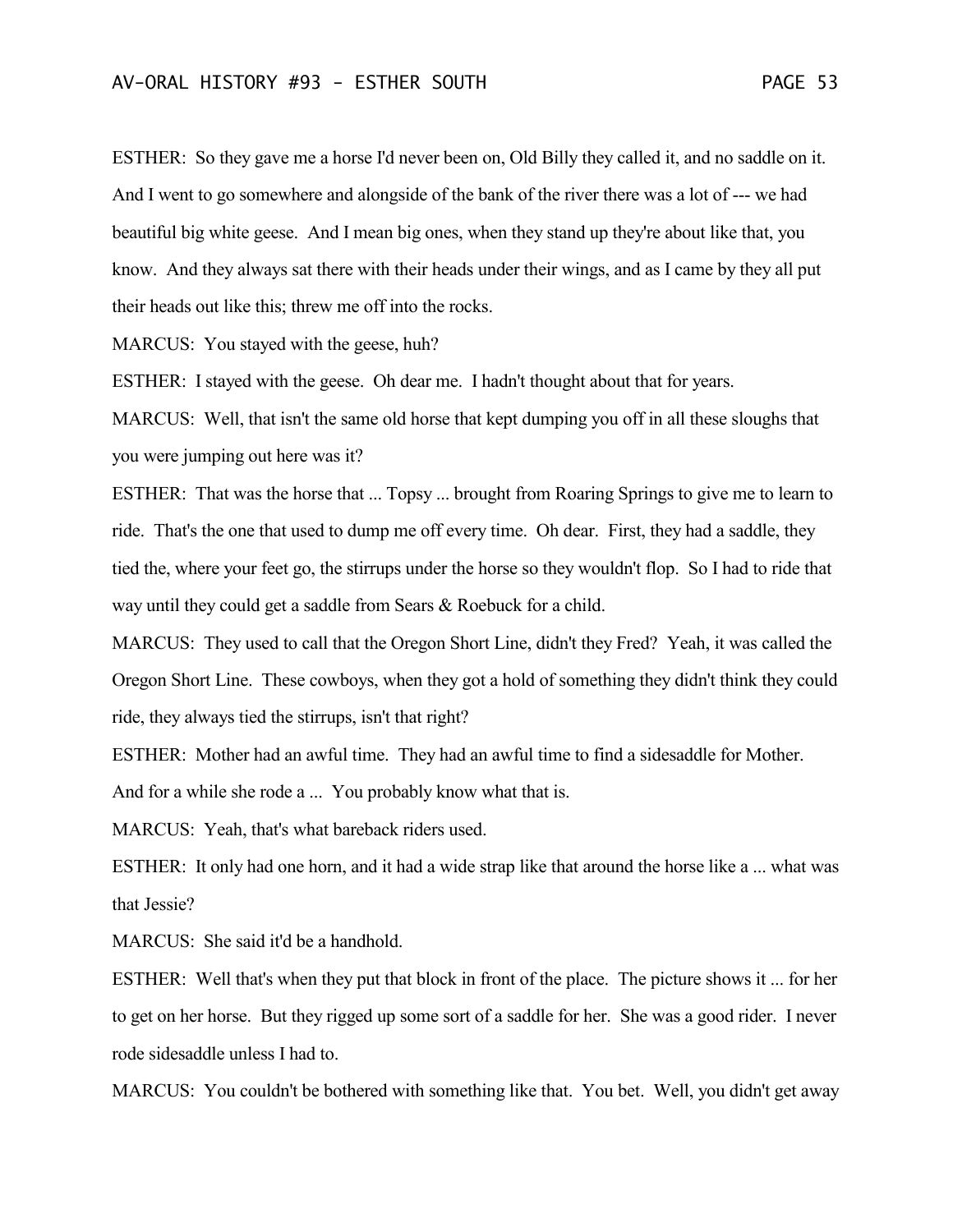from the ranch too often...

ESTHER: No, the only time, one time, went over to the Diamond Ranch, about 25 miles, that's the only time I remember going anywhere.

MARCUS: You never did go to Burns while you were here?

ESTHER: Oh, man, no.

MARCUS: No?

ESTHER: No, I never went to Burns until I went to Juntura and had to go to the dentist, and Mrs. Hanley's sister was staying with us at the time, in Juntura, because her husband was working on the buildings and new houses and so forth. And I had to go to the dentist so we went to Burns, and we stayed for five days, we stayed with Mrs. Hanley. Rode back, they met us 10 miles from Burns, with an automobile, and took us in. So we rode 65 miles on a horse.

MARCUS: Yeah, I'll bet you did.

ESTHER: Turned back, same thing got lost and stayed out all night. That's the only time I ever was in Burns, until just the other day.

MARCUS: Fred, do you remember the fella who used to drive Bill Hanley's car? His chauffeur, a big fellow?

ESTHER: A young chap.

MARCUS: A young fellow? Esther was talking about him yesterday, but it was too far back for me, I don't remember.

ESTHER: I can't think of ---

FRED: He was a big fellow.

ESTHER: Yeah, he was six feet anyhow, and a young chap at that time. That was about 1912 -- he played the piano.

MARCUS: It wouldn't have been old Jimmy Fellows would it? Did he ever drive for him?

ESTHER: No --- that wasn't the name.

FRED: I didn't think so.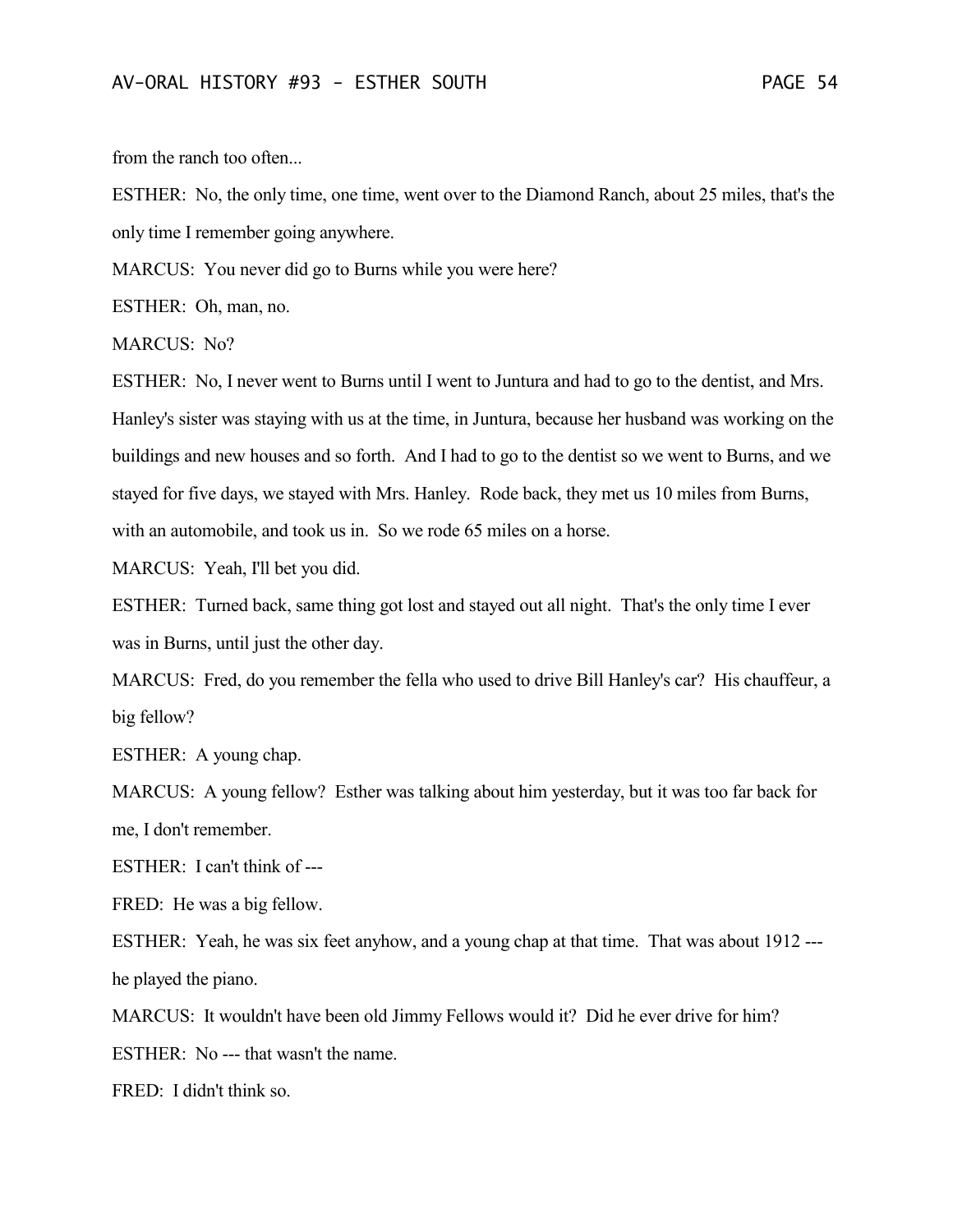ESTHER: But he was just about as loquacious as Bill Hanley. I think we ought to get where there is some shade, don't you?

MARCUS: Well, it's cheap around here, all right, to get in the shade.

ESTHER: All right. You see over there was kind of a wire fence? Here it is.

JESSIE: During the winter.

ESTHER: No.

WOMAN: It shows that chimney and that chimney.

ESTHER: It shows two chimneys. Yeah, there was a gate right in here somewhere. Oh here it is. That went right to --- they used this for an office and one bedroom there, Peter French's original house. And this was smack up against it. I mean it was part of it, there was no separation at all, you can see the...

MARCUS: They fastened it right on there, yeah. Now see Esther, there was no basement in here, was there?

ESTHER: No.

MARCUS: Well, they put a basement in this side of the house, and they had a furnace in there, and they had steam heat.

ESTHER: When was this; after the...

MARCUS: Well, the government did this, here in '35.

ESTHER: Oh, I see.

MARCUS: So, that accounts for another chimney up on this end that probably doesn't show in this house here...

ESTHER: Well, it does show here, here's a chimney right here.

MARCUS: Yeah. I doubt if that's the same one. The kitchen...

ESTHER: Oh no, we had, and Mother ... yeah, here it shows it better. Here it is right here.

MARCUS: Yeah. That's a different chimney though. Yeah. It's at the end of the house. It's coming up right in through here.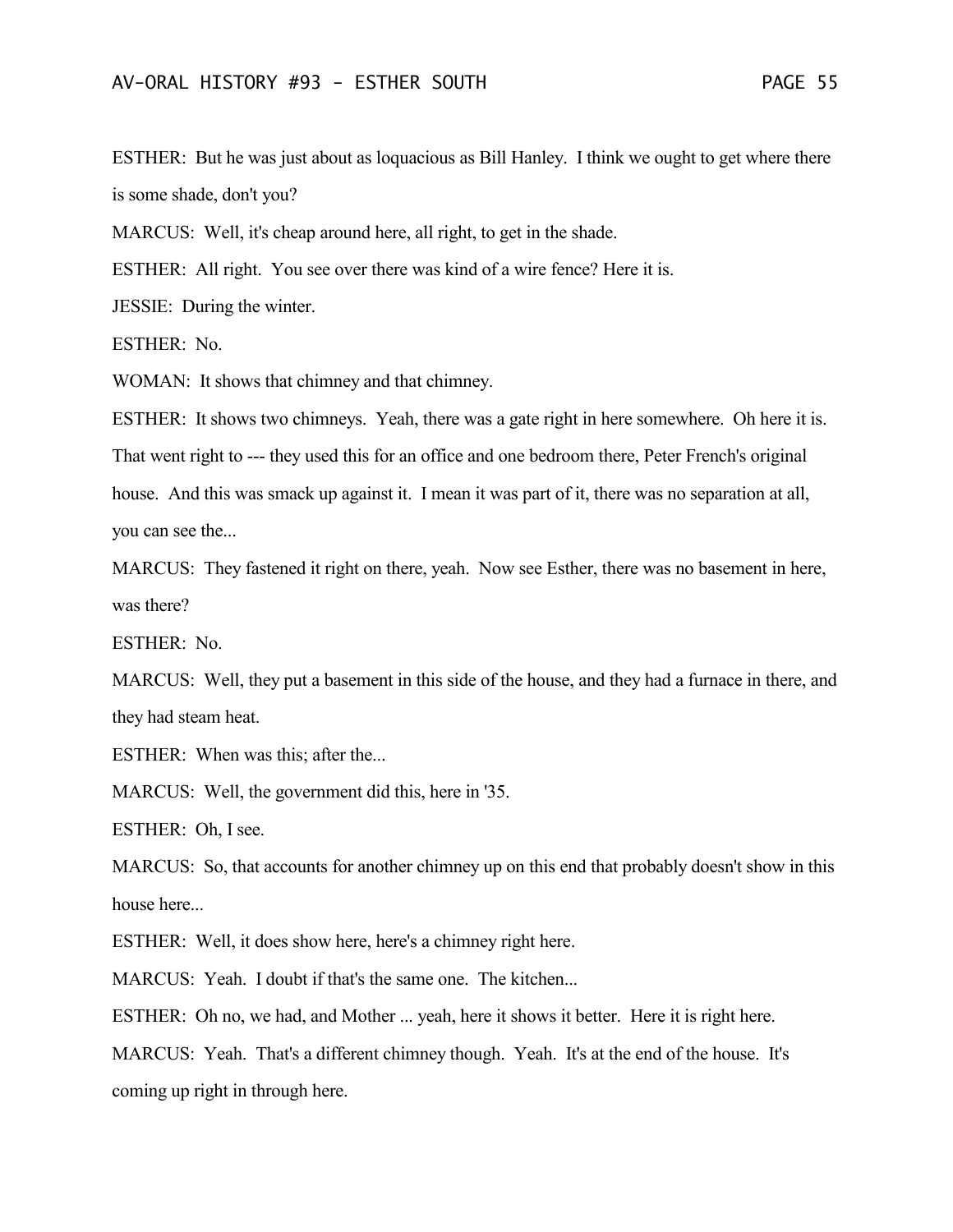ESTHER: Well, here's that ---

MARCUS: Yeah, here's this place here. Here's the chimney.

BOB: This was taken after it was remodeled?

MARCUS: Yes.

ESTHER: This wasn't after it was remodeled. It was burned down before the government got in

here at all. This whole thing was burned down.

MARCUS: No, no. They remodeled it, and it burned in 1947. They had it 12 years.

ESTHER: This whole thing?

MARCUS: Oh yeah. This is the remodeled job here, and they put a basement under here, and they

put in this furnace, and this is --- they were down in the basement and started up this little trash

burner here, water heater ---

ESTHER: Yes. But this was two-stories and we had our bedrooms over here.

MARCUS: Yeah. Well, here's two stories.

ESTHER: Yeah.

BOB: When they remodeled it, all they just did was just inside?

MARCUS: Just the inside.

ESTHER: Oh, I see.

MARCUS: They didn't change the outside.

JESSIE: She said it was ... when they had a fire.

ESTHER: There was a fireplace in Mother's bedroom upstairs.

MARCUS: Yeah, well that must have been changed. And then they changed the chimney over to here, you see.

JESSIE: Unless it's hiding behind the trees.

ESTHER: Hiding behind the trees. I think it was right over here.

MARCUS: I think it was taken out, and they put steam heat through the whole building there.

ESTHER: Could be. Because we had, there was a fireplace in Mother's bedroom because every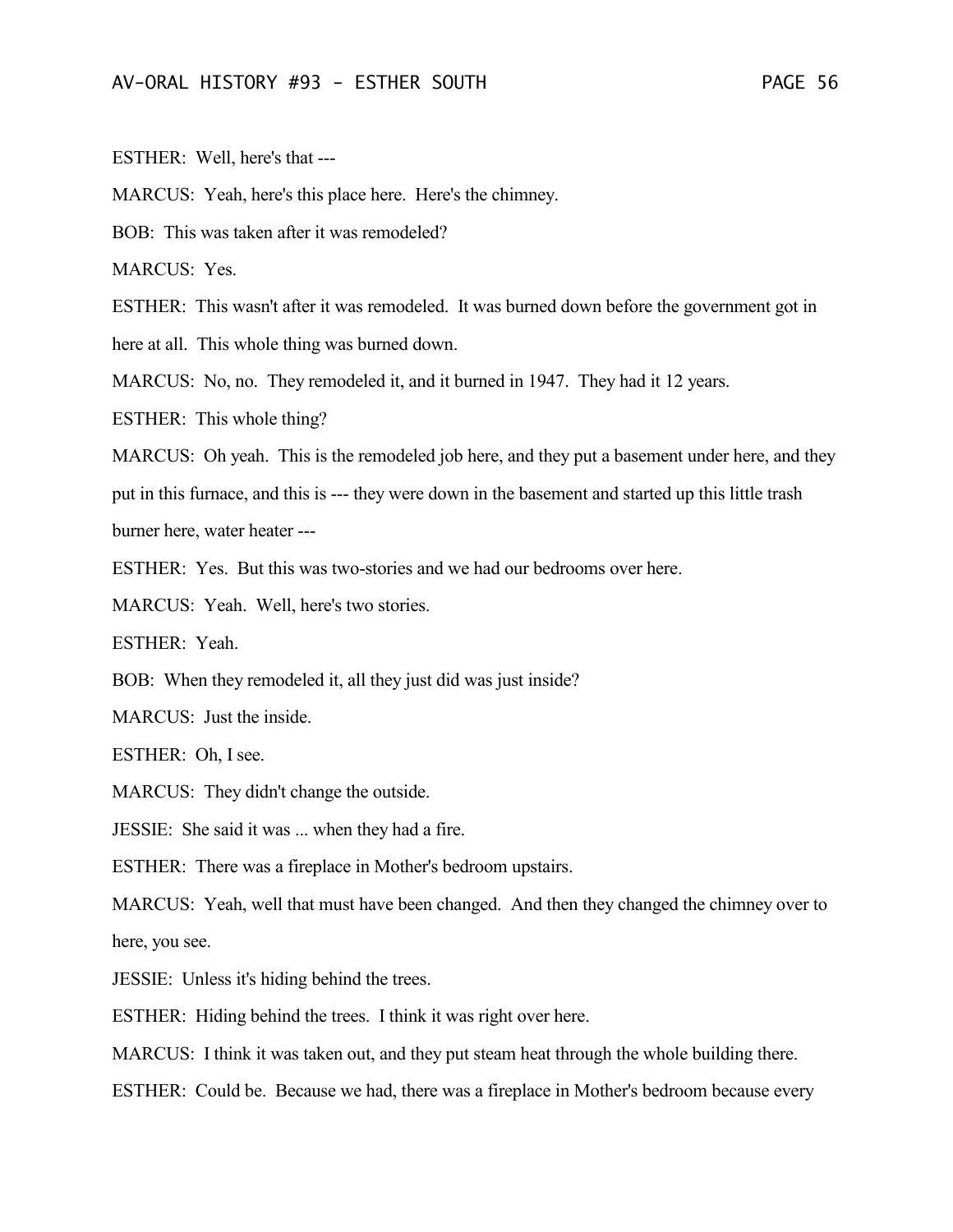morning we had school there.

MARCUS: You remember that real well!

ESTHER: Get itchy before we could get out.

MARCUS: This is the stump they used to get on the horses with, from right here, wasn't it?

ESTHER: We brought in the stump and used it as a step --- and this one doesn't show the fence.

JESSIE: It was too close to the house. What are you going to do, turn the page?

MARCUS: There had to be a row of trees closer to the house then there is now, isn't there?

ESTHER: Well, there was quite a front yard, about the same, and this fence must have been just about where it was.

MARCUS: You think it is?

ESTHER: By the time you get the house in there.

MARCUS: Here's this bunch of trees right here, all right. But whether it's on this line or not I don't know.

ESTHER: But these were burned down, probably.

WOMAN: Here shows a bunch of trees where they come forward which could be that corner right there...

MARCUS: Yeah, there it is.

WOMAN: Because it shows the orchard here --- was that building, was that in the middle of there...

ESTHER: All those white houses were in there.

MARCUS: These are all new built through here.

WOMAN: But there was a building it looks like.

BOB: We could get some of your older pictures that we don't have copies of.

ESTHER: Okay.

MARCUS: Yeah. This building here, yeah, see, we're just about

---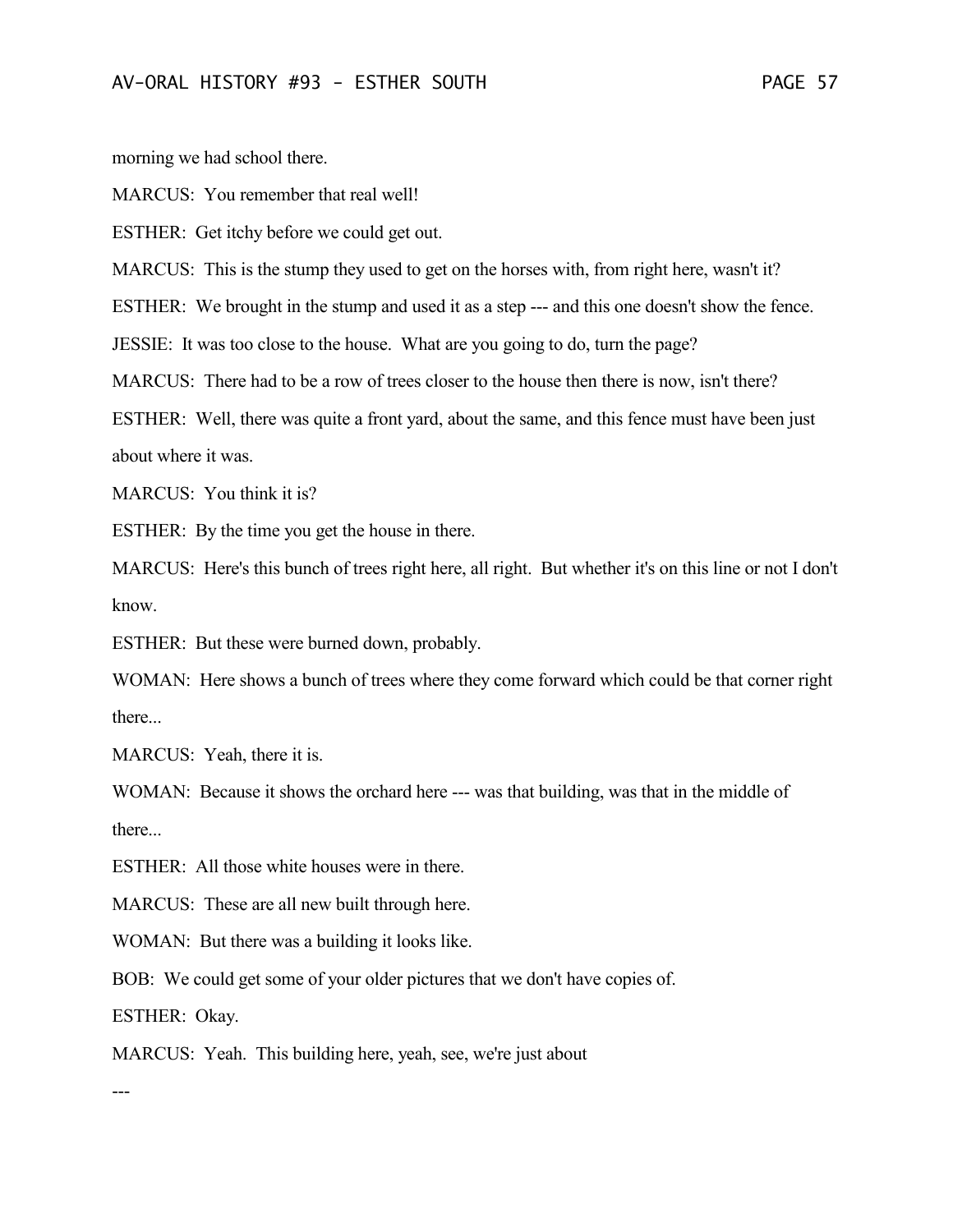MARCUS: I doubt it.

ESTHER: No, I don't think so.

MARCUS: See here's this row of trees, maybe right here. See, here's the end of this building right up here.

JESSIE: But that one...

MARCUS: That was close to where this building is.

JESSIE: There's the foundation of this house back here.

ESTHER: Yeah.

MARCUS: Yeah, but I mean, I doubt that it is. I don't --- but nevertheless that is in the general area.

ESTHER: Well, that fence along there was not there.

WOMAN: Right, the fence was over in this area.

MARCUS: Yeah. It'd be clear over here.

ESTHER: And it shows in a picture.

MARCUS: Well, it's over in this corner over here.

WOMAN: Yeah. This is the chimney for this end of the house.

MARCUS: Well, this chimney is out here.

WOMAN: It's on this one.

ESTHER: Down on the other end.

WOMAN: Then the little house, and then the other double one. Those two trees behind it are new.

ESTHER: You can't see the chimney in this house.

WOMAN: What's this chimney?

MARCUS: Now the chimney that is standing is back here at the end of this house.

ESTHER: It's over here. But I don't know anything about ... see, that upper wing ... this whole side was for guests and people who came. I don't know anything about that one. But I do know about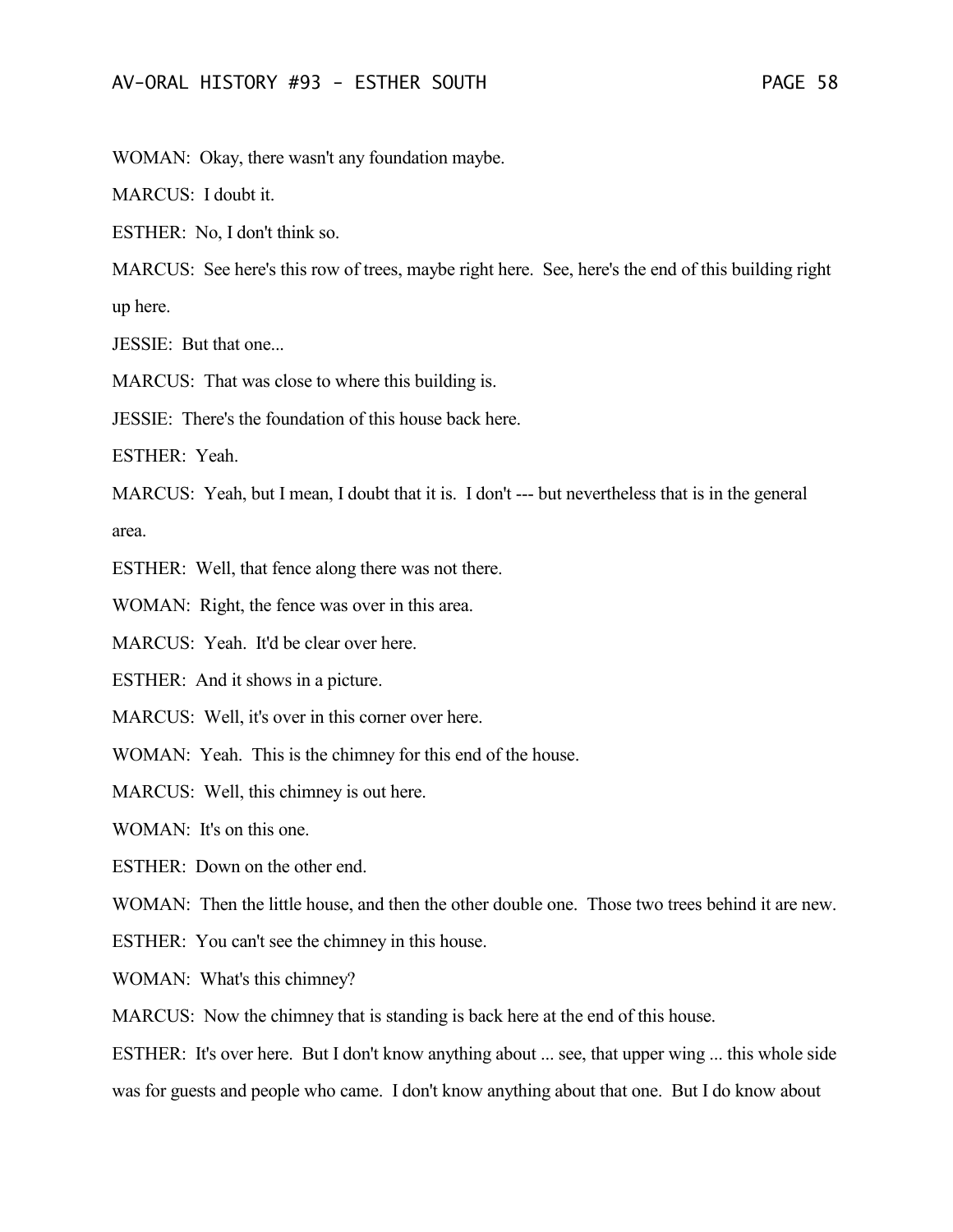this one, because we grew up in that one.

MARCUS: This is the house, the end that you lived in.

ESTHER: Yeah.

MARCUS: The Chinaman served the public down in this part of the house --- the kitchen over in this part of the house then?

ESTHER: No, no, he had his own, he had his own bunkhouse, the Chinaman served the cowboys.

MARCUS: They didn't eat in the house.

ESTHER: Oh, Lord no!

MARCUS: Oh, where was that building at?

ESTHER: Oh that was somewhere over here.

MARCUS: On to the west here.

JESSIE: Now I believe that's where ... lived.

MARCUS: That just might have been then.

ESTHER: They had a big, they had to serve 50 cowboys at a time, you see. He did all the cooking for the meat and the --- we didn't have to cook, and we had our own hired girl. I was telling Mary this morning that the only expense we had was for our own hired girl, \$35 a month. And I think Father got \$7,500 a year in ... you see. There's the back of the house. That was the side that you saw. But I didn't bring that river one, but I wished I had.

MARCUS: Yeah, this is the backside of the house, Fred.

ESTHER: There was a creek there.

MARCUS: Taken from the south side. Quite a row of trees in through here. One of them blew down shortly before the house burned down. Laid right in the low part of the house there. You remember that?

FRED: Yes.

ESTHER: Now you see here, there was an orchard, here that you --- here's this, after this person turned, that's turning, parallel to the house, but he came in a gate here, and there's a shack over here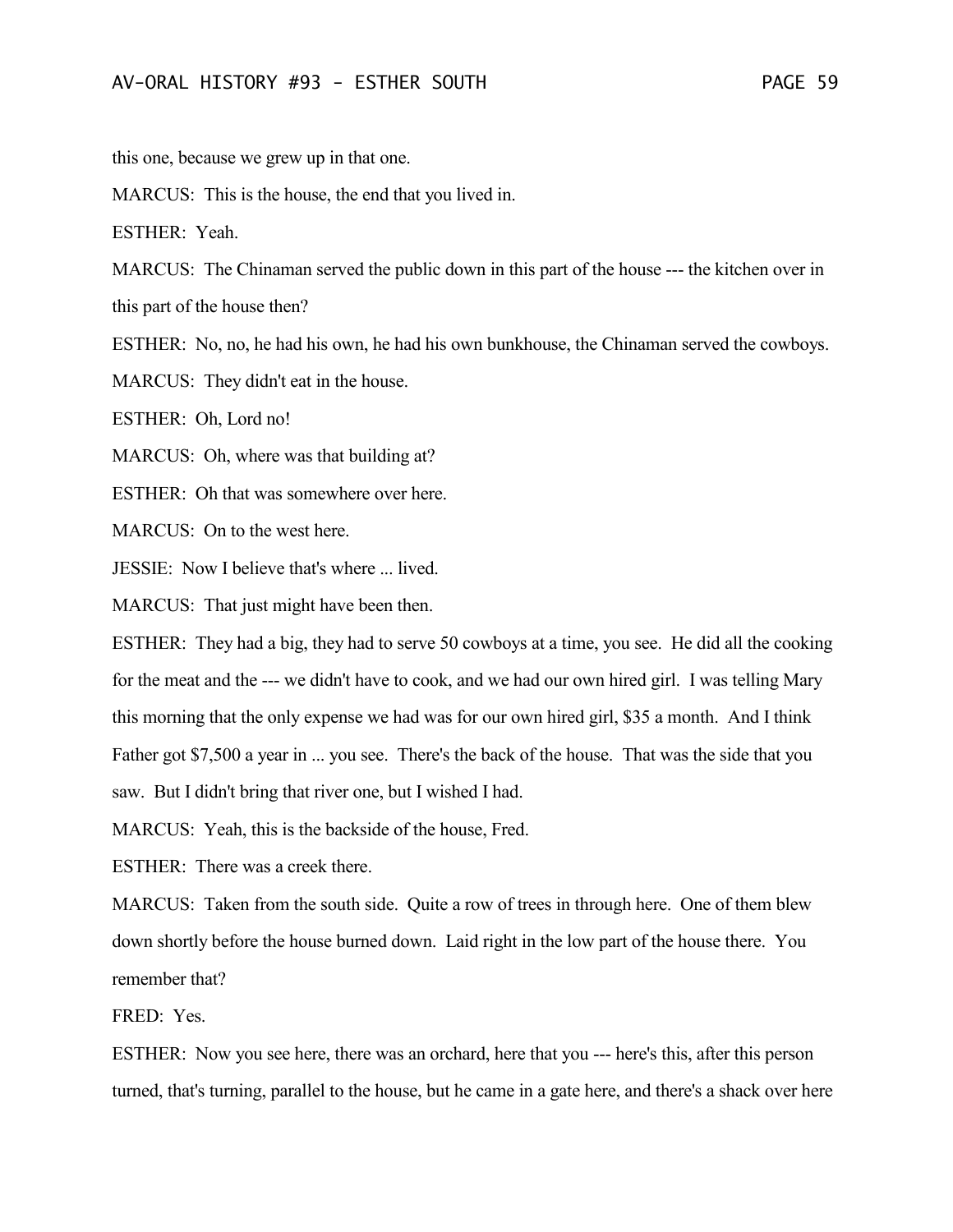somewhere.

MARCUS: Yeah, it looks like something over there.

ESTHER: That's probably before the house...

TAPE 2 - SIDE D

JESSIE: This says the guesthouse, where did it stand?

... (Mixed conversation, not intelligible.)

ESTHER: The Chinaman's house, where he worked, I remember was along side of the creek, so it must have been parallel with this here and farther over. And he had big long tables in the room and a fireplace, a cooking place. He made bread, and cooked a whole side of beef at once. And outdoors, the creek was outside, I remember that. He had a chopping block and everything else. JESSIE: Now that is Pete French's signature.

ESTHER: Yeah, it looks like it.

JESSIE: It says it is. It says, "This is Cattle Country, Pete French." There were people in the other day wanting his signature. They looked through everything I had, to get his signature, and I didn't have it.

ESTHER: Now this was written by a man named French, but no relation.

JESSIE: Yes.

... (Mixed conversation, not intelligible.)

ESTHER: Now here's that map of the ranch.

MARCUS: We have it here anyway.

ESTHER: This is taken off from my old original map.

JESSIE: I put mine in the drawer today, I hope nobody pulls that out and loses it. I stuck things away last night after I decided to come.

MARCUS: I've got a copy here anyway. We're kinda like the two women driving the Volkswagen, you know. One of them raised up the hood and said, "Oh, my goodness, I've lost an engine," and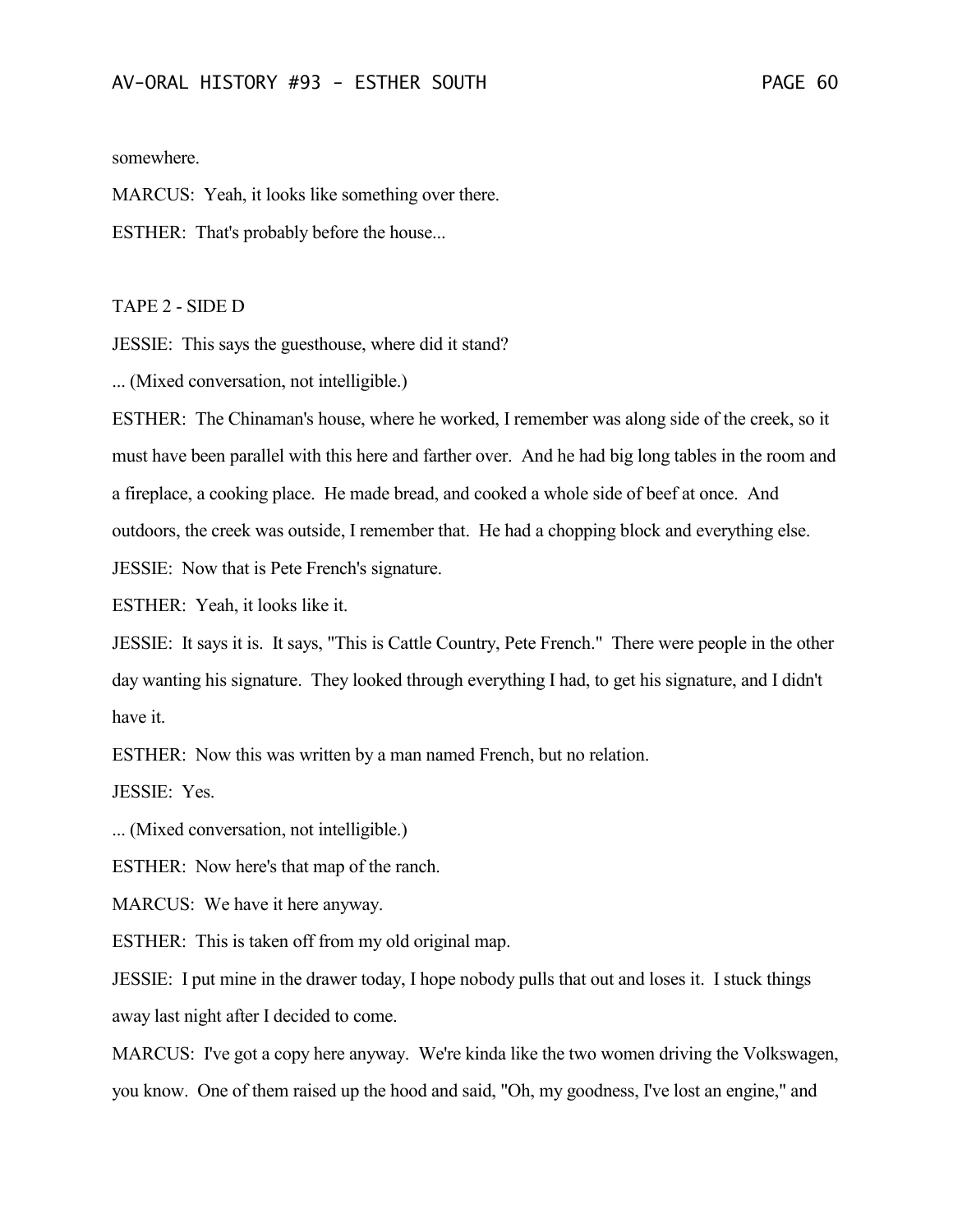the other one said, "well, never mind, I've got a spare in my trunk." (Laughter) That's the way we're fixed up here for pictures.

ESTHER: When did you think that up?

MARCUS: You don't believe that?

ESTHER: Well, I think it is a good story.

MARCUS: Yeah, it is a good story.

ESTHER: That's why I said, when did you think that up. You can't have that picture. These are all yours.

MARCUS: This old picture, I don't think Fred got to look at it here, Esther. Just a second here.

The one that shows Pete French standing in the doorway.

... (Mixed conversation.)

ESTHER: Here's the blacksmith shop.

MARCUS: Yes, we need that. Fred, does that look like the old doghouse, we used to call it, the bunkhouse that set over there?

ESTHER: I don't think that was too far --- there were several bunkhouses. And they had big fireplaces, and a man could almost stand up in it. They used to put big, fill it up with sagebrush. Just put the whole sagebrush in it.

JESSIE: Someone asked me yesterday, what did you do for wood down there? I said; we burned sagebrush and juniper.

ESTHER: Juniper is beautiful.

JESSIE: Yes, I should say.

... (Mixed conversation.)

MARCUS: In about 1929, Elmer Dunn and I came up here and rode with the buckaroos for three or four days. Rode our horses over here from Sod House and danced all night, buckarooed a day or two, and went home. The bunkhouse set there and faced this way as I recall it, and then we ate in that end. They had a big long table at that end of the house and the kitchen was in that end, and that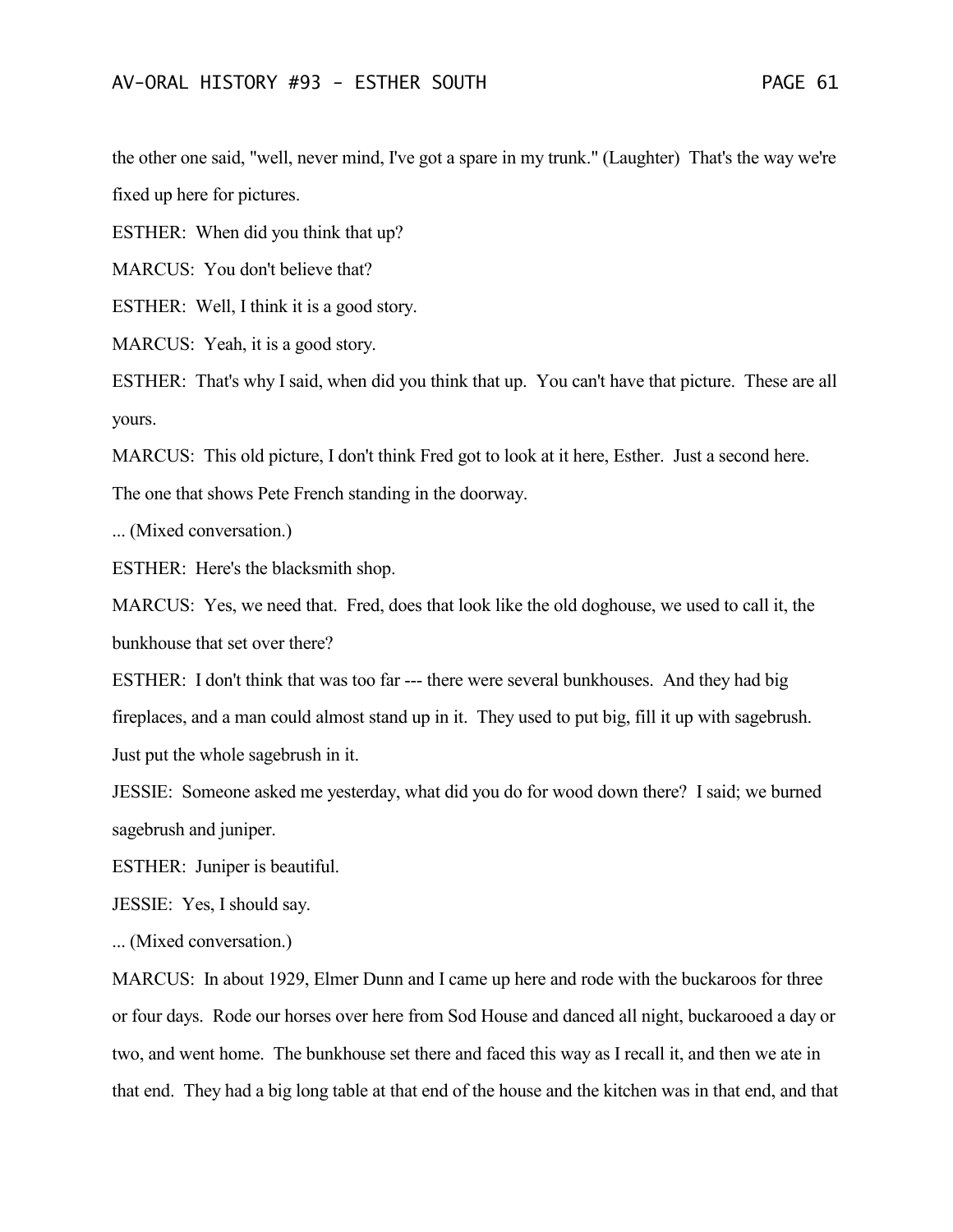was where we ate.

FRED: Yeah.

... (Mixed conversation. Marcus tells about Tebo and Esther tells stories of her childhood.

Difficult to sort out.)

MARCUS: He'd take a washbasin and put it on a broom stick and he'd just spin that thing and just throw it up and catch it like they did in the circuses. Kids standing around there with their mouths wide open, watching Tebo.

ESTHER: Oh, that was something.

ESTHER: What was this Escondido Ranch called later?

MARCUS: That is Buena Vista.

ESTHER: Where was the one that Bill Shirk had?

MARCUS: Shirk? Shirks were over here at Home Creek, and this is where the Walls were.

ESTHER: Yes, I knew that.

... (Mixed conversation.)

MARCUS: When did John ... come to the P Ranch? Do you remember the name of John ... saddle maker, harness maker?

ESTHER: No, I wouldn't know him.

FRED: I don't remember.

MARCUS: I was talking to John Scharff last night and he said you ask Mrs. South if she

remembered John ... And I said I don't think John ... was here during Pete French's time.

ESTHER: Well, you see we were here after Pete French died.

MARCUS: Yes, but I mean in that era there. See I can remember John...

FRED: John ... came from the Double O over here.

MARCUS: Did he?

FRED: Yeah.

MARCUS: Do you remember about what time that might have been, Fred?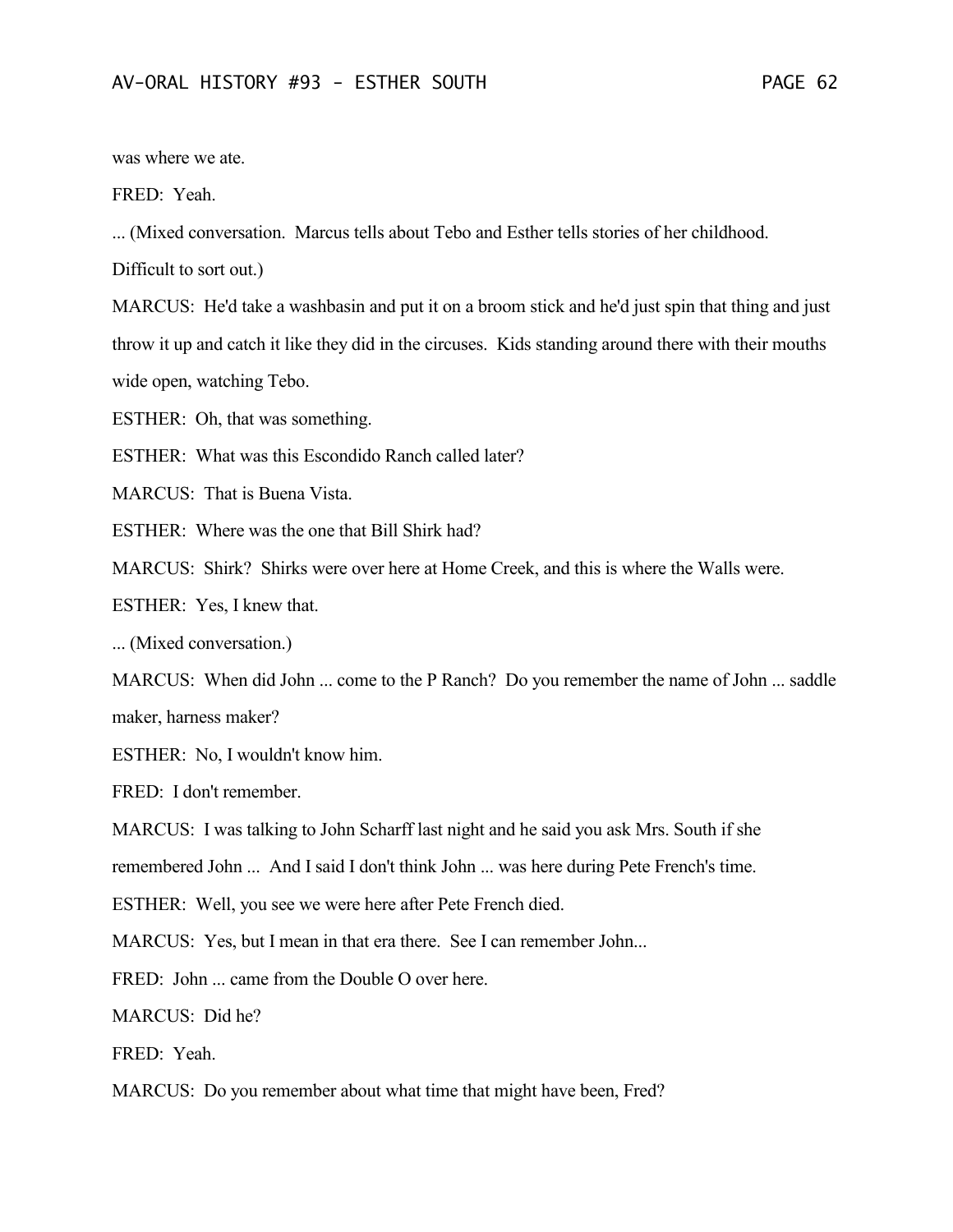FRED: No sir, I don't.

MARCUS: But you remember, he got in trouble with some little girl, her name was Esther Jones, which it was, went to school with her down at the Narrows, or at the Sod House and ... disappeared after that, I think. I don't remember what happened.

FRED: I don't either.

ESTHER: Where did you tell me there was somebody name of South lived in---

MARCUS: In Drewsey.

ESTHER: Drewsey.

MARCUS: Yes. Jessie and I were talking about them this morning coming up. There were three daughters there, women named South.

ESTHER: How old would this John South be?

MARCUS: Well, the oldest daughter is in her 80's.

ESTHER: Oldest daughter! Oh!

MARCUS: Yes. So he would have been about your father's vintage, you see.

ESTHER: Well, now wait a minute, then he couldn't have been my cousin, because the cousin I'm thinking about was only about two or three years older than I was.

MARCUS: Yeah, it would have been back in your father's age group there.

ESTHER: I can't think who it could be then, what relative it could be.

MARCUS: ...

ESTHER: If their father's name was Frank South, my father had a brother who was four years younger than he was, lived in Grants Pass. And he had a son called John South.

MARCUS: Well, I'm not too sure. I should have called Lee Williams last night, and I didn't think about it, he would have known. They went to Ontario this morning.

ESTHER: My father had a brother who was four years younger and I know he had a son named John South, and I know he was just a about a couple years older than I was. He run away from home and joined the Navy. We saw him later on in Pasadena; he came to see Mother and myself.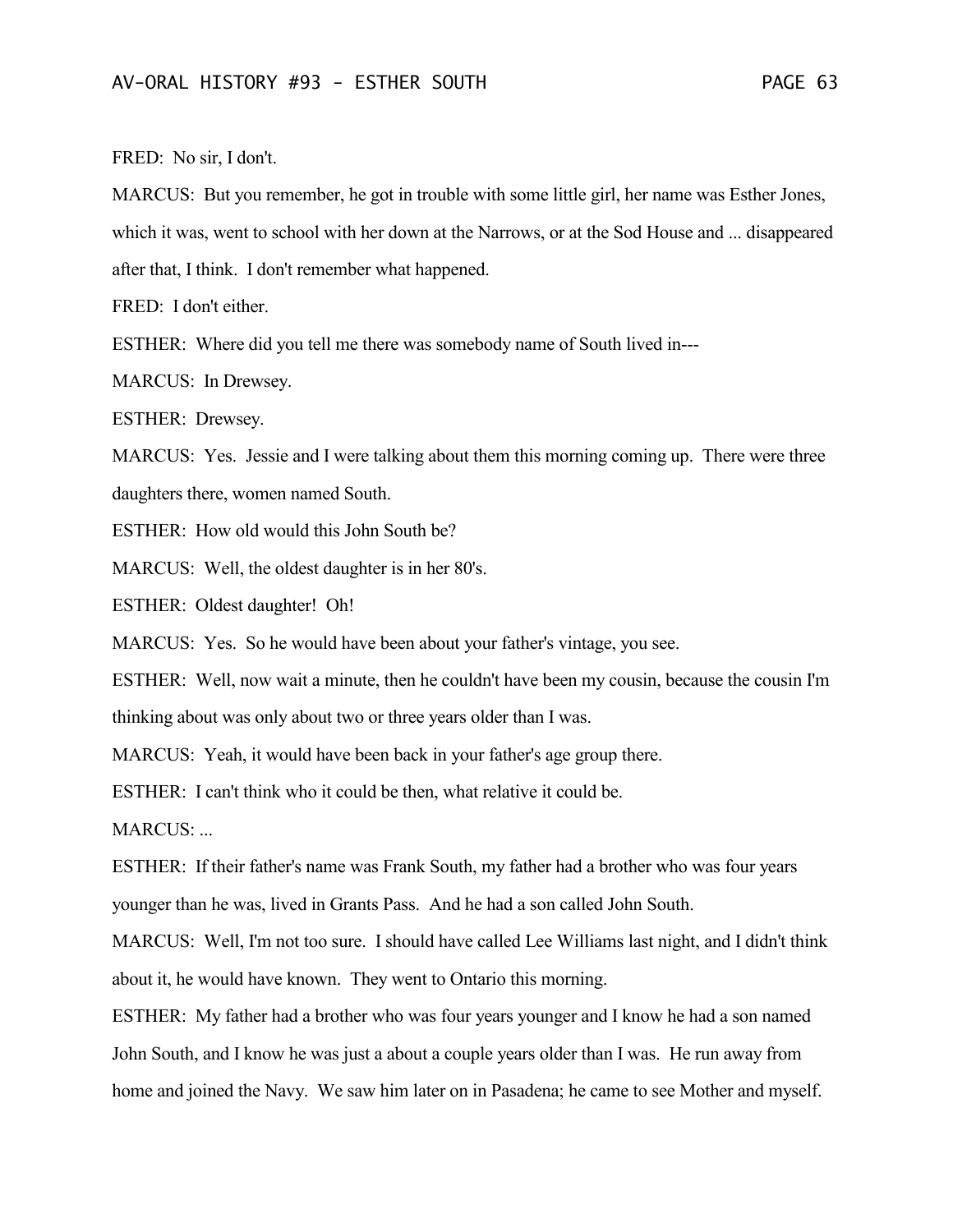So maybe that's the same John South.

MARCUS: Might be. But Fred, did you get to see the picture of the round barn here? There is Fish Lake. Now that was taken a couple of days ago. ... That's 18 miles right up on top of Steens Mountain here.

ESTHER: ... Now that's the round bar that was on the ranch. I have the real picture here with Mother's write-up on the back of it.

FRED: Where is this at, Marcus?

MARCUS: That's Juntura.

ESTHER: That's Juntura.

MARCUS: About 1912 or '14 it says on the --- It was taken from a postcard, I think, wasn't it Bob?  $BOB:$  I think so.

JESSIE: I just don't remember Juntura ever being that large.

ESTHER: Well, it was only just about that large one or two years.

JESSIE: Yeah, I know that.

MARCUS: About like Drewsey.

JESSIE: I don't ever remember it.

ESTHER: Well, it was really a tent city, but this one, I had the picture of it --- you see there is ... the two rivers come together here...

MARCUS: The walls are a lot higher on this barn than the one out at Barton Lake, Fred. The roof is steeper. It must not have been nearly as far across. See that's 100 feet across that building there at Barton Lake.

... (Two conversations going on at once. Esther is telling Jessie about picture of Juntura. Fred and Marcus are discussing the barns.)

FRED: I remember that old round barn out here.

MARCUS: Was there a hay mound up in it, Fred?

FRED: No.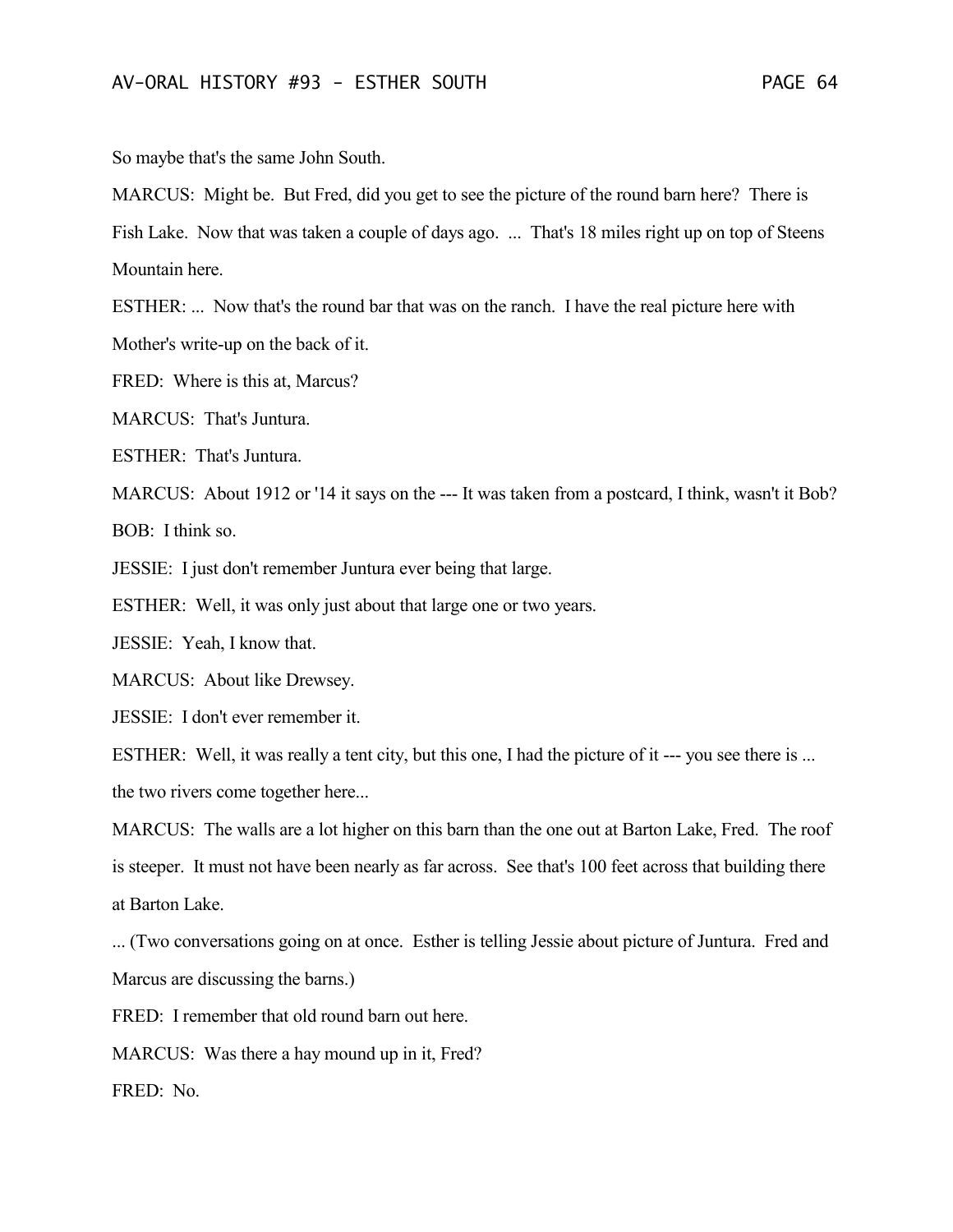MARCUS: It was all-open all the way up through there?

FRED: There was a corral right in the middle, you see, and then ... about as wide as from here to the fence there. It went clear around, the corral was right in the middle.

MARCUS: When they broke the horses they run them around the outside of this ... and exercise them around.

FRED: Yeah, they rode them on the inside there and then they'd just ... that corral right in the middle and then they'd open that gate and put them out in that lot outside there, at the back of the barn.

MARCUS: No, I don't remember it at all. I think it had been torn down when I came up here in '29. I think Joe Fine told me you tore it down in '28 here, it was falling down, and I think he finished it up. But the long barn, the racehorse barn was still here, and the government tore it down. And then John speaks of a hog house that they had back in here someplace. You asked yesterday about the hog house. Said if she doesn't know, Fred won't remember. But this is hearsay for him too.

FRED: Seems to me like that hog house was further out that way towards the corrals. The corrals used to set out there, remember?

ESTHER: There is a lot of corrals out there.

MARCUS: There is some corrals left out there yet.

FRED: They are?

MARCUS: Yes. The old stockade corrals, parts of them. I brought a group up here the other day and we went through the long barn and jumped over the fence and went out to the beef wheel, and you could see the old corrals come out around to the dairy barn over here.

FRED: Yeah.

ESTHER: Would that hog barn been near where the, some of the bunkhouse where they fed the cowboys? You see the Chinaman was in a place that they could feed 50 cowboys at once. And they had big long tables. And Gow, they were right near the creek. It must have been in line with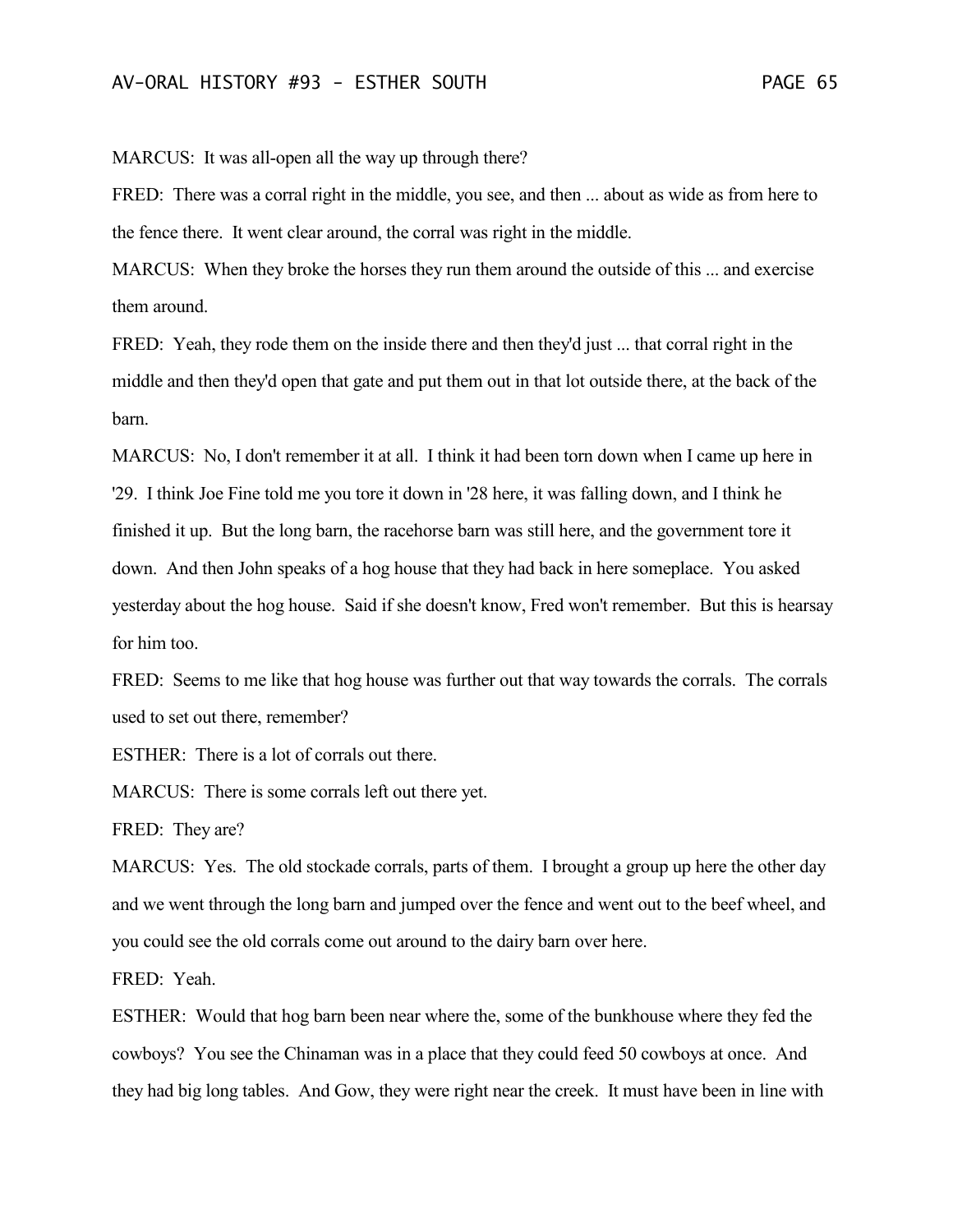the creek that came along here. Is that along the creek there where all those trees are?

MARCUS: Yeah, the water runs ... there's a creek that comes back around over on the south side where you cross the...

ESTHER: Well, I know it wasn't very far because we kids used to walk over there all the time. That was a fascination place.

MARCUS: Tell me, do you remember the beef wheel?

ESTHER: Oh, yes.

MARCUS: You got wound up on that a few times probably.

ESTHER: No, I wasn't supposed to be over there. They kept it away from me. But I saw them kill a beef one time, and I didn't go near it again.

MARCUS: That saddled you right there.

ESTHER: They killed it with a sledgehammer; you know, knocked him crazy and then slit its throat. My gracious.

MARCUS: A rope on each end of it...

... (Laughter and conversation.)

MARCUS: I have a picture of Fred Witzel dragging a beef up to the beef wheel down at Sod House.

ESTHER: Poor beef. Poor cow. Then they'd haul it up and hang it up outside for a long time.

MARCUS: Roll it up so the dogs couldn't get a hold of it.

ESTHER: I was sort of wondering whether the hog house was somewhere near where Gow's

cookhouse was, I wonder? Wouldn't be too far away from it. Where do you suppose Gow slept?

MARCUS: Well, it didn't take much room for those Chinamen. Stick them up in the...

ESTHER: He was always paid in gold because he wanted to go back to China to be buried there.

MARCUS: Was he an old man, Esther, then? Or do you recall? Seem like an old man?

ESTHER: Anything that was in the twenties was an old man!

JESSIE: What did you say his name was?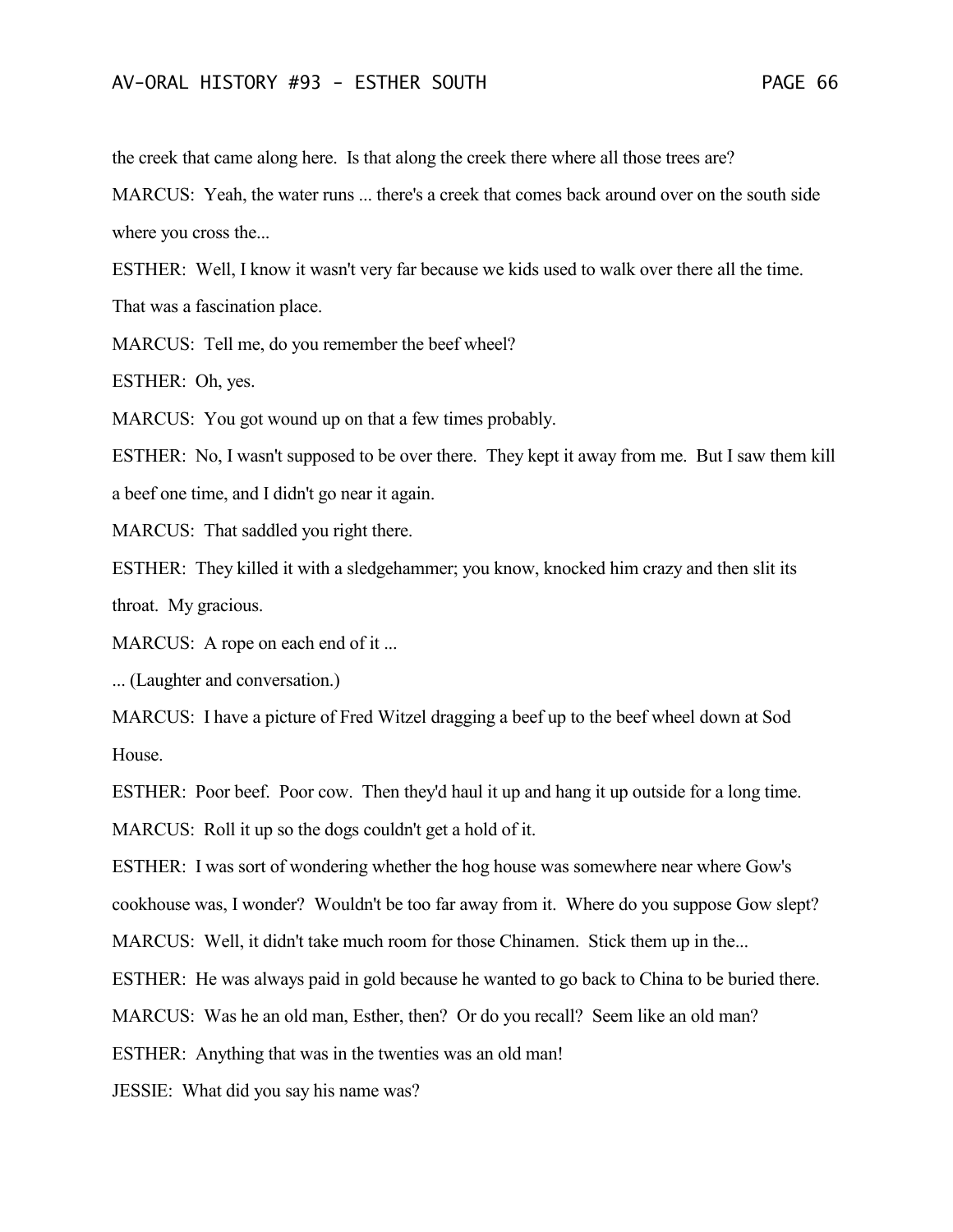ESTHER: Gow.

JESSIE: Gow.

MARCUS: Fred, the old Chinaman that used to come through here with the wagon and peddle, his name was Gow.

FRED: Gow, that's right.

MARCUS: I wonder if that could be the same old Chinaman?

ESTHER: Oh no, he left the country about six months after we did. He said he was lonesome.

MARCUS: He got clear out, huh? When we were kids there was a Chinaman that, I think he was out of Nevada, Fred?

FRED: Yeah.

MARCUS: And he had a little light wagon with a cover over it, and he had it full of overalls and shoes, and he had some of the best candy I ever tasted in my life. And he'd drive around and go to the haying camps and buckaroo camps and that.

ESTHER: He probably knew all the camps around here.

MARCUS: Oh, he did. He came through every...

FRED: Drove two white horses.

MARCUS: Yeah. That candy ... we didn't get much in those days, you know, and he'd give us a couple of pieces of that and it would tickle us to death.

FRED: Yeah.

ESTHER: Stick candy, horehound candy. That was pretty nice.

MARCUS: Yeah. Pretty good stuff.

JESSIE: Dad always went to town. Didn't make any difference how poor he was, he always kept a nickel or two back to buy us candy.

ESTHER: Licorice. Remember those licorice whips? Oh my gracious!

MARCUS: My mother, when she'd go to town --- of course we never went --- but we had an old windup phonograph and she would spend her last nickel to bring us a record back. And we'd go out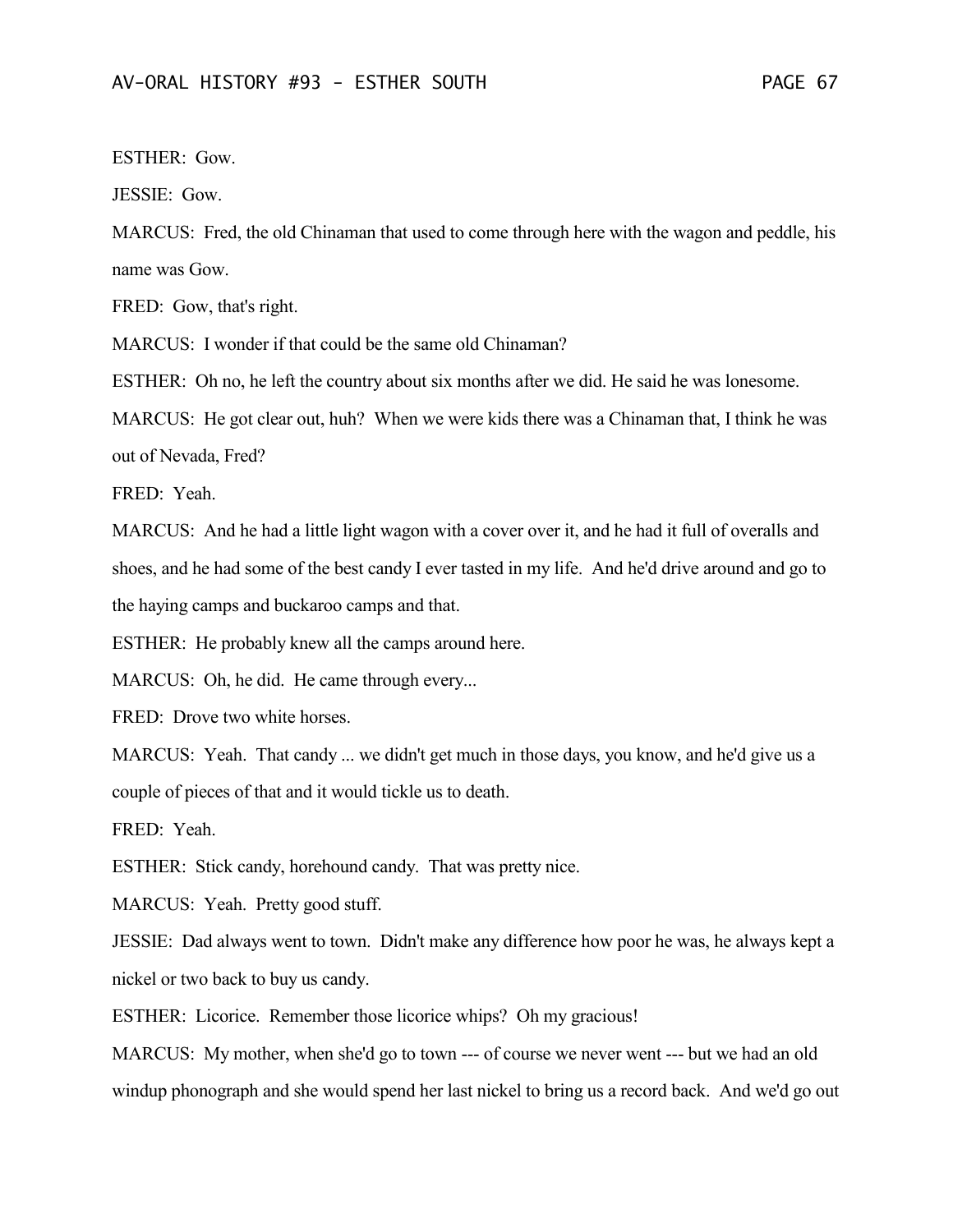to meet her to see what she had for us. That only happened about once a year, but anyway, that old record player --- we got all the mileage there was in it.

JESSIE: Well, it didn't take much to show us a good time.

MARCUS: No.

ESTHER: No.

MARCUS: We didn't know any better, did we?

ESTHER: I think it was just as well, I think.

MARCUS: We went on a trip one time with the Historical Society in a bus. Well, we used to dance here, and we used to dance here. And Art Sawyer said, "Is that all you people did was dance." Well, hell that is all there was to do was dance.

JESSIE: He and his wife never danced.

MARCUS: He didn't know what he missed all these years.

ESTHER: In Juntura, before I had a piano --- they used to have dances in the two-room schoolhouse there. And we'd put the kids; they'd bring the youngsters with their blankets and put them all in one room, maybe 15 or 16 youngsters in a row. And then we danced in the other room to an accordion, and a mouth organ, and a violin. And then when I got the piano, a bunch of cowboys used to show up with a flat wagon and they'd take that piano, and take it up to the --- and bring it back. Of course it ruined it as far as the tuning was concerned. I wonder what I did with that piano. I must have sold it to somebody.

MARCUS: The tuning wasn't too important.

ESTHER: It wasn't important. As long as you could hit the keys. It was an old Schubert upright, a big black one. I was writing to one of the boys at home, and he said, "You didn't have a good time. You had an endurance record." Well, we'd dance until morning, and then we'd --- go home after breakfast.

JESSIE: At daylight.

ESTHER: Then we'd go home after breakfast, get our breakfast somewhere, I don't know where.